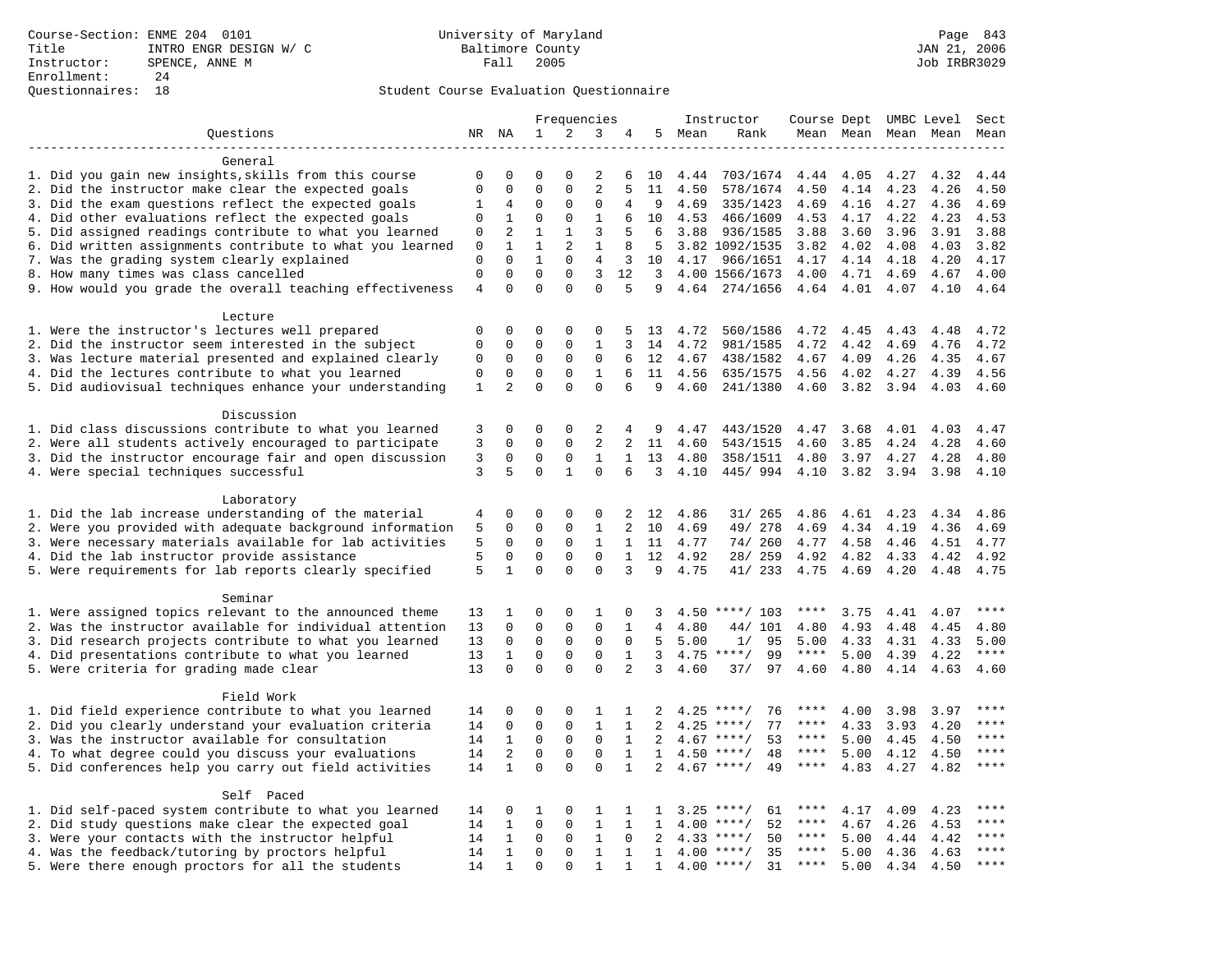| Course-Section: ENME 204 0101   | University of Maryland                  | Page 843     |
|---------------------------------|-----------------------------------------|--------------|
| Title<br>INTRO ENGR DESIGN W/ C | Baltimore County                        | JAN 21, 2006 |
| Instructor:<br>SPENCE, ANNE M   | 2005<br>Fall                            | Job IRBR3029 |
| Enrollment:<br>24               |                                         |              |
| Ouestionnaires: 18              | Student Course Evaluation Questionnaire |              |

| Credits Earned |   | Cum. GPA      |              | Expected Grades |   | Reasons             |    | Type                        |    | Majors                            |  |
|----------------|---|---------------|--------------|-----------------|---|---------------------|----|-----------------------------|----|-----------------------------------|--|
| $00 - 27$      |   | $0.00 - 0.99$ | $\Omega$     | Α               | 8 | Required for Majors |    | Graduate                    | 0  | Major                             |  |
| $28 - 55$      |   | $1.00 - 1.99$ | $\Omega$     | В               | 9 |                     |    |                             |    |                                   |  |
| $56 - 83$      |   | $2.00 - 2.99$ | 3            | С               |   | General             |    | Under-grad                  | 18 | Non-major                         |  |
| $84 - 150$     | 2 | $3.00 - 3.49$ |              | D               | 0 |                     |    |                             |    |                                   |  |
| Grad.          | 0 | $3.50 - 4.00$ | $\mathbf{0}$ | F               | 0 | Electives           |    |                             |    | #### - Means there are not enough |  |
|                |   |               |              | Ρ               | 0 |                     |    | responses to be significant |    |                                   |  |
|                |   |               |              |                 | 0 | Other               | 18 |                             |    |                                   |  |
|                |   |               |              |                 | 0 |                     |    |                             |    |                                   |  |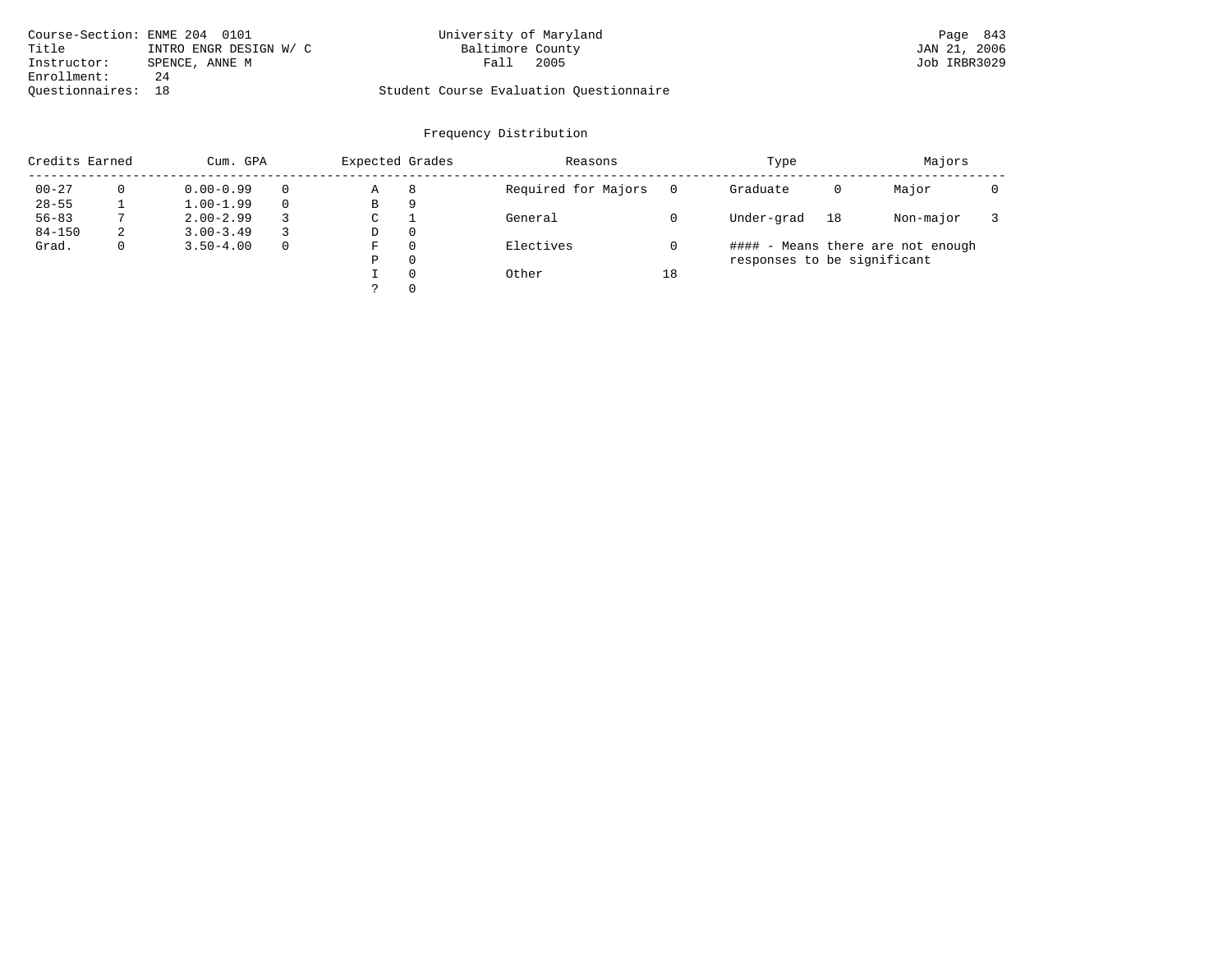|                                                           |     |          |              | Frequencies    |                |          |    |      | Instructor       | Course Dept |           | UMBC Level |      | Sect |
|-----------------------------------------------------------|-----|----------|--------------|----------------|----------------|----------|----|------|------------------|-------------|-----------|------------|------|------|
| Ouestions                                                 | NR. | ΝA       |              |                | 3              | 4        | 5. | Mean | Rank             |             | Mean Mean | Mean       | Mean | Mean |
| General                                                   |     |          |              |                |                |          |    |      |                  |             |           |            |      |      |
| 1. Did you gain new insights, skills from this course     |     |          |              |                |                |          | 20 | 4.41 | 751/1674         | 4.41        | 4.05      | 4.27       | 4.26 | 4.41 |
| 2. Did the instructor make clear the expected goals       | 3   | $\Omega$ |              |                | 4              | 12       | 14 | 4.00 | 1146/1674        | 4.00        | 4.14      | 4.23       | 4.21 | 4.00 |
| 3. Did the exam questions reflect the expected goals      |     | $\Omega$ | $\Omega$     | $\overline{4}$ | 4              | q        | 17 | 4.15 | 929/1423         | 4.15        | 4.16      | 4.27       | 4.27 | 4.15 |
| 4. Did other evaluations reflect the expected goals       |     | 12       | $\Omega$     |                |                |          | 12 | 4.27 | 825/1609         | 4.27        | 4.17      | 4.22       | 4.27 | 4.27 |
| 5. Did assigned readings contribute to what you learned   | 4   | 3        | $\Omega$     | $\mathfrak{D}$ |                | 8        | 13 | 4.07 | 728/1585         | 4.07        | 3.60      | 3.96       | 3.95 | 4.07 |
| 6. Did written assignments contribute to what you learned | 4   | 11       | <sup>n</sup> |                |                |          | 13 | 4.36 | 548/1535         | 4.36        | 4.02      | 4.08       | 4.15 | 4.36 |
| 7. Was the grading system clearly explained               | 4   | $\Omega$ | $\Omega$     |                |                |          | 24 | 4.64 | 361/1651         | 4.64        | 4.14      | 4.18       | 4.16 | 4.64 |
| 8. How many times was class cancelled                     | 4   | $\Omega$ | $\Omega$     | $\Omega$       | $\Omega$       |          | 33 | 5.00 | 1/1673           | 5.00        | 4.71      | 4.69       | 4.68 | 5.00 |
| 9. How would you grade the overall teaching effectiveness | 7   | $\cap$   | ∩            | ∩              | 4              |          | 20 | 4.53 | 359/1656         | 4.53        | 4.01      | 4.07       | 4.07 | 4.53 |
| Lecture                                                   |     |          |              |                |                |          |    |      |                  |             |           |            |      |      |
| 1. Were the instructor's lectures well prepared           |     |          |              | $\Omega$       |                |          | 29 | 4.85 | 301/1586         | 4.85        | 4.45      | 4.43       | 4.42 | 4.85 |
| 2. Did the instructor seem interested in the subject      | 2   | $\Omega$ | $\Omega$     | $\Omega$       | $\Omega$       |          | 34 | 4.97 | 170/1585         | 4.97        | 4.42      | 4.69       | 4.66 | 4.97 |
| 3. Was lecture material presented and explained clearly   | 3   | $\Omega$ | $\Omega$     |                |                | 13       | 17 | 4.29 | 892/1582         | 4.29        | 4.09      | 4.26       | 4.26 | 4.29 |
| 4. Did the lectures contribute to what you learned        | 3   | $\Omega$ | $\Omega$     |                | 6              |          | 19 | 4.32 | 895/1575         | 4.32        | 4.02      | 4.27       | 4.25 | 4.32 |
| 5. Did audiovisual techniques enhance your understanding  | 3   |          |              | $\cap$         | 4              |          | 25 | 4.53 | 290/1380         | 4.53        | 3.82      | 3.94       | 4.01 | 4.53 |
| Discussion                                                |     |          |              |                |                |          |    |      |                  |             |           |            |      |      |
| 1. Did class discussions contribute to what you learned   |     | $\Omega$ |              | $\Omega$       | O              |          |    |      | $4.00$ ****/1520 | ****        | 3.68      | 4.01       | 4.09 | **** |
| 2. Were all students actively encouraged to participate   | 30  | $\Omega$ | $\Omega$     | $\mathbf 0$    | 2              | $\Omega$ |    |      | $4.43$ ****/1515 | $***$ * *   | 3.85      | 4.24       | 4.32 | **** |
| 3. Did the instructor encourage fair and open discussion  | 29  | $\Omega$ | 0            | $\Omega$       | $\mathfrak{D}$ |          |    |      | $4.38$ ****/1511 | ****        | 3.97      | 4.27       | 4.34 | **** |
| 4. Were special techniques successful                     |     |          |              |                |                |          |    |      | $1.00$ ****/ 994 | ****        | 3.82      | 3.94       | 3.96 | **** |

| Credits Earned |         | Cum. GPA      |    | Expected Grades | Reasons  |                     | Type     | Majors                      |      |                                   |  |
|----------------|---------|---------------|----|-----------------|----------|---------------------|----------|-----------------------------|------|-----------------------------------|--|
| $00 - 27$      | 2       | $0.00 - 0.99$ |    | Α               | - 11     | Required for Majors | $\Omega$ | Graduate                    | 0    | Major                             |  |
| $28 - 55$      | $\circ$ | $1.00 - 1.99$ |    | B               | 14       |                     |          |                             |      |                                   |  |
| $56 - 83$      | 12      | $2.00 - 2.99$ |    | $\sim$<br>◡     | 8        | General             |          | Under-grad                  | - 37 | Non-major                         |  |
| $84 - 150$     | 5       | $3.00 - 3.49$ | 10 | D               | 0        |                     |          |                             |      |                                   |  |
| Grad.          | 0       | $3.50 - 4.00$ | 6  | F               | 0        | Electives           |          |                             |      | #### - Means there are not enough |  |
|                |         |               |    | Ρ               | 0        |                     |          | responses to be significant |      |                                   |  |
|                |         |               |    |                 | $\Omega$ | Other               | 32       |                             |      |                                   |  |
|                |         |               |    | C               |          |                     |          |                             |      |                                   |  |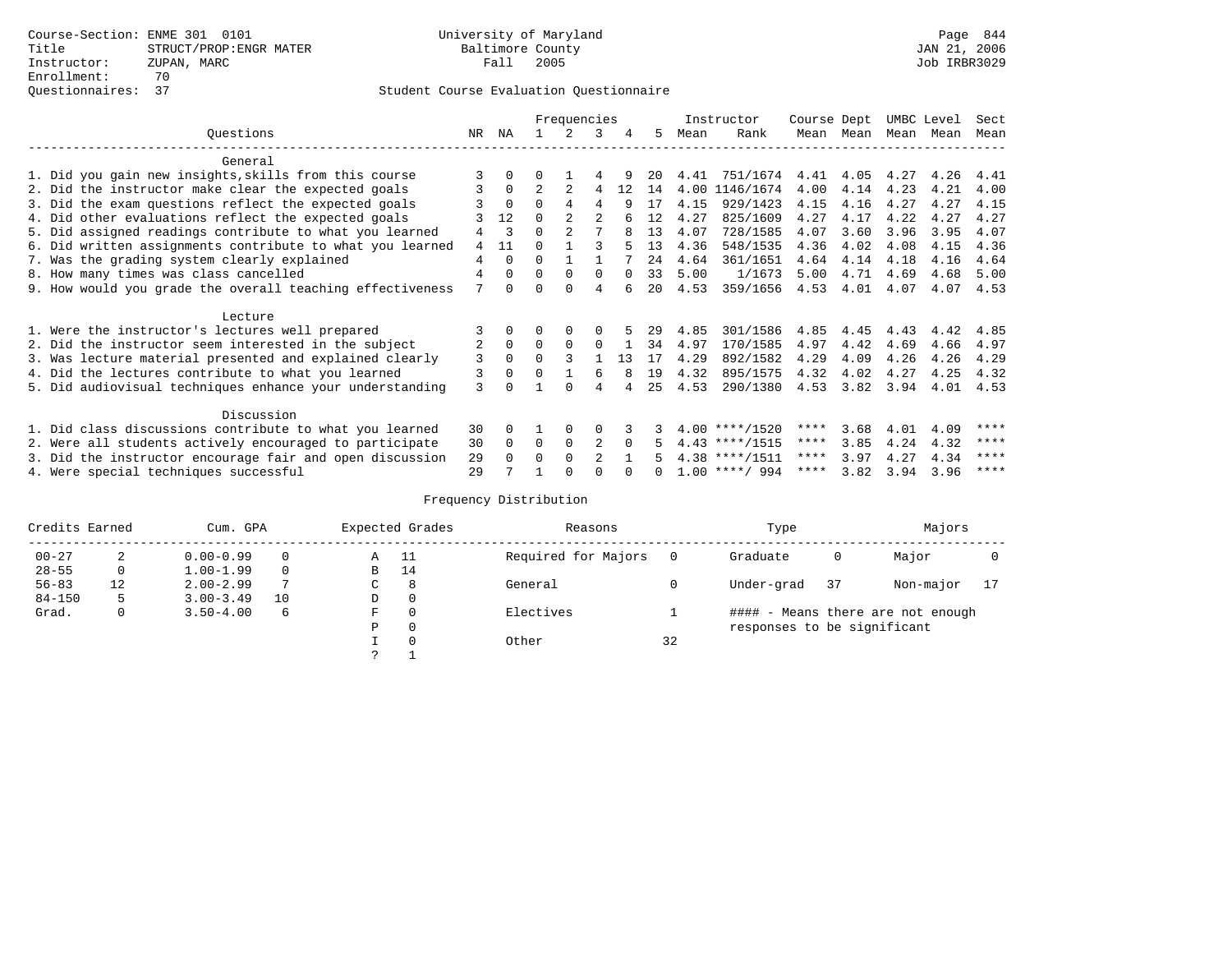## Questionnaires: 9 Student Course Evaluation Questionnaire

|                                                           |                |                |                |              | Frequencies    |                |                |      | Instructor                                | Course Dept UMBC Level Sect |           |                       |                          |           |
|-----------------------------------------------------------|----------------|----------------|----------------|--------------|----------------|----------------|----------------|------|-------------------------------------------|-----------------------------|-----------|-----------------------|--------------------------|-----------|
| Ouestions                                                 |                | NR NA          | $\mathbf{1}$   | 2            | 3              |                | 5              | Mean | Rank                                      |                             |           |                       | Mean Mean Mean Mean Mean |           |
|                                                           |                |                |                |              |                |                |                |      |                                           |                             |           |                       |                          |           |
| General                                                   |                |                |                |              |                |                |                |      |                                           |                             |           |                       |                          |           |
| 1. Did you gain new insights, skills from this course     | $\mathbf 0$    | $\Omega$       | $\Omega$       | $\Omega$     | 5              | 2              | 2              |      | 3.67 1449/1674                            | 3.05                        | 4.05      | 4.27                  | 4.26                     | 3.67      |
| 2. Did the instructor make clear the expected goals       | $\Omega$       | $\Omega$       | $\Omega$       | $\Omega$     | 4              | 2              | 3              |      | 3.89 1284/1674                            | 3.38                        | 4.14      | 4.23                  | 4.21                     | 3.89      |
| 3. Did the exam questions reflect the expected goals      | 0              | 0              | $\mathbf 0$    | $\mathbf 0$  | 3              |                |                |      | 4.11 950/1423                             | 3.84 4.16                   |           | 4.27                  | 4.27                     | 4.11      |
| 4. Did other evaluations reflect the expected goals       | $\mathbf{1}$   | 3              | $\mathbf 0$    | $\mathbf{1}$ | 2              | $\mathbf 0$    | 2              |      | 3.60 1411/1609                            | 3.60                        | 4.17      | 4.22                  | 4.27                     | 3.60      |
| 5. Did assigned readings contribute to what you learned   | $\mathbf 0$    | $\overline{4}$ | $\overline{2}$ | $\mathbf 0$  | $\mathbf 0$    | $\overline{2}$ | 1              |      | 3.00 1440/1585                            | 3.03                        | 3.60      | 3.96                  | 3.95                     | 3.00      |
| 6. Did written assignments contribute to what you learned | $\mathsf 0$    | $\overline{4}$ | $\mathbf{1}$   | $\mathbf{1}$ | $\mathbf{1}$   | $\mathbf 0$    | 2              |      | 3.20 1406/1535                            | 3.52                        | 4.02      | 4.08                  | 4.15                     | 3.20      |
| 7. Was the grading system clearly explained               | $\mathbf{0}$   | $\Omega$       | $\mathbf{1}$   | $\Omega$     | $\overline{4}$ | $\overline{a}$ |                |      | 2 3.44 1467/1651 3.39                     |                             | 4.14      | 4.18                  | 4.16                     | 3.44      |
| 8. How many times was class cancelled                     | $\mathbf 0$    | $\Omega$       | $\Omega$       | $\Omega$     | $\Omega$       | 3              | 6              |      | 4.67 1072/1673                            | 4.67 4.71                   |           | 4.69                  | 4.68                     | 4.67      |
| 9. How would you grade the overall teaching effectiveness | $\mathbf{1}$   | $\mathbf{1}$   | $\Omega$       | $\cap$       | 5              | $\mathbf{1}$   |                |      | 1 3.43 1412/1656 2.62 4.01 4.07 4.07 3.43 |                             |           |                       |                          |           |
|                                                           |                |                |                |              |                |                |                |      |                                           |                             |           |                       |                          |           |
| Lecture                                                   |                |                |                |              |                |                |                |      |                                           |                             |           |                       |                          |           |
| 1. Were the instructor's lectures well prepared           | 0              | 0              | 0              | 0            | 0              | 3              | 6              |      | 4.67 663/1586                             | 4.13                        | 4.45      | 4.43                  | 4.42                     | 4.67      |
| 2. Did the instructor seem interested in the subject      | $1\,$          | $\mathbf 0$    | $\mathbf 0$    | $\mathbf 0$  | $\overline{2}$ | 4              | 2              |      | 4.00 1472/1585                            | 3.15                        | 4.42      | 4.69                  | 4.66                     | 3.67      |
| 3. Was lecture material presented and explained clearly   | 2              | $\mathbf 0$    | $\mathbf 0$    | $\mathbf{1}$ | $\overline{2}$ | $\mathbf{1}$   | $3^{\circ}$    |      | 3.86 1244/1582                            | 2.95                        | 4.09      | 4.26                  | 4.26                     | 3.86      |
| 4. Did the lectures contribute to what you learned        | $\mathbf{1}$   | $\mathbf 0$    | $\overline{a}$ | $\mathbf{1}$ | $\overline{a}$ | $\mathbf{1}$   |                |      | 2 3.00 1487/1575                          | 2.42                        | 4.02      | 4.27                  | 4.25                     | 3.00      |
| 5. Did audiovisual techniques enhance your understanding  | $\mathbf{1}$   | $\overline{2}$ | $\mathbf{1}$   | $\mathbf{1}$ | $\Omega$       | $\Omega$       | $\overline{4}$ |      | 3.83 845/1380                             | $3.35 \quad 3.82$           |           | 3.94                  |                          | 4.01 3.92 |
|                                                           |                |                |                |              |                |                |                |      |                                           |                             |           |                       |                          |           |
| Discussion                                                |                |                |                |              |                |                |                |      |                                           |                             |           |                       |                          |           |
| 1. Did class discussions contribute to what you learned   | 4              | 0              | 0              | 0            | 2              | 1              | 2              | 4.00 | 810/1520                                  | $3.53$ $3.68$               |           | 4.01                  | 4.09                     | 4.00      |
| 2. Were all students actively encouraged to participate   | 4              | $\mathbf 0$    | $\mathbf{1}$   | $\mathbf 0$  | $\overline{2}$ | $\Omega$       | 2              |      | 3.40 1341/1515                            | 3.17                        | 3.85      | 4.24                  | 4.32                     | 3.40      |
| 3. Did the instructor encourage fair and open discussion  | 4              | 0              | $\mathbf{1}$   | $\mathsf 0$  | $\overline{2}$ | $\Omega$       | $\overline{2}$ |      | 3.40 1333/1511                            | 3.13                        | 3.97      | 4.27                  | 4.34                     | 3.40      |
| 4. Were special techniques successful                     | $\overline{4}$ | 4              | $\Omega$       | $\Omega$     | $\Omega$       | $\Omega$       | 1              |      | $5.00$ ****/ 994                          | **** 3.82 3.94 3.96         |           |                       |                          | ****      |
|                                                           |                |                |                |              |                |                |                |      |                                           |                             |           |                       |                          |           |
| Laboratory                                                |                |                |                |              |                |                |                |      |                                           |                             |           |                       |                          |           |
| 1. Did the lab increase understanding of the material     | 4              | $\Omega$       | $\Omega$       | $\Omega$     | 3              | $\Omega$       | 2              | 3.80 | 207/ 265                                  | 3.80                        | 4.61 4.23 |                       | 4.26                     | 3.80      |
| 2. Were you provided with adequate background information | 4              | $\mathbf 0$    | $\mathbf 0$    | $\mathbf{1}$ | 2              | $\Omega$       | $\overline{2}$ | 3.60 | 233/278                                   | 3.60                        | 4.34      | 4.19                  | 4.24                     | 3.60      |
| 3. Were necessary materials available for lab activities  | $\overline{4}$ | $\mathbf{1}$   | $\mathbf 0$    | $\mathsf 0$  | $\overline{2}$ | $\mathbf{0}$   | 2              | 4.00 | 215/ 260                                  | 4.00                        | 4.58      | 4.46                  | 4.49                     | 4.00      |
| 4. Did the lab instructor provide assistance              | 4              | $\mathbf 0$    | $\mathsf 0$    | $\mathbf 0$  | $\mathbf 0$    | $\mathbf 0$    | 5              | 5.00 | 1/259                                     | 5.00                        | 4.82      | 4.33                  | 4.33                     | 5.00      |
| 5. Were requirements for lab reports clearly specified    | $\overline{4}$ | $\overline{2}$ | $\Omega$       | $\Omega$     | $\Omega$       | $\Omega$       | 3              | 5.00 | 1/233                                     | 5.00                        | 4.69      | 4.20                  | 4.18                     | 5.00      |
| Seminar                                                   |                |                |                |              |                |                |                |      |                                           |                             |           |                       |                          |           |
| 1. Were assigned topics relevant to the announced theme   | 7              | $\Omega$       | $\Omega$       | $\mathbf{1}$ | $\Omega$       | $\Omega$       |                |      | $1 \quad 3.50 \quad *** / \quad 103$      |                             |           | **** $3.75$ 4.41 4.10 |                          | ****      |
|                                                           |                |                |                |              |                |                |                |      |                                           |                             |           |                       |                          |           |
| Field Work                                                |                |                |                |              |                |                |                |      |                                           |                             |           |                       |                          |           |
| 1. Did field experience contribute to what you learned    | 7              | 0              | 0              | 1            | 1              | $\mathbf 0$    | 0              |      | 76<br>$2.50$ ****/                        | ****                        | 4.00      | 3.98                  | 4.03                     | ****      |
| 2. Did you clearly understand your evaluation criteria    | 7              | 0              | $\mathsf 0$    | $\mathbf{1}$ | $\mathbf{1}$   | $\mathbf 0$    | $\mathbf 0$    |      | 77<br>$2.50$ ****/                        | ****                        | 4.33      | 3.93                  | 3.70                     | $***$     |
| 3. Was the instructor available for consultation          | 7              | $\mathbf 0$    | $\mathbf 0$    | $\mathbf{1}$ | $\mathbf 0$    | $\mathbf 0$    | $\mathbf{1}$   |      | $3.50$ ****/<br>53                        | $***$ * * *                 | 5.00      | 4.45                  | 3.87                     | $***$     |
| 4. To what degree could you discuss your evaluations      | 7              | $\mathbf{1}$   | $\mathbf 0$    | $\mathbf{1}$ | $\mathbf 0$    | $\Omega$       | $\Omega$       |      | 48<br>$2.00$ ****/                        | ****                        | 5.00      | 4.12                  | 3.67                     | $***$     |
| 5. Did conferences help you carry out field activities    | 7              | $\mathbf{1}$   | $\mathbf{1}$   | $\Omega$     | $\Omega$       | $\Omega$       | $\Omega$       |      | $1.00$ ****/<br>49                        | ****                        | 4.83      | 4.27                  | 3.27                     | $***$     |
|                                                           |                |                |                |              |                |                |                |      |                                           |                             |           |                       |                          |           |
| Self Paced                                                |                |                |                |              |                |                |                |      |                                           |                             |           |                       |                          |           |
| 1. Did self-paced system contribute to what you learned   | 7              | $\Omega$       | 1              | 0            | 1              | $\Omega$       | $\Omega$       |      | $2.00$ ****/<br>61                        | ****                        | 4.17      | 4.09                  | 3.20                     | ****      |
| 2. Did study questions make clear the expected goal       | 7              | 1              | $\mathbf 0$    | $\mathbf{1}$ | $\mathbf 0$    | $\mathbf 0$    | $\Omega$       |      | $2.00$ ****/<br>52                        | ****                        | 4.67      | 4.26                  | 3.50                     | $***$     |
| 3. Were your contacts with the instructor helpful         | 7              | $\Omega$       | $\Omega$       | $\mathbf{1}$ | $\Omega$       | $\mathbf{1}$   | $\Omega$       |      | 50<br>$3.00$ ****/                        | ****                        | 5.00      | 4.44                  | 3.82                     | $***$     |
|                                                           |                |                |                |              |                |                |                |      |                                           |                             |           |                       |                          |           |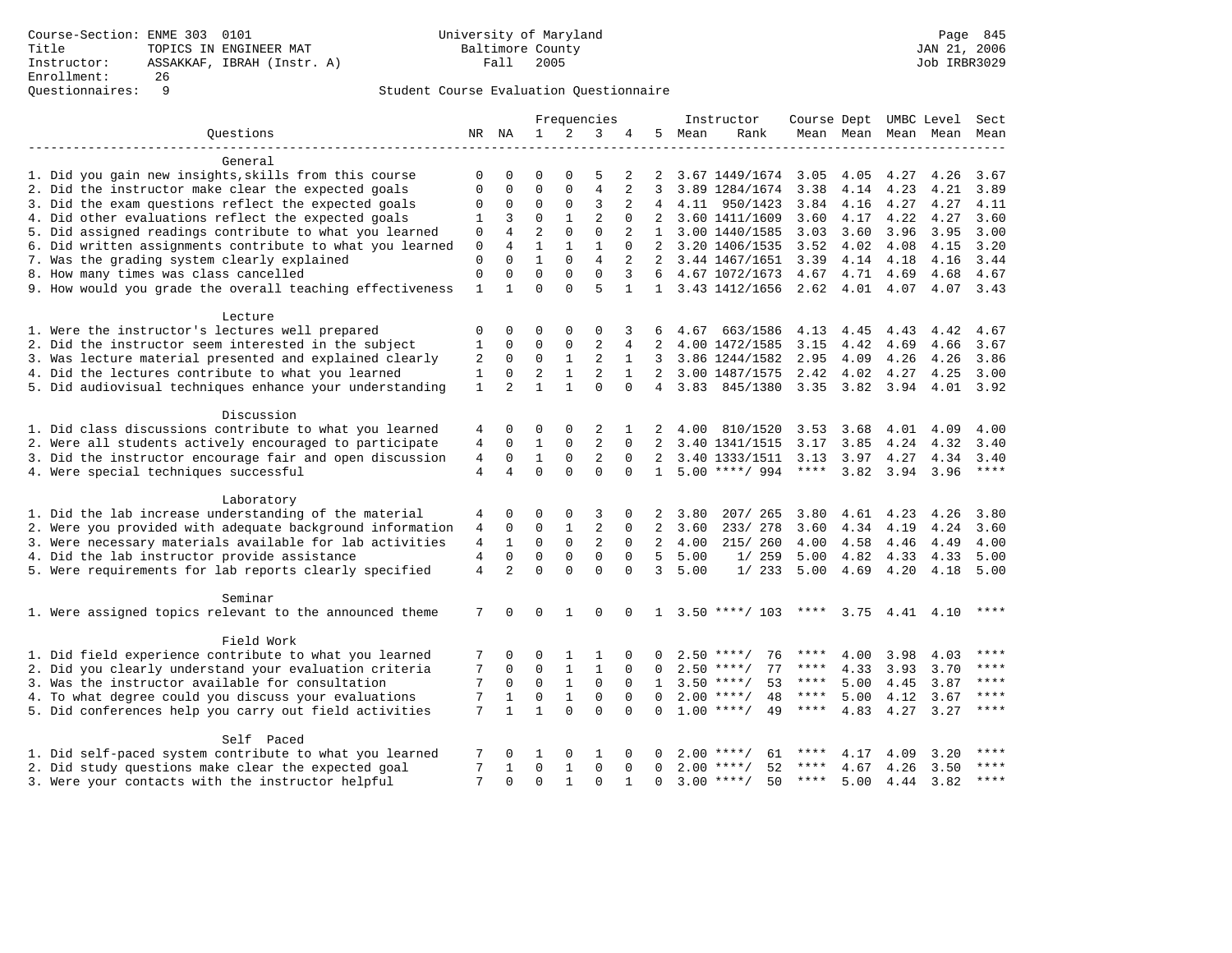| Course-Section: ENME 303 0101 |    |                            | University of Maryland                  |      | Page 845     |  |
|-------------------------------|----|----------------------------|-----------------------------------------|------|--------------|--|
| Title                         |    | TOPICS IN ENGINEER MAT     | Baltimore County                        |      | JAN 21, 2006 |  |
| Instructor:                   |    | ASSAKKAF, IBRAH (Instr. A) | Fall                                    | 2005 | Job IRBR3029 |  |
| Enrollment:                   | 26 |                            |                                         |      |              |  |
| Ouestionnaires: 9             |    |                            | Student Course Evaluation Questionnaire |      |              |  |

| Credits Earned |   | Cum. GPA      |          | Expected Grades |          | Reasons             | Type                        |   | Majors                            |  |
|----------------|---|---------------|----------|-----------------|----------|---------------------|-----------------------------|---|-----------------------------------|--|
| $00 - 27$      |   | $0.00 - 0.99$ | $\Omega$ | Α               | 4        | Required for Majors | Graduate                    | 0 | Major                             |  |
| $28 - 55$      |   | $1.00 - 1.99$ | $\Omega$ | B               | 3        |                     |                             |   |                                   |  |
| $56 - 83$      |   | $2.00 - 2.99$ | $\Omega$ | C               | 2        | General             | Under-grad                  | 9 | Non-major                         |  |
| $84 - 150$     | z | $3.00 - 3.49$ | 6        | D               | $\Omega$ |                     |                             |   |                                   |  |
| Grad.          |   | $3.50 - 4.00$ |          | F               | $\Omega$ | Electives           |                             |   | #### - Means there are not enough |  |
|                |   |               |          | Ρ               | 0        |                     | responses to be significant |   |                                   |  |
|                |   |               |          |                 | $\Omega$ | Other               |                             |   |                                   |  |
|                |   |               |          |                 | $\Omega$ |                     |                             |   |                                   |  |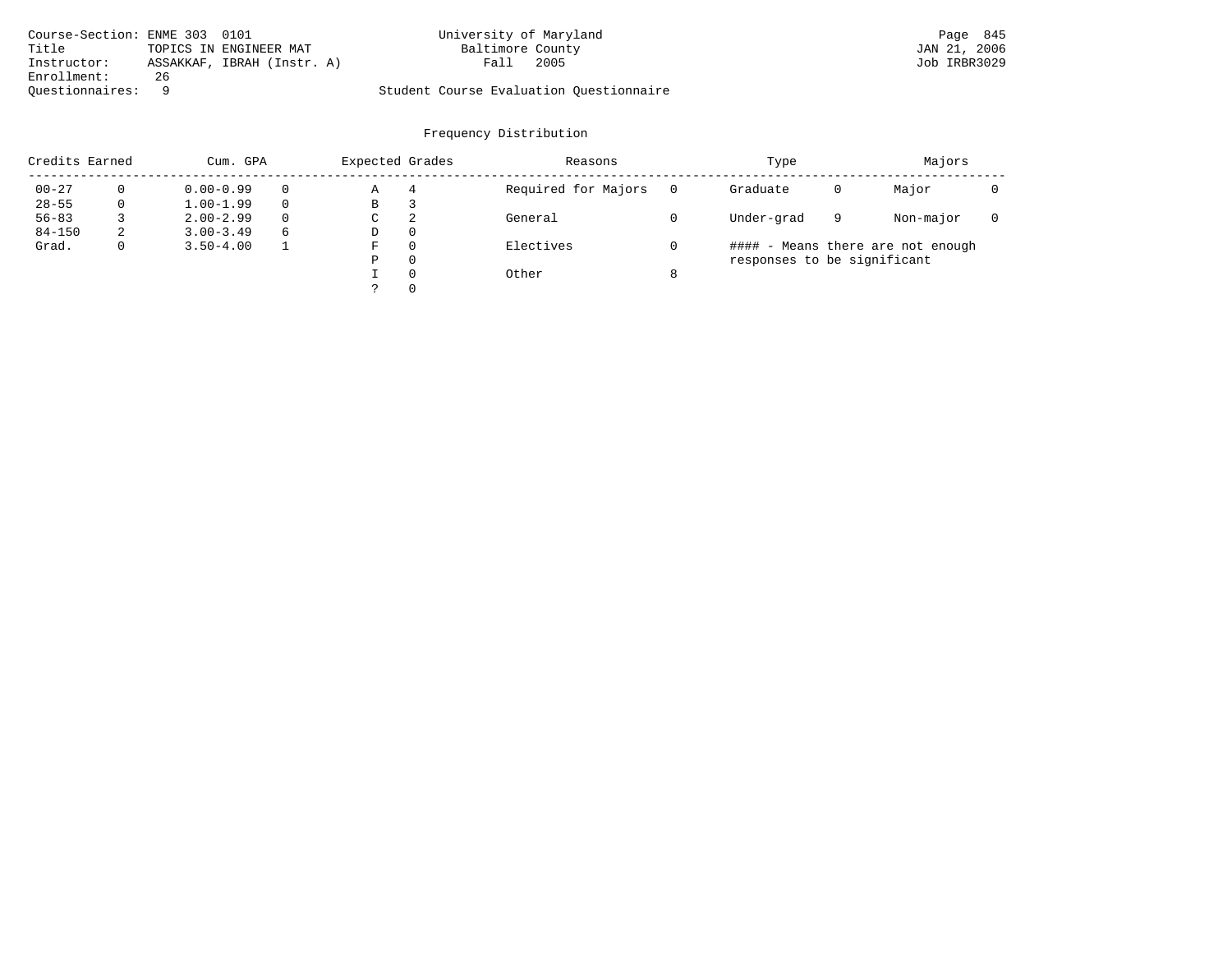## Questionnaires: 9 Student Course Evaluation Questionnaire

|                                                           |                |                |                |              | Frequencies    |                |                |      | Instructor                                | Course Dept UMBC Level Sect |           |                  |                          |       |
|-----------------------------------------------------------|----------------|----------------|----------------|--------------|----------------|----------------|----------------|------|-------------------------------------------|-----------------------------|-----------|------------------|--------------------------|-------|
| Questions                                                 |                | NR NA          | 1              | 2            | 3              | 4              | 5              | Mean | Rank                                      |                             |           |                  | Mean Mean Mean Mean Mean |       |
|                                                           |                |                |                |              |                |                |                |      |                                           |                             |           |                  |                          |       |
| General                                                   |                |                |                |              |                |                |                |      |                                           |                             |           |                  |                          |       |
| 1. Did you gain new insights, skills from this course     | 0              | 0              | 0              | 0            | 5              | 2              | 2              |      | 3.67 1449/1674 3.05                       |                             | 4.05      | 4.27             | 4.26                     | 3.67  |
| 2. Did the instructor make clear the expected goals       | 0              | $\mathbf 0$    | $\mathbf 0$    | $\mathbf{0}$ | $\overline{4}$ | 2              | 3              |      | 3.89 1284/1674                            | 3.38                        | 4.14      | 4.23             | 4.21                     | 3.89  |
| 3. Did the exam questions reflect the expected goals      | 0              | $\mathsf 0$    | $\mathbf 0$    | $\mathbf{0}$ | 3              | 2              |                |      | 4 4.11 950/1423                           | 3.84                        | 4.16      | 4.27             | 4.27                     | 4.11  |
| 4. Did other evaluations reflect the expected goals       | 1              | 3              | $\Omega$       | $\mathbf{1}$ | $\overline{2}$ | 0              | 2              |      | 3.60 1411/1609                            | 3.60                        | 4.17      | 4.22             | 4.27                     | 3.60  |
| 5. Did assigned readings contribute to what you learned   | $\Omega$       | $\overline{4}$ | $\overline{a}$ | $\Omega$     | $\Omega$       | $\overline{a}$ |                |      | 1 3.00 1440/1585                          | 3.03                        | 3.60      | 3.96             | 3.95                     | 3.00  |
| 6. Did written assignments contribute to what you learned | $\mathbf 0$    | 4              | $\mathbf{1}$   | $\mathbf{1}$ | $\mathbf{1}$   | $\mathbf 0$    |                |      | 3.20 1406/1535                            | 3.52                        | 4.02      | 4.08             | 4.15                     | 3.20  |
| 7. Was the grading system clearly explained               | $\Omega$       | $\Omega$       | $\mathbf{1}$   | $\Omega$     | $\overline{4}$ | 2              |                |      | 2 3.44 1467/1651 3.39                     |                             | 4.14      | 4.18             | 4.16                     | 3.44  |
| 8. How many times was class cancelled                     | $\mathbf 0$    | $\Omega$       | $\Omega$       | $\Omega$     | $\Omega$       | 3              | 6              |      | 4.67 1072/1673 4.67 4.71                  |                             |           | 4.69             | 4.68                     | 4.67  |
| 9. How would you grade the overall teaching effectiveness | 7              | $\Omega$       | $\Omega$       | $\cap$       | 1              | $\Omega$       |                |      | 1 4.00 ****/1656 2.62 4.01 4.07 4.07 3.43 |                             |           |                  |                          |       |
|                                                           |                |                |                |              |                |                |                |      |                                           |                             |           |                  |                          |       |
| Lecture                                                   |                |                |                |              |                |                |                |      |                                           |                             |           |                  |                          |       |
| 1. Were the instructor's lectures well prepared           | 7              | 0              | 0              | 0            | $\Omega$       | 1              | 1              |      | $4.50$ ****/1586                          | 4.13                        | 4.45      | 4.43             | 4.42                     | 4.67  |
| 2. Did the instructor seem interested in the subject      | 6              | $\mathbf 0$    | $\mathbf 0$    | $\mathbf{1}$ | $\mathbf{1}$   | $\Omega$       | $\mathbf{1}$   |      | 3.33 1564/1585                            | 3.15                        | 4.42      | 4.69             | 4.66                     | 3.67  |
| 3. Was lecture material presented and explained clearly   | 7              | $\mathbf 0$    | $\Omega$       | $\mathbf{1}$ | $\mathbf 0$    | $\Omega$       |                |      | $1 \quad 3.50 \quad *** \quad 1582$       | 2.95                        | 4.09      | 4.26             | 4.26                     | 3.86  |
| 4. Did the lectures contribute to what you learned        | 7              | $\Omega$       | $\Omega$       | $\Omega$     | $\mathbf{1}$   | $\Omega$       | $\mathbf{1}$   |      | $4.00$ ****/1575                          | 2.42                        | 4.02      | 4.27             | 4.25                     | 3.00  |
| 5. Did audiovisual techniques enhance your understanding  | 6              | $\Omega$       | $\Omega$       | $\mathbf{1}$ | $\Omega$       | $\Omega$       | 2              | 4.00 | 666/1380                                  | $3.35$ $3.82$               |           | 3.94             | 4.01 3.92                |       |
|                                                           |                |                |                |              |                |                |                |      |                                           |                             |           |                  |                          |       |
| Discussion                                                |                |                |                |              |                |                |                |      |                                           |                             |           |                  |                          |       |
| 1. Did class discussions contribute to what you learned   | 4              | 0              | 0              | 0            | 2              | 1              | 2              | 4.00 | 810/1520                                  | 3.53 3.68                   |           | 4.01             | 4.09                     | 4.00  |
| 2. Were all students actively encouraged to participate   | 4              | 0              | 1              | $\mathbf{0}$ | 2              | $\Omega$       | 2              |      | 3.40 1341/1515                            | 3.17                        | 3.85      | 4.24             | 4.32                     | 3.40  |
| 3. Did the instructor encourage fair and open discussion  | 4              | $\mathbf 0$    | $\mathbf{1}$   | 0            | 2              | $\Omega$       | $2^{\circ}$    |      | 3.40 1333/1511                            | 3.13                        | 3.97      | 4.27             | 4.34                     | 3.40  |
| 4. Were special techniques successful                     | 4              | 4              | $\mathbf 0$    | $\Omega$     | $\Omega$       | $\Omega$       |                |      | $1\quad 5.00$ ****/ 994                   | ****                        |           | 3.82 3.94 3.96   |                          | $***$ |
|                                                           |                |                |                |              |                |                |                |      |                                           |                             |           |                  |                          |       |
| Laboratory                                                |                |                |                |              |                |                |                |      |                                           |                             |           |                  |                          |       |
| 1. Did the lab increase understanding of the material     | 4              | $\Omega$       | $\Omega$       | $\Omega$     | 3              | $\Omega$       | 2              | 3.80 | 207/ 265                                  | 3.80                        | 4.61 4.23 |                  | 4.26                     | 3.80  |
| 2. Were you provided with adequate background information | 4              | $\mathbf 0$    | $\Omega$       | $\mathbf{1}$ | $\overline{2}$ | $\Omega$       | 2              | 3.60 | 233/ 278                                  | 3.60                        | 4.34      | 4.19             | 4.24                     | 3.60  |
| 3. Were necessary materials available for lab activities  | $\overline{4}$ | $\mathbf{1}$   | $\Omega$       | $\mathbf 0$  | $\overline{a}$ | $\Omega$       | $\overline{2}$ | 4.00 | 215/ 260                                  | 4.00                        | 4.58      | 4.46             | 4.49                     | 4.00  |
| 4. Did the lab instructor provide assistance              | 4              | $\mathbf 0$    | $\mathbf 0$    | $\mathbf{0}$ | $\mathbf 0$    | $\mathbf 0$    | 5              | 5.00 | 1/259                                     | 5.00                        | 4.82      | 4.33             | 4.33                     | 5.00  |
| 5. Were requirements for lab reports clearly specified    | $\overline{4}$ | $\overline{2}$ | $\Omega$       | $\Omega$     | $\Omega$       | $\Omega$       | $\overline{3}$ | 5.00 | 1/233                                     | 5.00                        | 4.69      | 4.20             | 4.18                     | 5.00  |
|                                                           |                |                |                |              |                |                |                |      |                                           |                             |           |                  |                          |       |
| Seminar                                                   |                |                |                |              |                |                |                |      |                                           |                             |           |                  |                          |       |
| 1. Were assigned topics relevant to the announced theme   | 7              | $\Omega$       | $\Omega$       | $\mathbf{1}$ | $\Omega$       | $\Omega$       |                |      | $1, 3.50$ ****/ 103                       | ****                        |           | $3.75$ 4.41 4.10 |                          | $***$ |
|                                                           |                |                |                |              |                |                |                |      |                                           |                             |           |                  |                          |       |
| Field Work                                                |                |                |                |              |                |                |                |      |                                           |                             |           |                  |                          |       |
| 1. Did field experience contribute to what you learned    | 7              | 0              | 0              | 1            | 1              | 0              | $\Omega$       |      | 76<br>$2.50$ ****/                        | ****                        | 4.00      | 3.98             | 4.03                     | ****  |
| 2. Did you clearly understand your evaluation criteria    | 7              | $\mathbf 0$    | $\mathbf 0$    | $\mathbf{1}$ | $\mathbf{1}$   | $\Omega$       | $\Omega$       |      | 77<br>$2.50$ ****/                        | ****                        | 4.33      | 3.93             | 3.70                     | ****  |
| 3. Was the instructor available for consultation          | 7              | $\Omega$       | $\Omega$       | $\mathbf{1}$ | $\mathbf 0$    | $\Omega$       | $\mathbf{1}$   |      | 53<br>$3.50$ ****/                        | ****                        | 5.00      | 4.45             | 3.87                     | ****  |
| 4. To what degree could you discuss your evaluations      | 7              | $\mathbf{1}$   | $\mathbf 0$    | $\mathbf{1}$ | $\mathbf 0$    | $\mathbf 0$    | $\Omega$       |      | $2.00$ ****/<br>48                        | $***$ * * *                 | 5.00      | 4.12             | 3.67                     | $***$ |
| 5. Did conferences help you carry out field activities    | 7              | $\mathbf{1}$   | $\mathbf{1}$   | $\Omega$     | $\Omega$       | $\Omega$       | $\Omega$       |      | $1.00$ ****/<br>49                        | $***$ * * *                 | 4.83      | 4.27             | 3.27                     | ****  |
|                                                           |                |                |                |              |                |                |                |      |                                           |                             |           |                  |                          |       |
| Self Paced                                                |                |                |                |              |                |                |                |      |                                           |                             |           |                  |                          |       |
| 1. Did self-paced system contribute to what you learned   | 7              | $\Omega$       | 1              | $\Omega$     | 1              | $\Omega$       | $\Omega$       |      | $2.00$ ****/<br>61                        | ****                        | 4.17      | 4.09             | 3.20                     | ****  |
| 2. Did study questions make clear the expected goal       | 7              | $\mathbf{1}$   | $\Omega$       | $\mathbf{1}$ | $\Omega$       | $\Omega$       | $\Omega$       |      | $2.00$ ****/<br>52                        | $***$ * * *                 | 4.67      | 4.26             | 3.50                     | $***$ |
| 3. Were your contacts with the instructor helpful         | 7              | $\Omega$       | $\Omega$       | $\mathbf{1}$ | $\Omega$       | $\mathbf{1}$   | $\Omega$       |      | $3.00$ ****/<br>50                        | $***$ * * *                 | 5.00      | 4.44             | 3.82                     | $***$ |
|                                                           |                |                |                |              |                |                |                |      |                                           |                             |           |                  |                          |       |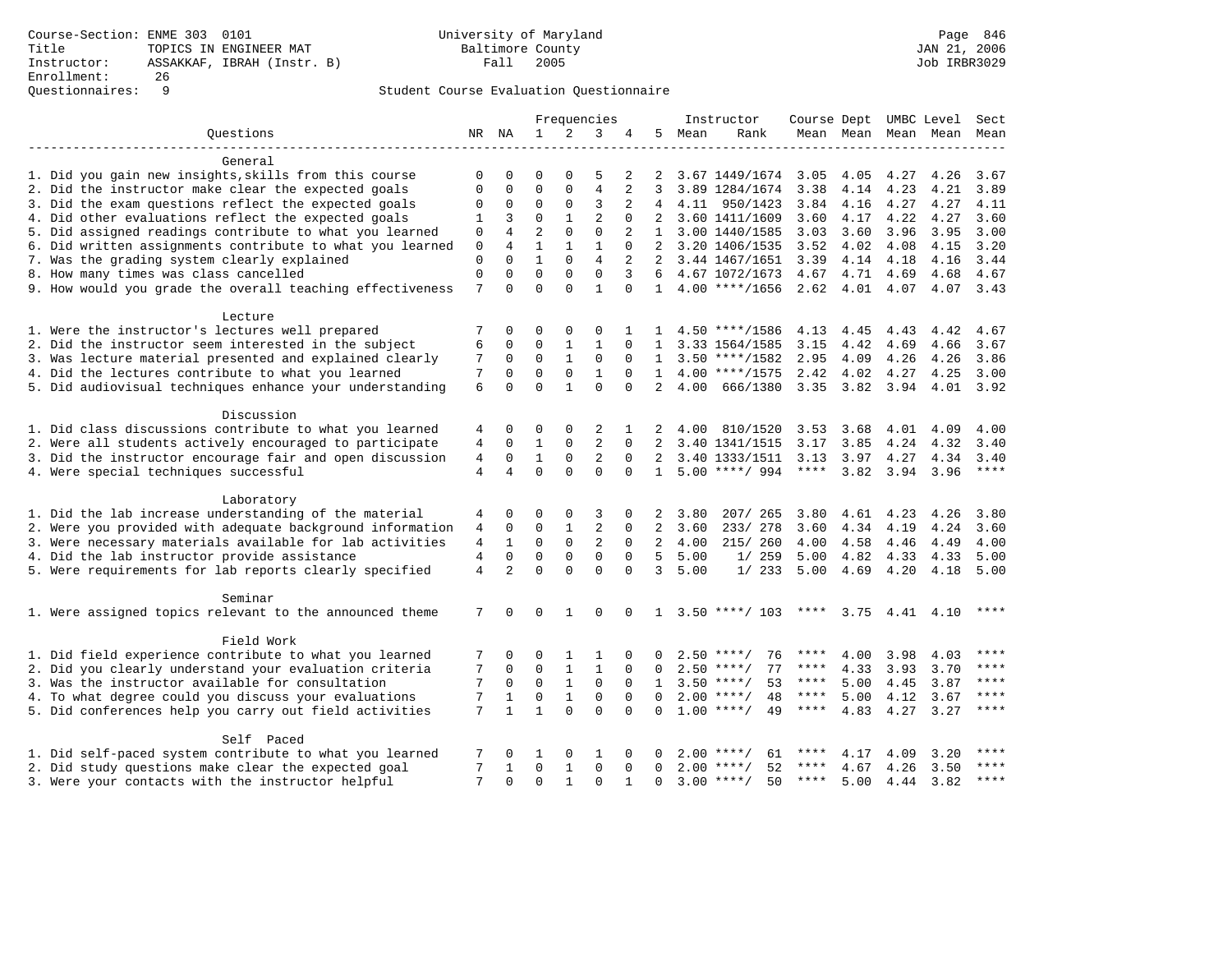| Course-Section: ENME 303 0101 |    |                            | University of Maryland                  |      | Page 846     |  |
|-------------------------------|----|----------------------------|-----------------------------------------|------|--------------|--|
| Title                         |    | TOPICS IN ENGINEER MAT     | Baltimore County                        |      | JAN 21, 2006 |  |
| Instructor:                   |    | ASSAKKAF, IBRAH (Instr. B) | Fall                                    | 2005 | Job IRBR3029 |  |
| Enrollment:                   | 26 |                            |                                         |      |              |  |
| Ouestionnaires:               |    |                            | Student Course Evaluation Questionnaire |      |              |  |

| Credits Earned |   | Cum. GPA      |          | Expected Grades |              | Reasons             | Type                        |   | Majors                            |  |
|----------------|---|---------------|----------|-----------------|--------------|---------------------|-----------------------------|---|-----------------------------------|--|
| $00 - 27$      | 0 | $0.00 - 0.99$ | $\Omega$ | Α               | 4            | Required for Majors | Graduate                    | 0 | Major                             |  |
| $28 - 55$      | 0 | $1.00 - 1.99$ | $\Omega$ | B               |              |                     |                             |   |                                   |  |
| $56 - 83$      |   | $2.00 - 2.99$ | $\Omega$ | C               | 2            | General             | Under-grad                  | 9 | Non-major                         |  |
| $84 - 150$     | 2 | $3.00 - 3.49$ | 6        | D               | 0            |                     |                             |   |                                   |  |
| Grad.          | 0 | $3.50 - 4.00$ |          | F               | $\Omega$     | Electives           |                             |   | #### - Means there are not enough |  |
|                |   |               |          | Ρ               | $\Omega$     |                     | responses to be significant |   |                                   |  |
|                |   |               |          |                 | $\Omega$     | Other               |                             |   |                                   |  |
|                |   |               |          |                 | $\mathbf{0}$ |                     |                             |   |                                   |  |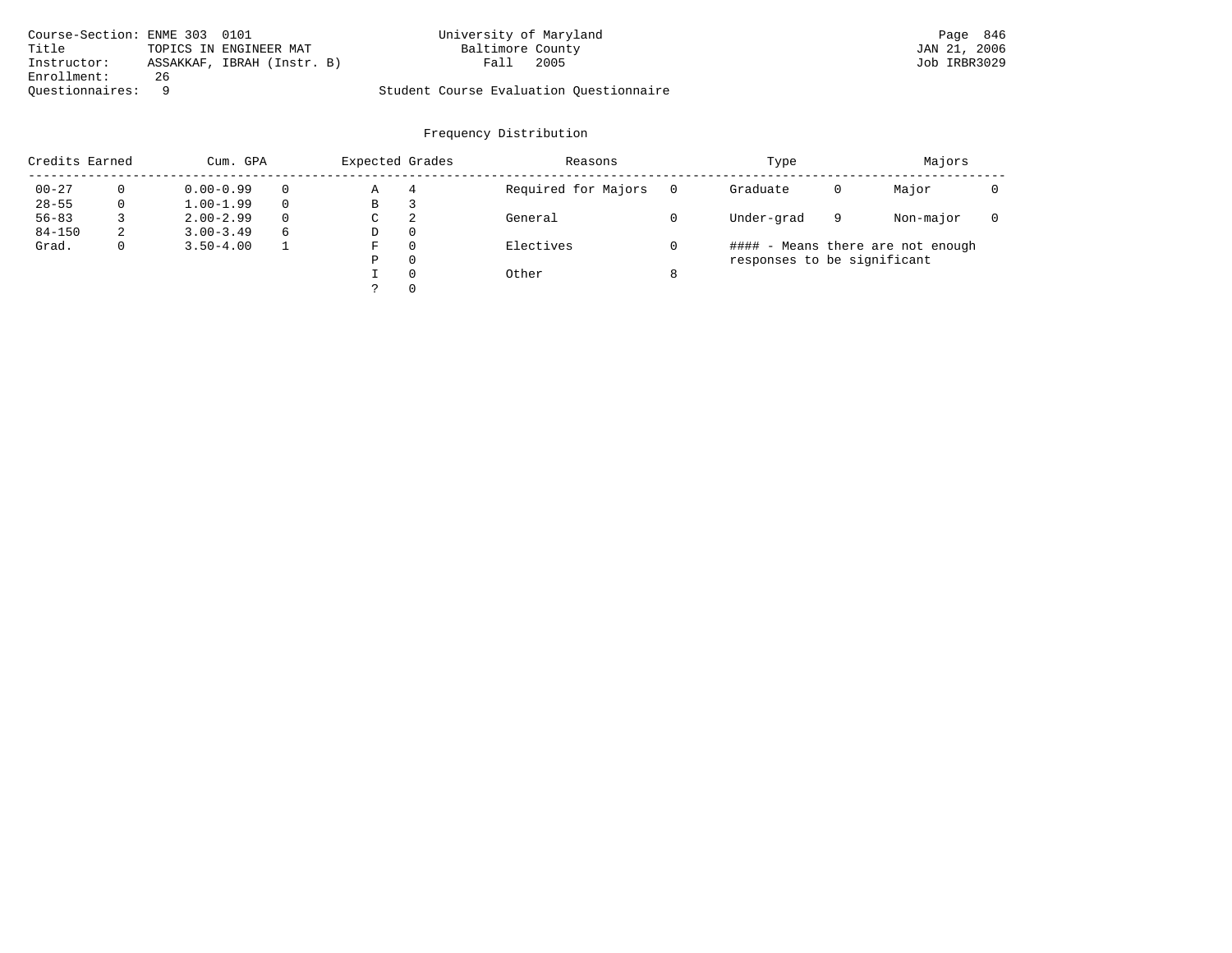### Questionnaires: 12 Student Course Evaluation Questionnaire

|           |                                                           |                |                | Frequencies    |                |                |                |              |      | Instructor       | Course Dept |                   | UMBC Level |      | Sect |
|-----------|-----------------------------------------------------------|----------------|----------------|----------------|----------------|----------------|----------------|--------------|------|------------------|-------------|-------------------|------------|------|------|
| Ouestions |                                                           | NR NA          |                |                | 2              | 3              |                | 5            | Mean | Rank             |             | Mean Mean         | Mean       | Mean | Mean |
|           | General                                                   |                |                |                |                |                |                |              |      |                  |             |                   |            |      |      |
|           | 1. Did you gain new insights, skills from this course     | $\Omega$       | $\Omega$       | 4              |                |                |                |              |      | 2.67 1656/1674   | 3.05        | 4.05              | 4.27       | 4.26 | 2.67 |
|           | 2. Did the instructor make clear the expected goals       | 0              | $\Omega$       | 4              | $\mathbf{1}$   | 2              | 3              |              |      | 2.83 1639/1674   | 3.38        | 4.14              | 4.23       | 4.21 | 2.83 |
|           | 3. Did the exam questions reflect the expected goals      | $\Omega$       | $\mathbf{1}$   |                | $\mathbf{1}$   | $\mathfrak{D}$ |                |              |      | 3.82 1150/1423   | 3.84        | 4.16              | 4.27       | 4.27 | 3.82 |
|           | 4. Did other evaluations reflect the expected goals       | O              |                | $\Omega$       | $\Omega$       | $\overline{a}$ | $\Omega$       |              |      | 4.20 930/1609    | 3.60        | 4.17              | 4.22       | 4.27 | 4.20 |
|           | 5. Did assigned readings contribute to what you learned   | 1              | 6              | $\Omega$       | $\mathbf{1}$   |                | 2              |              |      | 3.60 1164/1585   | 3.03        | 3.60              | 3.96       | 3.95 | 3.60 |
|           | 6. Did written assignments contribute to what you learned | 1              | 5              | $\Omega$       | $\mathbf{1}$   |                | $\overline{2}$ |              |      | 3.83 1083/1535   | 3.52        | 4.02              | 4.08       | 4.15 | 3.83 |
|           | 7. Was the grading system clearly explained               | $\mathbf{1}$   | $\Omega$       | $\mathbf{1}$   | $\overline{2}$ | 3              | 4              |              |      | 3.18 1540/1651   | 3.39        | 4.14              | 4.18       | 4.16 | 3.18 |
|           | 8. How many times was class cancelled                     | 0              | $\mathbf{1}$   | $\Omega$       | $\Omega$       | $\Omega$       | 3              | 8            |      | 4.73 1001/1673   | 4.67        | 4.71              | 4.69       | 4.68 | 4.73 |
|           | 9. How would you grade the overall teaching effectiveness | $\overline{a}$ | $\overline{1}$ | ς              | $\overline{a}$ | 3              | $\mathbf{1}$   | $\Omega$     |      | 2.22 1637/1656   |             | $2.62 \quad 4.01$ | 4.07       | 4.07 | 2.22 |
|           | Lecture                                                   |                |                |                |                |                |                |              |      |                  |             |                   |            |      |      |
|           | 1. Were the instructor's lectures well prepared           |                | $\Omega$       |                |                |                |                |              |      | 4.09 1255/1586   | 4.13        | 4.45              | 4.43       | 4.42 | 4.09 |
|           | 2. Did the instructor seem interested in the subject      | 1              | $\Omega$       | $\mathbf{1}$   |                | 5              |                |              |      | 3.00 1574/1585   | 3.15        | 4.42              | 4.69       | 4.66 | 3.00 |
|           | 3. Was lecture material presented and explained clearly   | 1              | $\Omega$       | 3              | $\overline{4}$ | $\mathbf{1}$   | $\Omega$       |              |      | 2.64 1560/1582   | 2.95        | 4.09              | 4.26       | 4.26 | 2.64 |
|           | 4. Did the lectures contribute to what you learned        | 0              | $\mathbf{1}$   | 4              | 3              | $\mathbf{1}$   | $\mathbf{1}$   |              |      | 2.45 1550/1575   | 2.42        | 4.02              | 4.27       | 4.25 | 2.45 |
|           | 5. Did audiovisual techniques enhance your understanding  | $\mathbf{1}$   | $\cap$         | $\overline{2}$ | ς              | $\Omega$       | 3              | 3            |      | 3.18 1184/1380   |             | $3.35$ $3.82$     | 3.94       | 4.01 | 3.18 |
|           | Discussion                                                |                |                |                |                |                |                |              |      |                  |             |                   |            |      |      |
|           | 1. Did class discussions contribute to what you learned   | 4              | $\Omega$       |                | $\Omega$       |                |                |              |      | 2.75 1434/1520   | 3.53        | 3.68              | 4.01       | 4.09 | 2.75 |
|           | 2. Were all students actively encouraged to participate   | 4              | $\Omega$       | 3              | $\mathbf 0$    | $\Omega$       | 3              |              |      | 3.13 1409/1515   | 3.17        | 3.85              | 4.24       | 4.32 | 3.13 |
|           | 3. Did the instructor encourage fair and open discussion  | 5              | $\Omega$       | $\overline{a}$ | $\mathbf 0$    | 2              |                | $\mathbf{1}$ |      | 3.00 1420/1511   | 3.13        | 3.97              | 4.27       | 4.34 | 3.00 |
|           | 4. Were special techniques successful                     | 5              | 5              | U              | $\cap$         | $\cap$         | $\mathbf{1}$   | $\mathbf{1}$ |      | $4.50$ ****/ 994 | ****        | 3.82              | 3.94       | 3.96 | **** |
|           | Laboratory                                                |                |                |                |                |                |                |              |      |                  |             |                   |            |      |      |
|           | 1. Did the lab increase understanding of the material     | 11             | $\Omega$       | U              | 0              | 0              |                |              |      | $5.00$ ****/ 265 | 3.80        | 4.61              | 4.23       | 4.26 | **** |
|           | 2. Were you provided with adequate background information | 11             | $\Omega$       | 0              | 0              | 0              | 1              | $\Omega$     |      | $4.00$ ****/ 278 | 3.60        | 4.34              | 4.19       | 4.24 | **** |
|           | 3. Were necessary materials available for lab activities  | 11             | $\Omega$       | $\Omega$       | $\Omega$       | $\Omega$       |                | $\Omega$     |      | $4.00$ ****/ 260 | 4.00        | 4.58              | 4.46       | 4.49 | **** |
|           | 4. Did the lab instructor provide assistance              | 11             | $\cap$         | U              | $\cap$         | $\cap$         |                |              |      | $5.00$ ****/ 259 | 5.00        | 4.82              | 4.33       | 4.33 | **** |

| Credits Earned |   | Cum. GPA      |   | Expected Grades |          | Reasons             |     | Type                        |    | Majors                            |  |
|----------------|---|---------------|---|-----------------|----------|---------------------|-----|-----------------------------|----|-----------------------------------|--|
| $00 - 27$      | 0 | $0.00 - 0.99$ | 0 | Α               |          | Required for Majors | - 0 | Graduate                    | 0  | Major                             |  |
| $28 - 55$      | 0 | $1.00 - 1.99$ | 0 | В               |          |                     |     |                             |    |                                   |  |
| $56 - 83$      |   | $2.00 - 2.99$ | 2 | C               |          | General             |     | Under-grad                  | 12 | Non-major                         |  |
| $84 - 150$     |   | $3.00 - 3.49$ |   | D               |          |                     |     |                             |    |                                   |  |
| Grad.          | 0 | $3.50 - 4.00$ | 2 | F.              | $\Omega$ | Electives           |     |                             |    | #### - Means there are not enough |  |
|                |   |               |   | Ρ               | 0        |                     |     | responses to be significant |    |                                   |  |
|                |   |               |   |                 |          | Other               | 11  |                             |    |                                   |  |
|                |   |               |   |                 |          |                     |     |                             |    |                                   |  |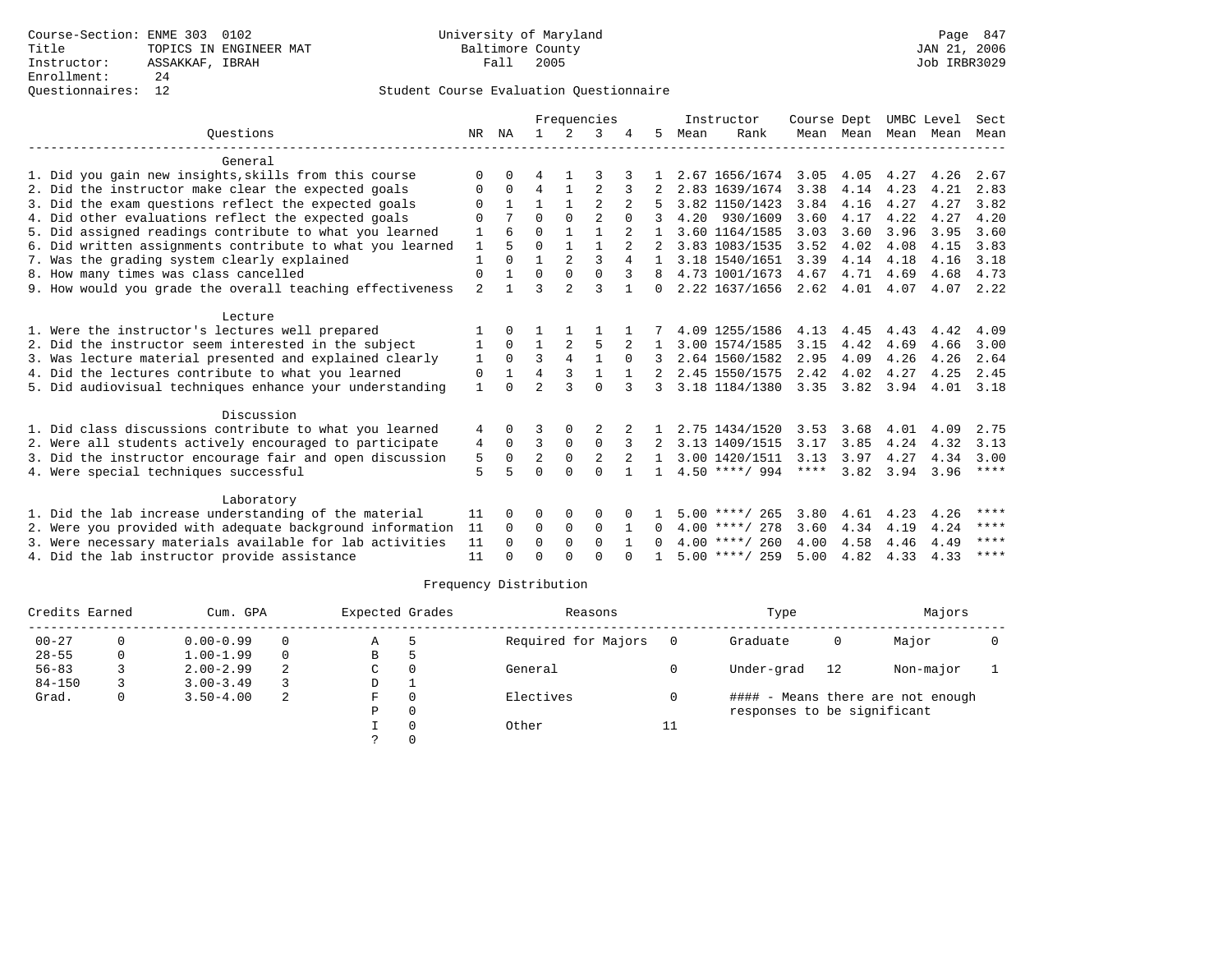### Questionnaires: 12 Student Course Evaluation Questionnaire

|                                                           |                |                |                |                | Frequencies    |              |              |      | Instructor       | Course Dept |           | UMBC Level |      | Sect        |
|-----------------------------------------------------------|----------------|----------------|----------------|----------------|----------------|--------------|--------------|------|------------------|-------------|-----------|------------|------|-------------|
| Ouestions                                                 |                | NR NA          |                | 2              | 3              |              | 5.           | Mean | Rank             |             | Mean Mean | Mean Mean  |      | Mean        |
| General                                                   |                |                |                |                |                |              |              |      |                  |             |           |            |      |             |
| 1. Did you gain new insights, skills from this course     |                | 0              | 4              | 3              |                | 2            | <sup>n</sup> |      | 2.18 1668/1674   | 3.05        | 4.05      | 4.27       | 4.26 | 2.18        |
| 2. Did the instructor make clear the expected goals       | $\Omega$       | 0              | 0              | 5              | 4              |              |              |      | 2.92 1630/1674   | 3.38        | 4.14      | 4.23       | 4.21 | 2.92        |
| 3. Did the exam questions reflect the expected goals      | ∩              | $\Omega$       |                |                | ς              | 4            |              |      | 3.33 1316/1423   | 3.84        | 4.16      | 4.27       | 4.27 | 3.33        |
| 4. Did other evaluations reflect the expected goals       | $\Omega$       | 6              | $\Omega$       |                | 4              |              | 0            |      | 3.00 1557/1609   | 3.60        | 4.17      | 4.22       | 4.27 | 3.00        |
| 5. Did assigned readings contribute to what you learned   | $\Omega$       | $\overline{4}$ | $\overline{a}$ | 2              | $\overline{2}$ |              |              |      | 2.50 1543/1585   | 3.03        | 3.60      | 3.96       | 3.95 | 2.50        |
| 6. Did written assignments contribute to what you learned | $\mathbf 0$    |                | $\Omega$       | $\Omega$       | $\overline{a}$ | 3            |              |      | 3.83 1083/1535   | 3.52        | 4.02      | 4.08       | 4.15 | 3.83        |
| 7. Was the grading system clearly explained               | $\Omega$       |                | $\Omega$       | $\overline{a}$ | $\mathbf{z}$   |              | $\mathbf{1}$ |      | 3.50 1442/1651   | 3.39        | 4.14      | 4.18       | 4.16 | 3.50        |
| 8. How many times was class cancelled                     | $\Omega$       | $\mathbf{1}$   | $\Omega$       | $\Omega$       | $\Omega$       | 4            |              |      | 4.64 1103/1673   | 4.67        | 4.71      | 4.69       | 4.68 | 4.64        |
| 9. How would you grade the overall teaching effectiveness | 3              | U              |                |                | $\mathbf{3}$   | $\Omega$     | 0            |      | 2.22 1637/1656   | 2.62        | 4.01      | 4.07       | 4.07 | 2.22        |
| Lecture                                                   |                |                |                |                |                |              |              |      |                  |             |           |            |      |             |
| 1. Were the instructor's lectures well prepared           |                |                |                |                |                |              |              |      | 3.64 1451/1586   | 4.13        | 4.45      | 4.43       | 4.42 | 3.64        |
| 2. Did the instructor seem interested in the subject      | 1              | $\Omega$       | 3              | 3              | 4              |              | 0            |      | 2.27 1584/1585   | 3.15        | 4.42      | 4.69       | 4.66 | 2.27        |
| 3. Was lecture material presented and explained clearly   | 1              | $\Omega$       | 3              | 3              | 3              | 2            | 0            |      | 2.36 1573/1582   | 2.95        | 4.09      | 4.26       | 4.26 | 2.36        |
| 4. Did the lectures contribute to what you learned        | 1              |                | 4              |                | $\mathbf 0$    |              | 0            |      | 1.80 1571/1575   | 2.42        | 4.02      | 4.27       | 4.25 | 1.80        |
| 5. Did audiovisual techniques enhance your understanding  | $\mathbf{1}$   |                | 1              |                | ঽ              | $\mathbf{1}$ | 0            |      | 2.40 1338/1380   | 3.35        | 3.82      | 3.94       | 4.01 | 2.40        |
| Discussion                                                |                |                |                |                |                |              |              |      |                  |             |           |            |      |             |
| 1. Did class discussions contribute to what you learned   | 4              | 0              | 2              | $\Omega$       | $\Omega$       |              |              |      | 3.38 1234/1520   | 3.53        | 3.68      | 4.01       | 4.09 | 3.38        |
| 2. Were all students actively encouraged to participate   | 4              | $\Omega$       | $\overline{2}$ | $\mathbf{1}$   | 3              |              | 1            |      | 2.75 1460/1515   | 3.17        | 3.85      | 4.24       | 4.32 | 2.75        |
| 3. Did the instructor encourage fair and open discussion  | 5              | 0              | $\overline{2}$ | $\mathbf{1}$   | 2              |              |              |      | 2.71 1470/1511   | 3.13        | 3.97      | 4.27       | 4.34 | 2.71        |
| 4. Were special techniques successful                     | $\overline{4}$ |                | $\Omega$       | $\Omega$       |                | $\Omega$     | 0            |      | $3.00$ ****/ 994 | $***$ * * * | 3.82      | 3.94       | 3.96 | $***$ * * * |
| Laboratory                                                |                |                |                |                |                |              |              |      |                  |             |           |            |      |             |
| 1. Did the lab increase understanding of the material     | 10             | <sup>0</sup>   | O              | $\Omega$       | $\Omega$       |              | 0            |      | $4.00$ ****/ 265 | 3.80        | 4.61      | 4.23       | 4.26 | ****        |
| 2. Were you provided with adequate background information | 10             | $\Omega$       | 0              | $\mathbf 0$    | $\Omega$       | 2            | $\Omega$     |      | $4.00$ ****/ 278 | 3.60        | 4.34      | 4.19       | 4.24 | ****        |
| 3. Were necessary materials available for lab activities  | 10             | $\Omega$       | $\Omega$       | $\Omega$       | $\Omega$       | $\Omega$     |              |      | $5.00$ ****/ 260 | 4.00        | 4.58      | 4.46       | 4.49 | ****        |
| 4. Did the lab instructor provide assistance              | 10             | $\Omega$       | $\Omega$       | $\Omega$       | $\Omega$       | $\Omega$     | 2            |      | $5.00$ ****/ 259 | 5.00        | 4.82      | 4.33       | 4.33 | ****        |
| 5. Were requirements for lab reports clearly specified    | 10             |                | $\Omega$       | $\cap$         | $\cap$         |              | <sup>n</sup> |      | $4.00$ ****/ 233 | 5.00        | 4.69      | 4.20       | 4.18 | ****        |

| Credits Earned |   | Cum. GPA      |   | Expected Grades |          | Reasons             |    | Type                        |     | Majors                            |  |
|----------------|---|---------------|---|-----------------|----------|---------------------|----|-----------------------------|-----|-----------------------------------|--|
| $00 - 27$      |   | $0.00 - 0.99$ |   | Α               |          | Required for Majors |    | Graduate                    | 0   | Major                             |  |
| $28 - 55$      | 0 | $1.00 - 1.99$ |   | B               | 6        |                     |    |                             |     |                                   |  |
| $56 - 83$      |   | $2.00 - 2.99$ |   | C               | 2        | General             |    | Under-grad                  | -12 | Non-major                         |  |
| $84 - 150$     | 8 | $3.00 - 3.49$ | 5 | D               | 0        |                     |    |                             |     |                                   |  |
| Grad.          | 0 | $3.50 - 4.00$ |   | F               | $\Omega$ | Electives           |    |                             |     | #### - Means there are not enough |  |
|                |   |               |   | Ρ               | 0        |                     |    | responses to be significant |     |                                   |  |
|                |   |               |   |                 | $\Omega$ | Other               | 12 |                             |     |                                   |  |
|                |   |               |   |                 |          |                     |    |                             |     |                                   |  |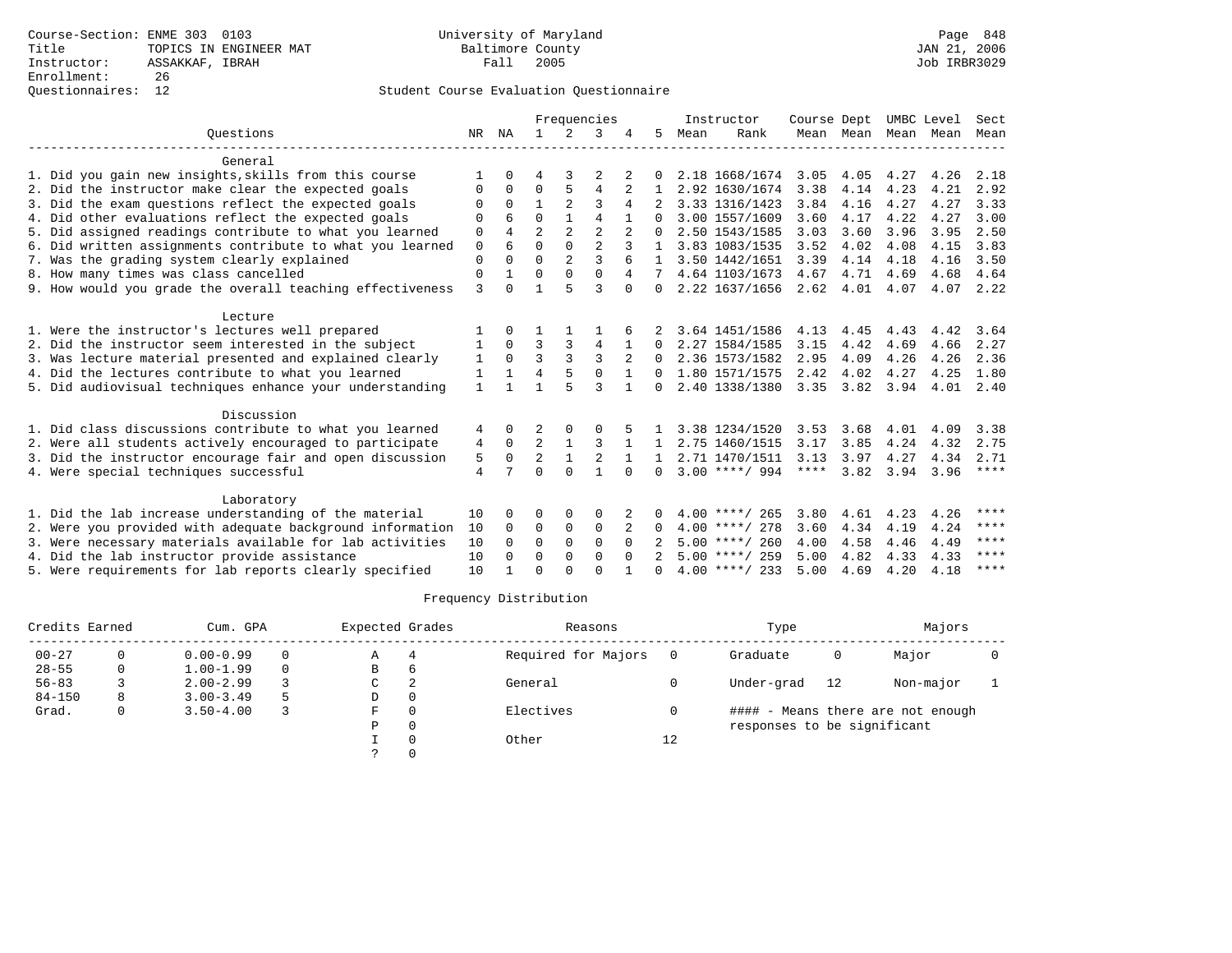|                                                           |                |             |                | Frequencies    |                |          |                |      | Instructor         | Course Dept UMBC Level |           |                     |           | Sect        |
|-----------------------------------------------------------|----------------|-------------|----------------|----------------|----------------|----------|----------------|------|--------------------|------------------------|-----------|---------------------|-----------|-------------|
| Ouestions                                                 |                | NR NA       | $\mathbf{1}$   | 2              | 3              | 4        | 5              | Mean | Rank               |                        |           | Mean Mean Mean Mean |           | Mean        |
|                                                           |                |             |                |                |                |          |                |      |                    |                        |           |                     |           |             |
| General                                                   |                |             |                |                |                |          |                |      |                    |                        |           |                     |           |             |
| 1. Did you gain new insights, skills from this course     | 3              |             | O              |                | 4              |          | 14 11          |      | 4.10 1123/1674     | 4.10                   | 4.05      | 4.27                | 4.26      | 4.10        |
| 2. Did the instructor make clear the expected goals       | 3              | $\Omega$    | $\overline{2}$ | 5              | 5              | 12       |                |      | 3.55 1479/1674     | 3.55                   | 4.14      | 4.23                | 4.21      | 3.55        |
| 3. Did the exam questions reflect the expected goals      | 4              | 0           | 1              | $\mathbf{1}$   | 6              |          | 15             |      | 4.13 936/1423      | 4.13                   | 4.16      | 4.27                | 4.27      | 4.13        |
| 4. Did other evaluations reflect the expected goals       | 4              |             | 1              | $\mathbf{1}$   | $\overline{A}$ | 12       | 11             |      | 4.07 1055/1609     | 4.07                   | 4.17      | 4.22                | 4.27      | 4.07        |
| 5. Did assigned readings contribute to what you learned   | 3              | 9           | 4              | 5              | 6              | 3        | $\overline{4}$ |      | 2.91 1491/1585     | 2.91                   | 3.60      | 3.96                | 3.95      | 2.91        |
| 6. Did written assignments contribute to what you learned | 3              |             | $\mathbf{1}$   | $\overline{4}$ | 8              | 9        | 3              |      | 3.36 1345/1535     | 3.36                   | 4.02      | 4.08                | 4.15      | 3.36        |
| 7. Was the grading system clearly explained               | $\mathbf{3}$   | $\Omega$    | $\overline{a}$ | $\overline{4}$ |                | 9        | 9              |      | 3.61 1398/1651     | 3.61                   | 4.14      | 4.18                | 4.16      | 3.61        |
| 8. How many times was class cancelled                     | $\overline{4}$ | $\Omega$    | 0              | 0              | $\mathbf 0$    | 4        | 26             |      | 4.87 778/1673      | 4.87                   | 4.71      | 4.69                | 4.68      | 4.87        |
| 9. How would you grade the overall teaching effectiveness | 8              | 1           | $\overline{a}$ | 3              | $\mathsf{R}$   | 10       | 2              |      | 3.28 1462/1656     | 3.28                   | 4.01      | 4.07                | 4.07      | 3.28        |
|                                                           |                |             |                |                |                |          |                |      |                    |                        |           |                     |           |             |
| Lecture                                                   |                |             |                |                |                |          |                |      |                    |                        |           |                     |           |             |
| 1. Were the instructor's lectures well prepared           | 5              | $\Omega$    | 2              |                |                | 10       |                |      | 3.79 1403/1586     | 3.79                   | 4.45      | 4.43                | 4.42      | 3.79        |
| 2. Did the instructor seem interested in the subject      | 6              | $\Omega$    | $\Omega$       | $\Omega$       | $\overline{2}$ |          | 23             | 4.75 | 917/1585           | 4.75                   | 4.42      | 4.69                | 4.66      | 4.75        |
| 3. Was lecture material presented and explained clearly   | 5              | 0           | $\overline{4}$ | 6              | 9              | 6        | 4              |      | 3.00 1504/1582     | 3.00                   | 4.09      | 4.26                | 4.26      | 3.00        |
| 4. Did the lectures contribute to what you learned        | 6              | $\Omega$    | 3              | $\mathbf{1}$   | 6              |          | 10             |      | 3.75 1289/1575     | 3.75                   | 4.02      | 4.27                | 4.25      | 3.75        |
| 5. Did audiovisual techniques enhance your understanding  | 7              | 16          | ζ              | $\overline{2}$ | 5              | $\Omega$ | $\mathbf{1}$   |      | 2.45 1331/1380     | 2.45                   | 3.82 3.94 |                     | 4.01 2.45 |             |
|                                                           |                |             |                |                |                |          |                |      |                    |                        |           |                     |           |             |
| Discussion                                                |                |             |                |                |                |          |                |      |                    |                        |           |                     |           |             |
| 1. Did class discussions contribute to what you learned   | 22             | 0           | 3              |                | 3              |          |                |      | 3.25 1284/1520     | 3.25                   | 3.68      | 4.01                | 4.09      | 3.25        |
| 2. Were all students actively encouraged to participate   | 21             | 0           | $\overline{2}$ | 2              | 3              | 3        | 3              |      | 3.23 1386/1515     | 3.23                   | 3.85      | 4.24                | 4.32      | 3.23        |
| 3. Did the instructor encourage fair and open discussion  | 21             | $\mathbf 0$ | 3              | $\overline{2}$ | $\mathbf{1}$   | 3        | 4              |      | 3.23 1375/1511     | 3.23                   | 3.97      | 4.27                | 4.34      | 3.23        |
| 4. Were special techniques successful                     | 21             | 8           | $\mathbf{1}$   | $\mathbf{1}$   | 3              | $\Omega$ | $\Omega$       |      | $2.40$ ****/ 994   | $***$ * * *            | 3.82      | 3.94                | 3.96      | $***$ * * * |
|                                                           |                |             |                |                |                |          |                |      |                    |                        |           |                     |           |             |
| Laboratory                                                |                |             |                |                |                |          |                |      |                    |                        |           |                     |           |             |
| 2. Were you provided with adequate background information | 33             | $\Omega$    | $\Omega$       | $\Omega$       | $\Omega$       |          |                |      | $5.00$ ****/ 278   | ****                   | 4.34      | 4.19                | 4.24      | ****        |
|                                                           |                |             |                |                |                |          |                |      |                    |                        |           |                     |           |             |
| Field Work                                                |                |             |                |                |                |          |                |      |                    |                        |           |                     |           |             |
| 1. Did field experience contribute to what you learned    | 32             | 0           | O              | $\Omega$       | $\Omega$       | 0        |                |      | 76<br>$5.00$ ****/ | ****                   | 4.00      | 3.98                | 4.03      | ****        |
| 2. Did you clearly understand your evaluation criteria    | 32             | $\Omega$    | $\Omega$       | $\mathbf 0$    | $\Omega$       | $\Omega$ | $\mathcal{L}$  |      | $5.00$ ****/<br>77 | ****                   | 4.33      | 3.93                | 3.70      | ****        |
| 3. Was the instructor available for consultation          | 32             | 1           | $\mathbf 0$    | $\mathbf 0$    | $\mathbf 0$    | $\Omega$ | $\mathbf{1}$   |      | $5.00$ ****/<br>53 | $***$ * * *            | 5.00      | 4.45                | 3.87      | ****        |
| 4. To what degree could you discuss your evaluations      | 32             | $\Omega$    | $\Omega$       | $\Omega$       | $\Omega$       | $\Omega$ |                |      | 48<br>$5.00$ ****/ | ****                   | 5.00      | 4.12                | 3.67      | ****        |
|                                                           |                |             |                |                |                |          |                |      |                    |                        |           |                     |           |             |
| Self Paced                                                |                |             |                |                |                |          |                |      |                    |                        |           |                     |           |             |
| 1. Did self-paced system contribute to what you learned   | 33             |             | O              | $\Omega$       | $\Omega$       |          |                | 5.00 | 61                 | ****                   | 4.17      | 4.09                | 3.20      | ****        |
| 3. Were your contacts with the instructor helpful         | 33             | 0           | $\Omega$       | $\cap$         | $\Omega$       | ∩        | 1              |      | $5.00$ ****/<br>50 | ****                   | 5.00      | 4.44                | 3.82      | ****        |

| Credits Earned |   | Cum. GPA      |          |   | Expected Grades | Reasons             |    | Type                        |     | Majors                            |  |
|----------------|---|---------------|----------|---|-----------------|---------------------|----|-----------------------------|-----|-----------------------------------|--|
| $00 - 27$      |   | $0.00 - 0.99$ | 0        | A | 14              | Required for Majors |    | Graduate                    | 0   | Major                             |  |
| $28 - 55$      | 0 | $1.00 - 1.99$ | $\Omega$ | B | 10              |                     |    |                             |     |                                   |  |
| $56 - 83$      |   | $2.00 - 2.99$ |          | C | 4               | General             |    | Under-grad                  | -34 | Non-major                         |  |
| $84 - 150$     | 9 | $3.00 - 3.49$ | 8        | D | 0               |                     |    |                             |     |                                   |  |
| Grad.          | 0 | $3.50 - 4.00$ | 6        | F |                 | Electives           |    |                             |     | #### - Means there are not enough |  |
|                |   |               |          | Ρ |                 |                     |    | responses to be significant |     |                                   |  |
|                |   |               |          |   |                 | Other               | 28 |                             |     |                                   |  |
|                |   |               |          |   |                 |                     |    |                             |     |                                   |  |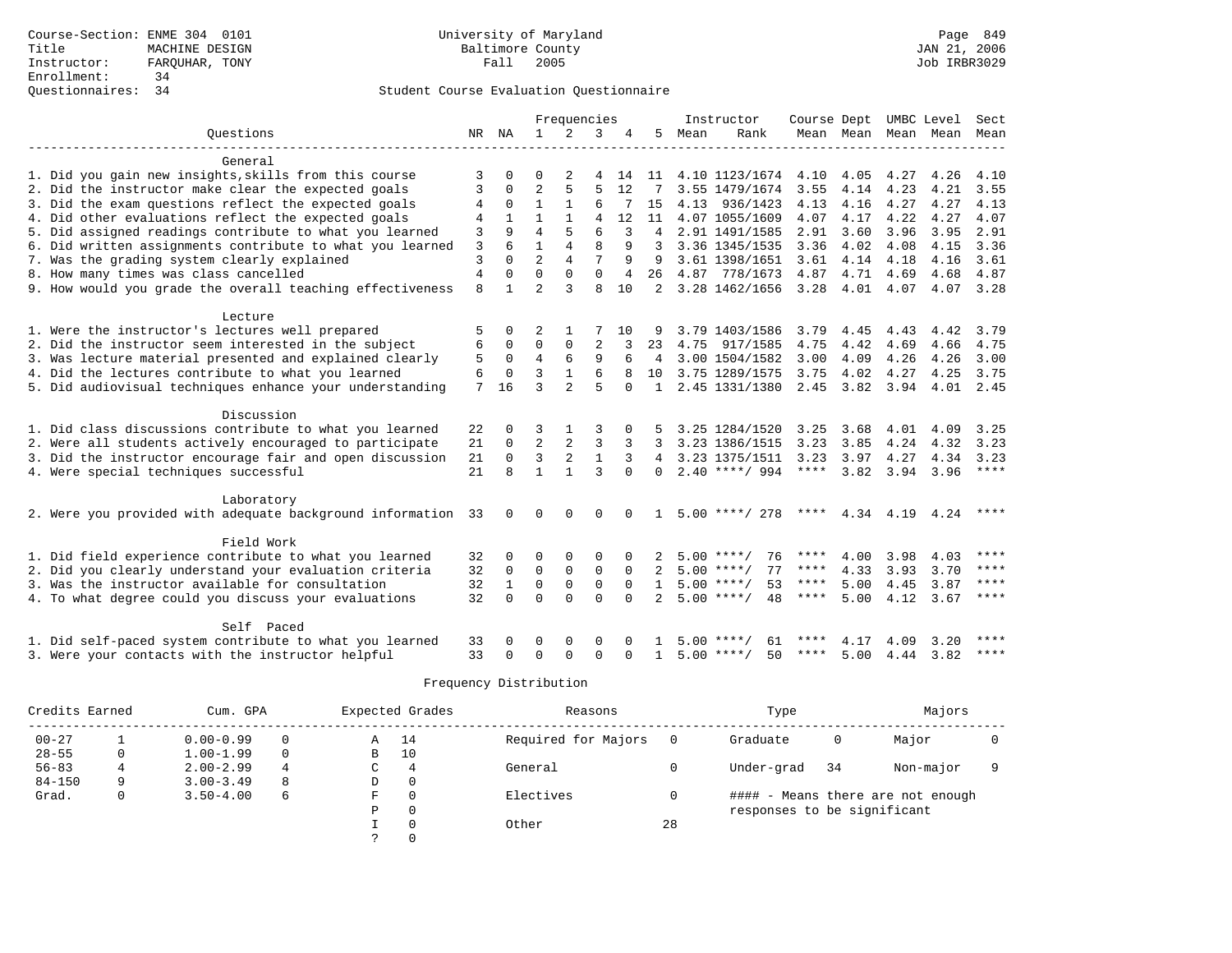### Questionnaires: 29 Student Course Evaluation Questionnaire

|                                                           |          |          |          |          | Frequencies |    |    |      | Instructor       | Course Dept |           |      | UMBC Level | Sect |
|-----------------------------------------------------------|----------|----------|----------|----------|-------------|----|----|------|------------------|-------------|-----------|------|------------|------|
| Questions                                                 | NR       | ΝA       |          |          | 3           |    | 5. | Mean | Rank             |             | Mean Mean |      | Mean Mean  | Mean |
| General                                                   |          |          |          |          |             |    |    |      |                  |             |           |      |            |      |
| 1. Did you gain new insights, skills from this course     |          |          |          |          |             |    | 13 | 4.31 | 878/1674         | 4.31        | 4.05      | 4.27 | 4.26       | 4.31 |
| 2. Did the instructor make clear the expected goals       | O        | $\Omega$ |          |          |             | 12 | 13 | 4.24 | 943/1674         | 4.24        | 4.14      | 4.23 | 4.21       | 4.24 |
| 3. Did the exam questions reflect the expected goals      | U        | $\Omega$ | $\cap$   |          |             |    | 16 | 4.34 | 760/1423         | 4.34        | 4.16      | 4.27 | 4.27       | 4.34 |
| 4. Did other evaluations reflect the expected goals       | U        |          | २        |          |             |    | q  |      | 3.73 1334/1609   | 3.73        | 4.17      | 4.22 | 4.27       | 3.73 |
| 5. Did assigned readings contribute to what you learned   | $\Omega$ | 9        |          |          |             |    |    |      | 3.70 1093/1585   | 3.70        | 3.60      | 3.96 | 3.95       | 3.70 |
| 6. Did written assignments contribute to what you learned | $\Omega$ |          | ς        |          |             |    |    |      | 3.58 1256/1535   | 3.58        | 4.02      | 4.08 | 4.15       | 3.58 |
| 7. Was the grading system clearly explained               | 0        | $\Omega$ | 0        |          |             | 15 | 11 | 4.21 | 924/1651         | 4.21        | 4.14      | 4.18 | 4.16       | 4.21 |
| 8. How many times was class cancelled                     | 0        |          | $\Omega$ | $\Omega$ | $\Omega$    | 11 | 17 |      | 4.61 1135/1673   | 4.61        | 4.71      | 4.69 | 4.68       | 4.61 |
| 9. How would you grade the overall teaching effectiveness | 3        |          |          |          | 4           | 13 | б. |      | 3.81 1200/1656   | 3.81        | 4.01      | 4.07 | 4.07       | 3.81 |
| Lecture                                                   |          |          |          |          |             |    |    |      |                  |             |           |      |            |      |
| 1. Were the instructor's lectures well prepared           |          | $\Omega$ |          |          |             |    | 19 | 4.57 | 784/1586         | 4.57        | 4.45      | 4.43 | 4.42       | 4.57 |
| 2. Did the instructor seem interested in the subject      |          | $\Omega$ |          |          |             |    | 20 |      | 4.56 1183/1585   | 4.56        | 4.42      | 4.69 | 4.66       | 4.56 |
| 3. Was lecture material presented and explained clearly   | 1        | $\Omega$ |          | $\Omega$ |             | 13 | 10 |      | 4.11 1079/1582   | 4.11        | 4.09      | 4.26 | 4.26       | 4.11 |
| 4. Did the lectures contribute to what you learned        |          | $\Omega$ |          |          |             | 13 | 11 |      | 4.14 1060/1575   | 4.14        | 4.02      | 4.27 | 4.25       | 4.14 |
| 5. Did audiovisual techniques enhance your understanding  | 3        |          |          |          |             |    | 5  |      | 3.52 1028/1380   | 3.52        | 3.82      | 3.94 | 4.01       | 3.52 |
| Discussion                                                |          |          |          |          |             |    |    |      |                  |             |           |      |            |      |
| 1. Did class discussions contribute to what you learned   | 23       | 0        |          | $\Omega$ |             |    |    |      | $3.67$ ****/1520 | ****        | 3.68      | 4.01 | 4.09       | **** |
| 2. Were all students actively encouraged to participate   | 23       | $\Omega$ |          | $\Omega$ |             |    |    |      | $3.50$ ****/1515 | ****        | 3.85      | 4.24 | 4.32       | **** |
| 3. Did the instructor encourage fair and open discussion  | 23       | $\Omega$ |          | $\Omega$ |             |    |    |      | $3.50$ ****/1511 | ****        | 3.97      | 4.27 | 4.34       | **** |
| 4. Were special techniques successful                     | 23       |          |          |          |             |    |    |      | $4.33$ ****/ 994 |             | **** 3.82 | 3.94 | 3.96       | **** |

| Credits Earned |   | Cum. GPA      |          |    | Expected Grades | Reasons             |    | Type                        |     | Majors                            |  |
|----------------|---|---------------|----------|----|-----------------|---------------------|----|-----------------------------|-----|-----------------------------------|--|
| $00 - 27$      |   | $0.00 - 0.99$ |          | Α  | 12              | Required for Majors |    | Graduate                    | 0   | Major                             |  |
| $28 - 55$      | 0 | $1.00 - 1.99$ | $\Omega$ | В  | 9               |                     |    |                             |     |                                   |  |
| $56 - 83$      |   | $2.00 - 2.99$ | 4        | C. |                 | General             |    | Under-grad                  | -29 | Non-major                         |  |
| $84 - 150$     | 8 | $3.00 - 3.49$ | 8        | D  |                 |                     |    |                             |     |                                   |  |
| Grad.          | 0 | $3.50 - 4.00$ | 9        | F  | $\Omega$        | Electives           |    |                             |     | #### - Means there are not enough |  |
|                |   |               |          | Ρ  | 0               |                     |    | responses to be significant |     |                                   |  |
|                |   |               |          |    | $\Omega$        | Other               | 27 |                             |     |                                   |  |
|                |   |               |          |    |                 |                     |    |                             |     |                                   |  |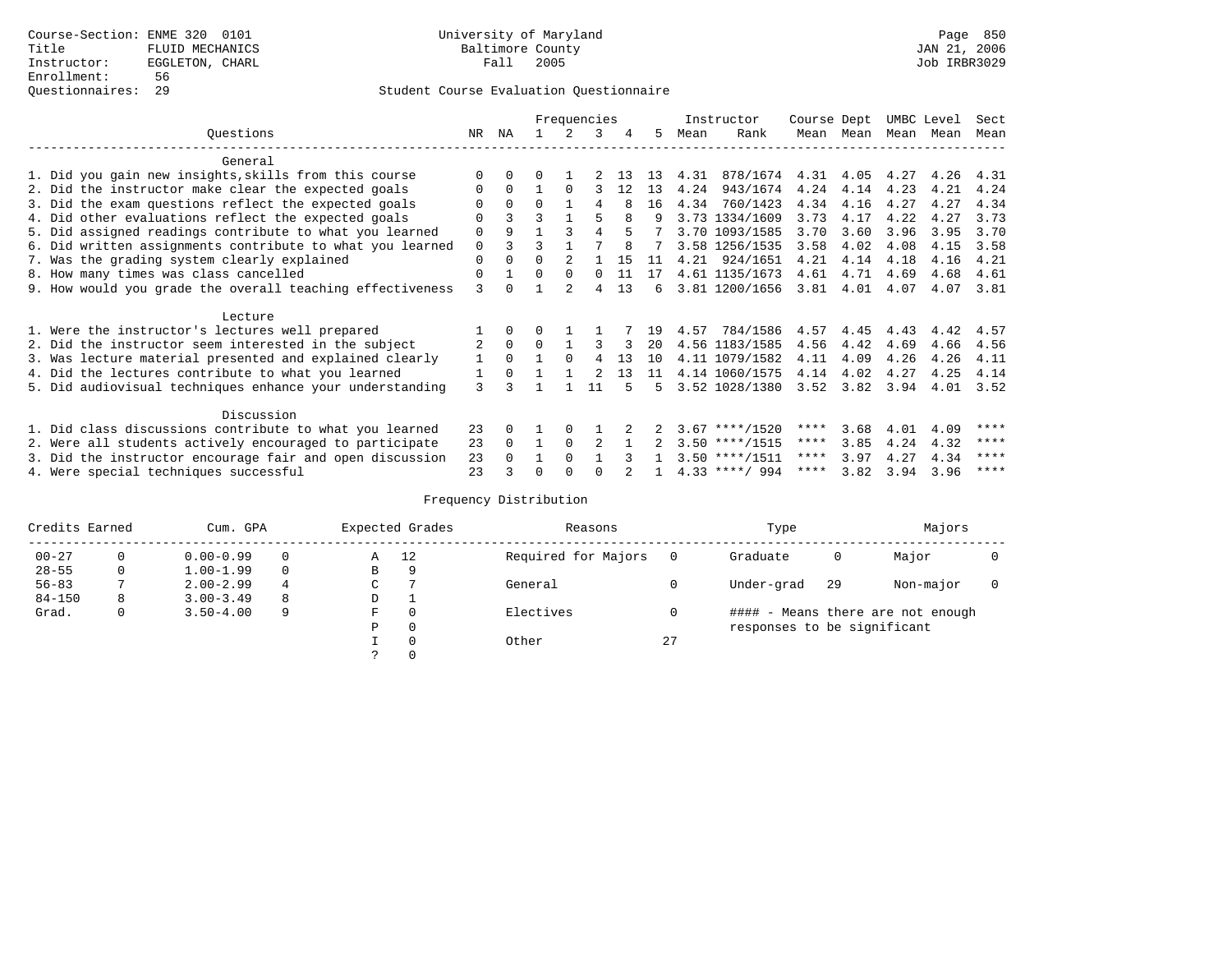|                                                                    |              |                  |                | Frequencies    |                   |                |               |              | Instructor                           | Course Dept  |              |              | UMBC Level Sect          |              |
|--------------------------------------------------------------------|--------------|------------------|----------------|----------------|-------------------|----------------|---------------|--------------|--------------------------------------|--------------|--------------|--------------|--------------------------|--------------|
| Questions                                                          | NR NA        |                  | $\mathbf{1}$   | 2              | 3                 | 4              | 5             | Mean         | Rank                                 |              |              |              | Mean Mean Mean Mean Mean |              |
|                                                                    |              |                  |                |                |                   |                |               |              |                                      |              |              |              |                          |              |
| General                                                            |              |                  |                |                |                   |                |               |              |                                      |              |              |              |                          |              |
| 1. Did you gain new insights, skills from this course              | 0            | 0                | O              | $\Omega$       | 1                 |                | 8             | 4.54         | 570/1674                             | 4.54 4.05    |              | 4.27         | 4.26                     | 4.54         |
| 2. Did the instructor make clear the expected goals                | $\mathbf{1}$ | 0                | $\Omega$       | $\Omega$       | $\mathbf{1}$      | $\mathbf{1}$   | 10            | 4.75         | 270/1674                             | 4.75         | 4.14         | 4.23         | 4.21                     | 4.75         |
| 3. Did the exam questions reflect the expected goals               | $\mathbf 0$  | 0                | $\Omega$       | $\Omega$       | $\mathbf{1}$      | 0              | 12            | 4.85         | 174/1423                             | 4.85         | 4.16         | 4.27         | 4.27                     | 4.85         |
| 4. Did other evaluations reflect the expected goals                | 1            | 2                | $\Omega$       | $\mathbf{1}$   | $\overline{2}$    |                | 5             |              | 4.10 1029/1609                       | 4.10         | 4.17         | 4.22         | 4.27                     | 4.10         |
| 5. Did assigned readings contribute to what you learned            | 0            | 4                | $\Omega$       | $\overline{a}$ | $\overline{4}$    |                | $\mathbf{1}$  |              | 3.22 1376/1585                       | 3.22         | 3.60         | 3.96         | 3.95                     | 3.22         |
| 6. Did written assignments contribute to what you learned          | $\mathbf 0$  | $\overline{2}$   | $\Omega$       | $\Omega$       | $\overline{2}$    | 6              | 3             | 4.09         | 832/1535                             | 4.09         | 4.02         | 4.08         | 4.15                     | 4.09         |
| 7. Was the grading system clearly explained                        | $\mathbf 0$  | $\Omega$         | $\Omega$       | $\Omega$       | $\mathbf{1}$      |                | 11            | 4.77         | 220/1651                             | 4.77         | 4.14         | 4.18         | 4.16                     | 4.77         |
| 8. How many times was class cancelled                              | $\mathbf 0$  | $\Omega$         | $\Omega$       | 0              | $\Omega$          | $\Omega$       | 13            | 5.00         | 1/1673                               | 5.00         | 4.71         | 4.69         | 4.68                     | 5.00         |
| 9. How would you grade the overall teaching effectiveness          | $\mathbf{1}$ | $\Omega$         | $\Omega$       | $\Omega$       | $\mathbf{1}$      | 3              | 8             | 4.58         | 324/1656                             | 4.58         | 4.01         | 4.07         | 4.07                     | 4.58         |
|                                                                    |              |                  |                |                |                   |                |               |              |                                      |              |              |              |                          |              |
| Lecture<br>1. Were the instructor's lectures well prepared         |              | $\Omega$         | O              | $\Omega$       |                   |                |               |              |                                      |              |              |              |                          |              |
| 2. Did the instructor seem interested in the subject               | 1            | $\Omega$         | $\Omega$       | $\Omega$       | 1<br>$\mathbf{1}$ |                | -11<br>11     | 4.83<br>4.83 | 336/1586<br>737/1585                 | 4.83<br>4.83 | 4.45<br>4.42 | 4.43<br>4.69 | 4.42<br>4.66             | 4.83<br>4.83 |
| 3. Was lecture material presented and explained clearly            | 1<br>1       | $\Omega$         | $\Omega$       | $\Omega$       | $\mathbf{1}$      |                | 8             | 4.58         | 546/1582                             | 4.58         | 4.09         | 4.26         | 4.26                     | 4.58         |
| 4. Did the lectures contribute to what you learned                 | 1            | $\Omega$         | $\Omega$       | $\Omega$       | $\mathbf{1}$      | 5              | 6             | 4.42         | 806/1575                             | 4.42         | 4.02         | 4.27         | 4.25                     | 4.42         |
|                                                                    | 2            | $\mathsf{R}$     | 1              | $\mathbf{1}$   | $\mathbf{1}$      | $\Omega$       | $\Omega$      |              | $2.00$ ****/1380                     | ****         | 3.82         | 3.94         | 4.01                     | $***$ * * *  |
| 5. Did audiovisual techniques enhance your understanding           |              |                  |                |                |                   |                |               |              |                                      |              |              |              |                          |              |
| Discussion                                                         |              |                  |                |                |                   |                |               |              |                                      |              |              |              |                          |              |
| 1. Did class discussions contribute to what you learned            | 11           | 0                | O              | $\Omega$       | 1                 |                | 0             |              | $3.50$ ****/1520                     | $***$ * * *  | 3.68         | 4.01         | 4.09                     | ****         |
| 2. Were all students actively encouraged to participate            | 11           | $\mathbf 0$      | $\mathbf 0$    | $\mathbf 0$    | $\mathbf 0$       | $\overline{2}$ | 0             |              | $4.00$ ****/1515                     | ****         | 3.85         | 4.24         | 4.32                     | ****         |
| 3. Did the instructor encourage fair and open discussion           | 11           | 0                | $\mathbf 0$    | $\mathbf 0$    | $\mathbf 0$       | 2              | $\Omega$      |              | $4.00$ ****/1511                     | ****         | 3.97         | 4.27         | 4.34                     | $***$        |
| 4. Were special techniques successful                              | 11           | $\mathbf{1}$     | $\Omega$       | $\Omega$       | $\mathbf{1}$      | $\Omega$       | $\Omega$      |              | $3.00$ ****/ 994                     | $***$ * * *  | 3.82         | 3.94         | 3.96                     | $* * * * *$  |
|                                                                    |              |                  |                |                |                   |                |               |              |                                      |              |              |              |                          |              |
| Laboratory                                                         |              |                  |                |                |                   |                |               |              |                                      |              |              |              |                          |              |
| 1. Did the lab increase understanding of the material              | 12           | O                | O              | $\Omega$       | 1                 | $\Omega$       | U             |              | $3.00$ ****/ 265                     | ****         | 4.61         | 4.23         | 4.26                     | ****         |
| 2. Were you provided with adequate background information          | 12           | $\Omega$         | $\Omega$       | $\mathbf 0$    | $\mathbf{1}$      | $\Omega$       | <sup>0</sup>  |              | $3.00$ ****/ 278                     | ****         | 4.34         | 4.19         | 4.24                     | $* * * *$    |
| 3. Were necessary materials available for lab activities           | 12           | $\Omega$         | $\Omega$       | $\Omega$       | $\Omega$          | $\mathbf{1}$   | $\Omega$      |              | $4.00$ ****/ 260                     | ****         | 4.58         | 4.46         | 4.49                     | $* * * *$    |
| 4. Did the lab instructor provide assistance                       | 12           | $\mathbf 0$      | $\mathbf 0$    | $\Omega$       | $\mathbf{1}$      | $\Omega$       | $\Omega$      |              | $3.00$ ****/ 259                     | $***$ * *    | 4.82         | 4.33         | 4.33                     | ****         |
| 5. Were requirements for lab reports clearly specified             | 12           | $\Omega$         | $\Omega$       | $\Omega$       | $\mathbf{1}$      | $\Omega$       | $\Omega$      |              | $3.00$ ****/ 233                     | ****         | 4.69         | 4.20         | 4.18                     | $***$        |
|                                                                    |              |                  |                |                |                   |                |               |              |                                      |              |              |              |                          |              |
| Seminar<br>1. Were assigned topics relevant to the announced theme | 12           |                  | $\Omega$       | $\Omega$       | 1                 |                |               |              |                                      | ****         |              | 4.41         | 4.10                     | ****         |
| 2. Was the instructor available for individual attention           | 12           | 0<br>$\mathbf 0$ | $\overline{0}$ | $\mathbf 0$    | $\mathbf 0$       | $\mathbf 0$    | 0             |              | $3.00$ ****/ 103<br>$5.00$ ****/ 101 | ****         | 3.75<br>4.93 | 4.48         | 4.30                     | ****         |
|                                                                    | 12           | $\Omega$         | $\Omega$       | $\Omega$       | $\Omega$          | $\mathbf{1}$   | 1<br>$\Omega$ |              | $4.00$ ****/<br>95                   | ****         | 4.33         | 4.31         | 3.91                     | ****         |
| 3. Did research projects contribute to what you learned            |              |                  |                |                |                   |                |               |              |                                      |              |              |              |                          |              |
| Field Work                                                         |              |                  |                |                |                   |                |               |              |                                      |              |              |              |                          |              |
| 1. Did field experience contribute to what you learned             | 12           | 0                | 0              | $\Omega$       | $\Omega$          | $\Omega$       |               |              | $5.00$ ****/<br>76                   |              | 4.00         | 3.98         | 4.03                     |              |
| 2. Did you clearly understand your evaluation criteria             | 12           | $\Omega$         | $\Omega$       | $\Omega$       | $\Omega$          |                | $\Omega$      |              | $4.00$ ****/<br>77                   | ****         | 4.33         | 3.93         | 3.70                     | $***$        |
|                                                                    |              |                  |                |                |                   |                |               |              |                                      |              |              |              |                          |              |

| Credits Earned |              | Cum. GPA      |          | Expected Grades |          | Reasons             |     | Type                        |    | Majors                            |  |
|----------------|--------------|---------------|----------|-----------------|----------|---------------------|-----|-----------------------------|----|-----------------------------------|--|
| $00 - 27$      | 0            | $0.00 - 0.99$ | $\Omega$ | Α               |          | Required for Majors | - 0 | Graduate                    | 0  | Major                             |  |
| $28 - 55$      | 0            | $1.00 - 1.99$ | $\Omega$ | В               | 9        |                     |     |                             |    |                                   |  |
| $56 - 83$      | 0            | $2.00 - 2.99$ | 2        | $\mathsf{C}$    | 0        | General             |     | Under-grad                  | 13 | Non-major                         |  |
| $84 - 150$     |              | $3.00 - 3.49$ | 4        | D               | 0        |                     |     |                             |    |                                   |  |
| Grad.          | $\mathbf{0}$ | $3.50 - 4.00$ | -2       | F.              | $\Omega$ | Electives           |     |                             |    | #### - Means there are not enough |  |
|                |              |               |          | Ρ               | $\Omega$ |                     |     | responses to be significant |    |                                   |  |
|                |              |               |          |                 | $\Omega$ | Other               | 11  |                             |    |                                   |  |
|                |              |               |          |                 |          |                     |     |                             |    |                                   |  |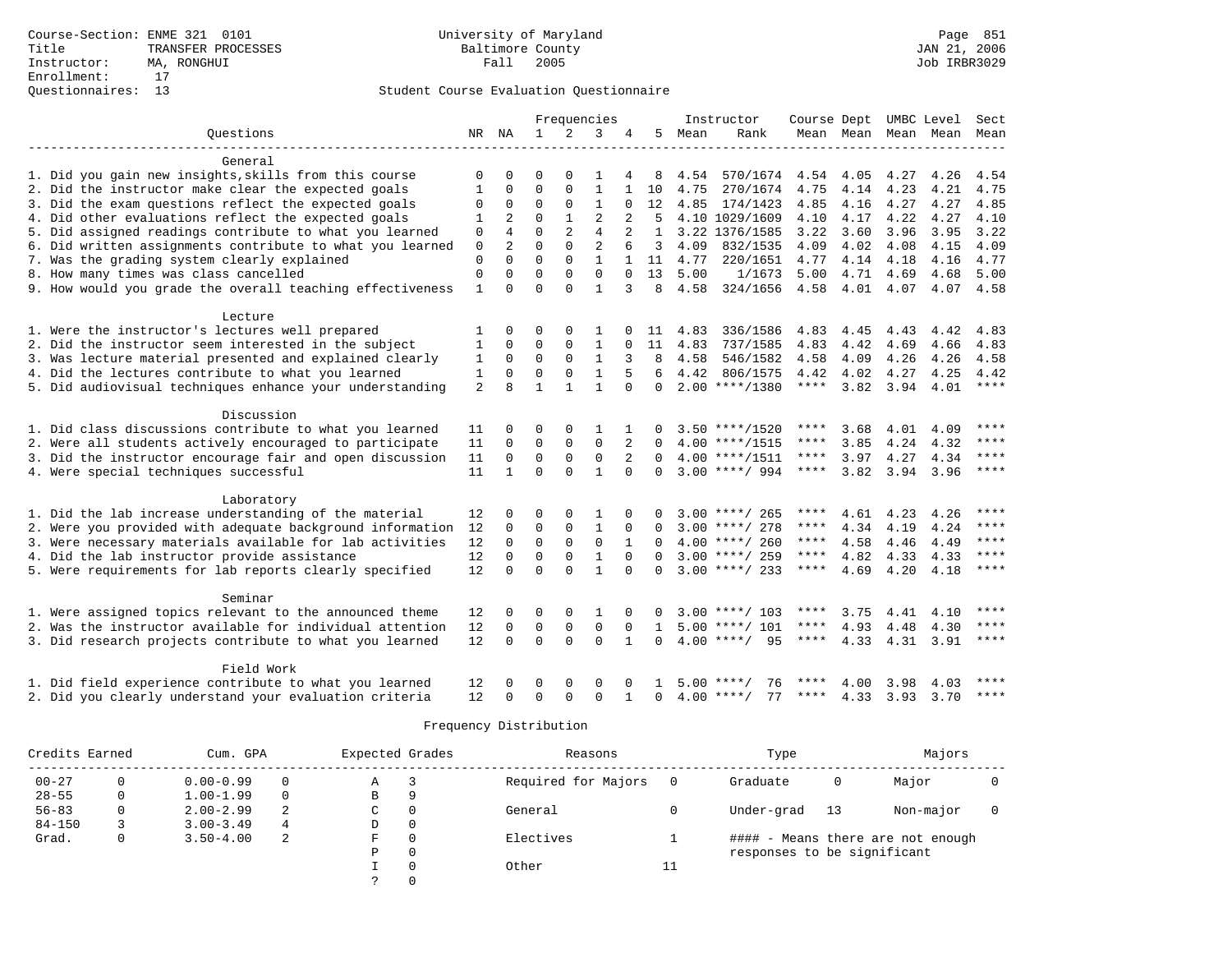|                                                           |                   |                |              |                | Frequencies    |                |                |      | Instructor         |             |      |      | Course Dept UMBC Level | Sect        |
|-----------------------------------------------------------|-------------------|----------------|--------------|----------------|----------------|----------------|----------------|------|--------------------|-------------|------|------|------------------------|-------------|
| Ouestions                                                 | NR                | ΝA             | $\mathbf{1}$ | 2              | 3              | 4              | 5              | Mean | Rank               | Mean Mean   |      | Mean | Mean                   | Mean        |
| General                                                   |                   |                |              |                |                |                |                |      |                    |             |      |      |                        |             |
| 1. Did you gain new insights, skills from this course     | 0                 | $\Omega$       | $\Omega$     | $\mathbf{1}$   | 1              | 2              | 3              |      | 4.00 1196/1674     | 4.35        | 4.05 | 4.27 | 4.26                   | 4.00        |
| 2. Did the instructor make clear the expected goals       | $\mathbf 0$       | 0              | $\Omega$     | $\mathbf{1}$   | $\mathbf 0$    | 2              | 4              | 4.29 | 894/1674           | 4.19        | 4.14 | 4.23 | 4.21                   | 4.29        |
| 3. Did the exam questions reflect the expected goals      | $\mathbf 0$       | $\mathbf 0$    | $\Omega$     | $\mathbf{1}$   | $\overline{2}$ | 1              |                |      | 3.86 1131/1423     | 3.73        | 4.16 | 4.27 | 4.27                   | 3.86        |
| 4. Did other evaluations reflect the expected goals       | 0                 | $\Omega$       | $\Omega$     | $\mathbf{1}$   | $\mathbf{1}$   | 1              |                | 4.14 | 985/1609           | 4.17        | 4.17 | 4.22 | 4.27                   | 4.14        |
| 5. Did assigned readings contribute to what you learned   |                   | $\overline{2}$ | $\mathbf{1}$ | $\Omega$       | $\mathbf{1}$   | $\Omega$       |                |      | 3.50 1223/1585     | 3.42        | 3.60 | 3.96 | 3.95                   | 3.50        |
|                                                           | 1<br>$\mathbf{0}$ | $\Omega$       | $\Omega$     | $\mathbf{1}$   | $\Omega$       | 5              | $\mathbf{1}$   |      | 3.86 1066/1535     | 4.26        | 4.02 | 4.08 | 4.15                   | 3.86        |
| 6. Did written assignments contribute to what you learned | $\mathbf{0}$      | $\Omega$       | $\Omega$     | $\overline{a}$ | $\mathbf{1}$   | $\overline{a}$ | 2              |      | 3.57 1414/1651     | 3.89        | 4.14 |      | 4.16                   | 3.57        |
| 7. Was the grading system clearly explained               |                   | $\Omega$       | $\Omega$     | $\Omega$       | $\Omega$       | $\overline{a}$ |                |      |                    |             |      | 4.18 |                        |             |
| 8. How many times was class cancelled                     | $\mathbf{0}$      |                |              |                |                |                | 5.             |      | 4.71 1015/1673     | 4.76        | 4.71 | 4.69 | 4.68                   | 4.71        |
| 9. How would you grade the overall teaching effectiveness | 1                 | $\Omega$       | $\Omega$     | $\Omega$       | $\Omega$       | $\overline{4}$ | $\overline{2}$ | 4.33 | 615/1656           | 4.48        | 4.01 | 4.07 | 4.07                   | 4.42        |
| Lecture                                                   |                   |                |              |                |                |                |                |      |                    |             |      |      |                        |             |
| 1. Were the instructor's lectures well prepared           | 0                 | 0              | 0            | 0              | 0              |                | 6              | 4.86 | 301/1586           | 4.88        | 4.45 | 4.43 | 4.42                   | 4.86        |
| 2. Did the instructor seem interested in the subject      | 0                 | $\Omega$       | $\Omega$     | $\Omega$       | $\Omega$       | $\Omega$       | 7              | 5.00 | 1/1585             | 5.00        | 4.42 | 4.69 | 4.66                   | 5.00        |
| 3. Was lecture material presented and explained clearly   | 0                 | 0              | $\Omega$     | $\Omega$       | $\mathbf 0$    | 1              | 6              | 4.86 | 199/1582           | 4.68        | 4.09 | 4.26 | 4.26                   | 4.86        |
| 4. Did the lectures contribute to what you learned        | 0                 | $\mathbf 0$    | $\Omega$     | $\Omega$       | $\mathbf{1}$   | $\mathbf{1}$   | 5.             | 4.57 | 612/1575           | 4.59        | 4.02 | 4.27 | 4.25                   | 4.57        |
| 5. Did audiovisual techniques enhance your understanding  | $\mathbf 0$       | $\overline{4}$ | $\Omega$     | $\mathbf{1}$   | $\mathbf{1}$   | $\mathbf{1}$   | $\Omega$       |      | 3.00 1217/1380     | 3.00        | 3.82 | 3.94 | 4.01                   | 3.00        |
| Discussion                                                |                   |                |              |                |                |                |                |      |                    |             |      |      |                        |             |
| 1. Did class discussions contribute to what you learned   | 5                 | 0              | 1            | $\Omega$       | 0              | O              |                |      | 3.00 1353/1520     | 3.00        | 3.68 | 4.01 | 4.09                   | 3.00        |
| 2. Were all students actively encouraged to participate   | 5                 | 0              | $\mathbf 0$  | $\mathbf 0$    | $\mathbf 0$    | 1              | 1              | 4.50 | 629/1515           | 4.50        | 3.85 | 4.24 | 4.32                   | 4.50        |
| 3. Did the instructor encourage fair and open discussion  | 5                 | $\mathbf 0$    | $\Omega$     | $\mathbf 0$    | $\Omega$       | $\Omega$       | $\overline{2}$ | 5.00 | 1/1511             | 5.00        | 3.97 | 4.27 | 4.34                   | 5.00        |
| 4. Were special techniques successful                     | 5                 | $\mathbf{1}$   | $\Omega$     | $\Omega$       | $\mathbf{1}$   | $\Omega$       | $\Omega$       |      | $3.00$ ****/ 994   | $***$ * * * | 3.82 | 3.94 | 3.96                   | $***$ * * * |
|                                                           |                   |                |              |                |                |                |                |      |                    |             |      |      |                        |             |
| Laboratory                                                |                   |                |              |                |                |                |                |      |                    |             |      |      |                        |             |
| 1. Did the lab increase understanding of the material     | 1                 | 0              | 0            | $\Omega$       | 0              |                | 3              | 4.50 | 93/ 265            | 4.69        | 4.61 | 4.23 | 4.26                   | 4.50        |
| 2. Were you provided with adequate background information | 1                 | $\Omega$       | $\Omega$     | $\mathbf 0$    | $\mathbf{1}$   | 2              | 3              | 4.33 | 130/278            | 4.48        | 4.34 | 4.19 | 4.24                   | 4.33        |
| 3. Were necessary materials available for lab activities  | 1                 | 0              | $\mathbf 0$  | $\mathbf 0$    | $\mathbf{1}$   | $\mathbf{1}$   | 4              | 4.50 | 137/ 260           | 4.63        | 4.58 | 4.46 | 4.49                   | 4.50        |
| 4. Did the lab instructor provide assistance              | $\mathbf{1}$      | $\mathbf 0$    | $\Omega$     | $\mathbf 0$    | $\mathbf 0$    | 2              | $\overline{4}$ | 4.67 | 89/ 259            | 4.58        | 4.82 | 4.33 | 4.33                   | 4.67        |
| 5. Were requirements for lab reports clearly specified    | $\mathbf{1}$      | $\Omega$       | $\Omega$     | $\Omega$       | $\Omega$       | 3              | 3              | 4.50 | 72/233             | 4.50        | 4.69 | 4.20 | 4.18                   | 4.50        |
| Seminar                                                   |                   |                |              |                |                |                |                |      |                    |             |      |      |                        |             |
| 2. Was the instructor available for individual attention  | 6                 | 0              | 0            | 0              | 0              |                |                | 4.00 | 101                | ****        | 4.93 | 4.48 | 4.30                   | ****        |
| 3. Did research projects contribute to what you learned   | 6                 | $\Omega$       | $\Omega$     | $\mathbf{1}$   | $\Omega$       | $\Omega$       | $\Omega$       |      | $2.00$ ****/<br>95 | $***$ * * * | 4.33 | 4.31 | 3.91                   | $***$       |
| Field Work                                                |                   |                |              |                |                |                |                |      |                    |             |      |      |                        |             |
| 1. Did field experience contribute to what you learned    | 6                 | 0              | 0            | 0              | 0              | $\Omega$       |                |      | 76<br>$5.00$ ****/ | ****        | 4.00 | 3.98 | 4.03                   | $***$ * * * |
| 2. Did you clearly understand your evaluation criteria    | 6                 | 0              | 0            | $\mathbf 0$    | $\mathbf 0$    | $\Omega$       | $\mathbf{1}$   | 5.00 | 77<br>****/        | ****        | 4.33 | 3.93 | 3.70                   | ****        |
|                                                           | 6                 | $\Omega$       | $\Omega$     |                | $\Omega$       |                |                |      | $2.00$ ****/       | ****        | 4.83 |      |                        | ****        |
| 5. Did conferences help you carry out field activities    |                   |                |              |                |                | O              | 0              |      | 49                 |             |      | 4.27 | 3.27                   |             |

| Credits Earned |              | Cum. GPA      |          | Expected Grades |          | Reasons             |     | Type                        |   | Majors                            |  |
|----------------|--------------|---------------|----------|-----------------|----------|---------------------|-----|-----------------------------|---|-----------------------------------|--|
| $00 - 27$      | 0            | $0.00 - 0.99$ | $\Omega$ | Α               |          | Required for Majors | - 0 | Graduate                    | 0 | Major                             |  |
| $28 - 55$      |              | $1.00 - 1.99$ | $\Omega$ | В               | 4        |                     |     |                             |   |                                   |  |
| $56 - 83$      | 0            | $2.00 - 2.99$ | $\Omega$ | $\mathsf{C}$    | 0        | General             |     | Under-grad                  |   | Non-major                         |  |
| $84 - 150$     | 4            | $3.00 - 3.49$ |          | D               | 0        |                     |     |                             |   |                                   |  |
| Grad.          | $\mathbf{0}$ | $3.50 - 4.00$ | -2       | F.              | $\Omega$ | Electives           |     |                             |   | #### - Means there are not enough |  |
|                |              |               |          | Ρ               | $\Omega$ |                     |     | responses to be significant |   |                                   |  |
|                |              |               |          |                 | $\Omega$ | Other               |     |                             |   |                                   |  |
|                |              |               |          |                 |          |                     |     |                             |   |                                   |  |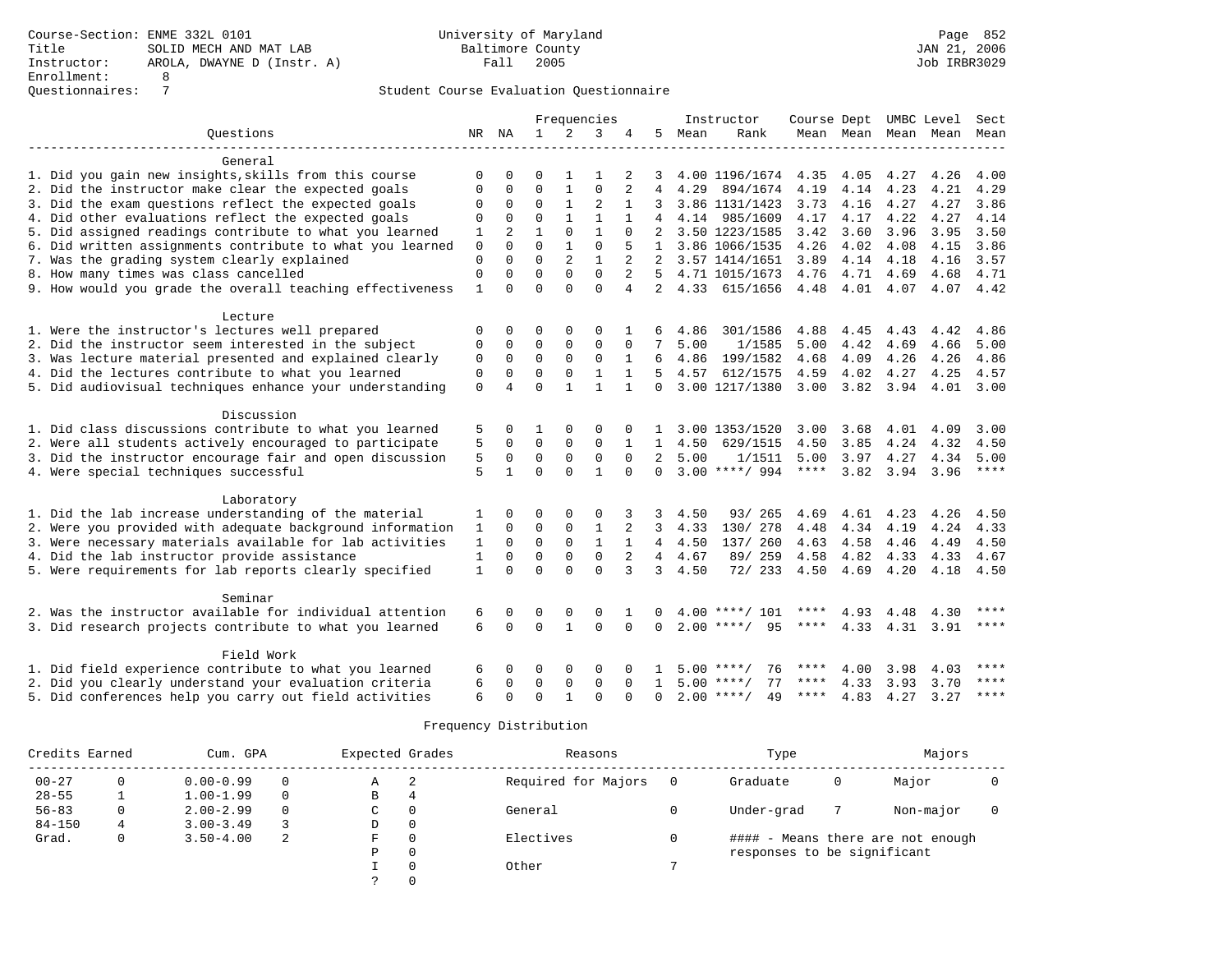|                                                           |              |              |              |                | Frequencies    |                |              |      | Instructor         | Course Dept |      |                     | UMBC Level | Sect        |
|-----------------------------------------------------------|--------------|--------------|--------------|----------------|----------------|----------------|--------------|------|--------------------|-------------|------|---------------------|------------|-------------|
| Ouestions                                                 | NR           | ΝA           | $\mathbf{1}$ | 2              | 3              |                | 5.           | Mean | Rank               |             |      | Mean Mean Mean Mean |            | Mean        |
| General                                                   |              |              |              |                |                |                |              |      |                    |             |      |                     |            |             |
| 1. Did you gain new insights, skills from this course     | $\Omega$     |              | O            |                |                |                |              |      | 4.00 1196/1674     | 4.35        | 4.05 | 4.27                | 4.26       | 4.00        |
| 2. Did the instructor make clear the expected goals       | 0            | $\Omega$     | $\Omega$     | 1              | $\Omega$       | 2              | 4            | 4.29 | 894/1674           | 4.19        | 4.14 | 4.23                | 4.21       | 4.29        |
| 3. Did the exam questions reflect the expected goals      | $\Omega$     | $\Omega$     | $\Omega$     | $\mathbf{1}$   | $\overline{2}$ | $\mathbf{1}$   |              |      | 3.86 1131/1423     | 3.73        | 4.16 | 4.27                | 4.27       | 3.86        |
| 4. Did other evaluations reflect the expected goals       | $\Omega$     | $\Omega$     | $\Omega$     |                |                |                |              |      | 4.14 985/1609      | 4.17        | 4.17 | 4.22                | 4.27       | 4.14        |
| 5. Did assigned readings contribute to what you learned   | 1            |              |              | $\Omega$       | $\mathbf{1}$   | $\Omega$       |              |      | 3.50 1223/1585     | 3.42        | 3.60 | 3.96                | 3.95       | 3.50        |
| 6. Did written assignments contribute to what you learned | $\mathbf 0$  | $\cap$       | $\Omega$     | $\mathbf{1}$   | $\Omega$       |                |              |      | 3.86 1066/1535     | 4.26        | 4.02 | 4.08                | 4.15       | 3.86        |
| 7. Was the grading system clearly explained               | $\mathbf 0$  | $\Omega$     | $\Omega$     | $\overline{a}$ | $\mathbf{1}$   |                |              |      | 3.57 1414/1651     | 3.89        | 4.14 | 4.18                | 4.16       | 3.57        |
| 8. How many times was class cancelled                     | $\mathbf 0$  | $\Omega$     | $\Omega$     | $\Omega$       | $\Omega$       |                | .5           |      | 4.71 1015/1673     | 4.76        | 4.71 | 4.69                | 4.68       | 4.71        |
| 9. How would you grade the overall teaching effectiveness | 5            | $\Omega$     | $\Omega$     | $\Omega$       | $\Omega$       |                | $\mathbf{1}$ |      | 4.50 381/1656      | 4.48        | 4.01 | 4.07                | 4.07       | 4.42        |
| Discussion                                                |              |              |              |                |                |                |              |      |                    |             |      |                     |            |             |
| 1. Did class discussions contribute to what you learned   | 5            |              |              |                | 0              |                |              |      | 3.00 1353/1520     | 3.00        | 3.68 | 4.01                | 4.09       | 3.00        |
| 2. Were all students actively encouraged to participate   | 5            | $\Omega$     | $\Omega$     | $\mathbf 0$    | $\mathbf 0$    |                | 1            | 4.50 | 629/1515           | 4.50        | 3.85 | 4.24                | 4.32       | 4.50        |
| 3. Did the instructor encourage fair and open discussion  | 5            | $\Omega$     | $\Omega$     | $\Omega$       | $\Omega$       | $\Omega$       | 2            | 5.00 | 1/1511             | 5.00        | 3.97 | 4.27                | 4.34       | 5.00        |
| 4. Were special techniques successful                     | 5            | $\mathbf{1}$ | $\Omega$     | $\cap$         | $\mathbf{1}$   | $\cap$         | $\cap$       |      | $3.00$ ****/ 994   | ****        | 3.82 | 3.94                | 3.96       | $***$ * * * |
| Laboratory                                                |              |              |              |                |                |                |              |      |                    |             |      |                     |            |             |
| 1. Did the lab increase understanding of the material     | 1            | $\Omega$     | 0            | $\Omega$       | $\Omega$       |                | 3            | 4.50 | 93/ 265            | 4.69        | 4.61 | 4.23                | 4.26       | 4.50        |
| 2. Were you provided with adequate background information | $\mathbf{1}$ | $\mathbf 0$  | 0            | $\mathbf 0$    | $\mathbf{1}$   |                | 3            | 4.33 | 130/ 278           | 4.48        | 4.34 | 4.19                | 4.24       | 4.33        |
| 3. Were necessary materials available for lab activities  | 1            | $\Omega$     | $\mathbf 0$  | $\mathbf 0$    | $\mathbf{1}$   |                | 4            | 4.50 | 137/ 260           | 4.63        | 4.58 | 4.46                | 4.49       | 4.50        |
| 4. Did the lab instructor provide assistance              | 1            | $\Omega$     | $\Omega$     | $\Omega$       | $\mathbf 0$    | $\overline{2}$ | 4            | 4.67 | 89/ 259            | 4.58        | 4.82 | 4.33                | 4.33       | 4.67        |
| 5. Were requirements for lab reports clearly specified    | $\mathbf{1}$ | $\cap$       | $\Omega$     | $\cap$         | $\Omega$       | 3              | ζ            | 4.50 | 72/ 233            | 4.50        | 4.69 | 4.20                | 4.18       | 4.50        |
| Seminar                                                   |              |              |              |                |                |                |              |      |                    |             |      |                     |            |             |
| 2. Was the instructor available for individual attention  | 6            | $\Omega$     | 0            | 0              | 0              |                |              |      | $4.00$ ****/ 101   | ****        | 4.93 | 4.48                | 4.30       | ****        |
| 3. Did research projects contribute to what you learned   | 6            | $\Omega$     | $\Omega$     | $\mathbf{1}$   | $\Omega$       | $\Omega$       | <sup>n</sup> |      | 95<br>$2.00$ ****/ | ****        | 4.33 | 4.31                | 3.91       | $***$ * * * |
|                                                           |              |              |              |                |                |                |              |      |                    |             |      |                     |            |             |
| Field Work                                                |              |              |              |                |                |                |              |      |                    |             |      |                     |            |             |
| 1. Did field experience contribute to what you learned    | 6            | $\Omega$     | O            | 0              | 0              |                |              |      | 76<br>$5.00$ ****/ | ****        | 4.00 | 3.98                | 4.03       | ****        |
| 2. Did you clearly understand your evaluation criteria    | 6            | $\Omega$     | $\Omega$     | 0              | $\Omega$       | $\Omega$       |              |      | 77<br>$5.00$ ****/ | ****        | 4.33 | 3.93                | 3.70       | ****        |
| 5. Did conferences help you carry out field activities    | 6            | $\cap$       | $\cap$       |                | $\cap$         |                | <sup>n</sup> |      | $2.00$ ****/<br>49 | ****        | 4.83 | 4.27                | 3.27       | $***$ * * * |

| Credits Earned |   | Cum. GPA      |          | Expected Grades |          | Reasons             | Type                        |   | Majors                            |  |
|----------------|---|---------------|----------|-----------------|----------|---------------------|-----------------------------|---|-----------------------------------|--|
| $00 - 27$      | 0 | $0.00 - 0.99$ | $\Omega$ | А               | -2       | Required for Majors | Graduate                    | 0 | Major                             |  |
| $28 - 55$      |   | $1.00 - 1.99$ | $\Omega$ | В               | 4        |                     |                             |   |                                   |  |
| $56 - 83$      | 0 | $2.00 - 2.99$ | $\Omega$ | C               | 0        | General             | Under-grad                  |   | Non-major                         |  |
| $84 - 150$     | 4 | $3.00 - 3.49$ | 3        | D               | 0        |                     |                             |   |                                   |  |
| Grad.          | 0 | $3.50 - 4.00$ | 2        | ਸਾ              | 0        | Electives           |                             |   | #### - Means there are not enough |  |
|                |   |               |          | Ρ               | 0        |                     | responses to be significant |   |                                   |  |
|                |   |               |          |                 | 0        | Other               |                             |   |                                   |  |
|                |   |               |          |                 | $\Omega$ |                     |                             |   |                                   |  |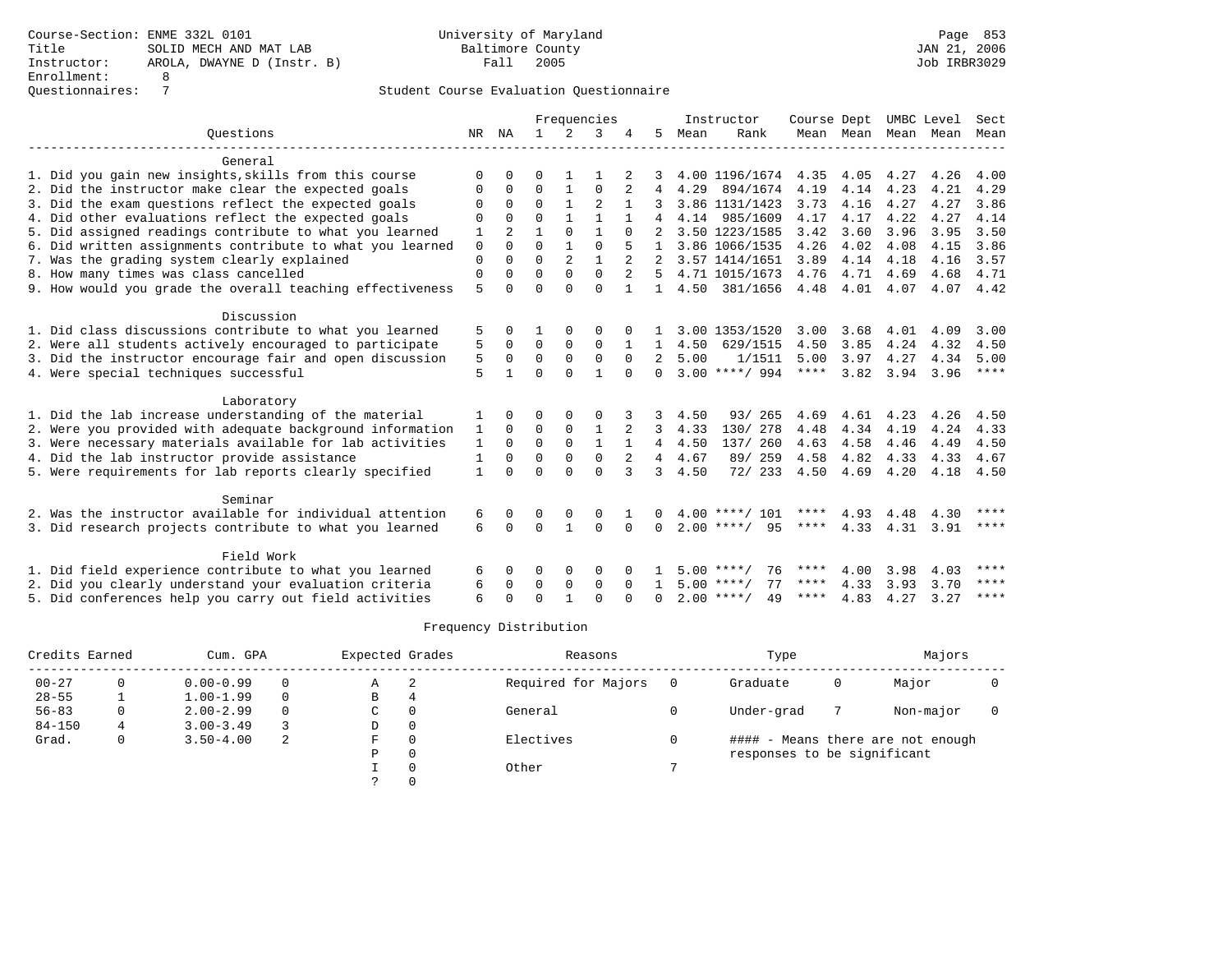### Questionnaires: 10 Student Course Evaluation Questionnaire

|                                                           |                |              |             |                | Frequencies    |          |                |      | Instructor       | Course Dept |           | UMBC Level |      | Sect        |
|-----------------------------------------------------------|----------------|--------------|-------------|----------------|----------------|----------|----------------|------|------------------|-------------|-----------|------------|------|-------------|
| Ouestions                                                 |                | NR NA        |             | 2              | 3              |          | 5.             | Mean | Rank             |             | Mean Mean | Mean Mean  |      | Mean        |
| General                                                   |                |              |             |                |                |          |                |      |                  |             |           |            |      |             |
| 1. Did you gain new insights, skills from this course     | ∩              | <sup>n</sup> | U           | O              | $\Omega$       |          |                | 4.70 | 367/1674         | 4.35        | 4.05      | 4.27       | 4.26 | 4.70        |
| 2. Did the instructor make clear the expected goals       | O              | $\Omega$     | 0           | $\Omega$       | 3              |          |                |      | 4.10 1077/1674   | 4.19        | 4.14      | 4.23       | 4.21 | 4.10        |
| 3. Did the exam questions reflect the expected goals      | ∩              | $\Omega$     | $\Omega$    | $\overline{a}$ | $\mathbf{3}$   |          |                |      | 3.60 1249/1423   | 3.73        | 4.16      | 4.27       | 4.27 | 3.60        |
| 4. Did other evaluations reflect the expected goals       |                | $\Omega$     | $\Omega$    |                | $\Omega$       |          |                | 4.20 | 930/1609         | 4.17        | 4.17      | 4.22       | 4.27 | 4.20        |
| 5. Did assigned readings contribute to what you learned   | $\Omega$       | 4            | 1           | $\Omega$       | $\overline{2}$ |          |                |      | 3.33 1329/1585   | 3.42        | 3.60      | 3.96       | 3.95 | 3.33        |
| 6. Did written assignments contribute to what you learned | $\mathbf 0$    |              | $\Omega$    | $\Omega$       |                |          |                | 4.67 | 238/1535         | 4.26        | 4.02      | 4.08       | 4.15 | 4.67        |
| 7. Was the grading system clearly explained               | $\Omega$       | 0            | $\Omega$    |                | $\overline{a}$ |          | 6              | 4.20 | 934/1651         | 3.89        | 4.14      | 4.18       | 4.16 | 4.20        |
| 8. How many times was class cancelled                     | $\Omega$       | 0            | $\Omega$    | $\Omega$       | $\Omega$       |          | 8              | 4.80 | 887/1673         | 4.76        | 4.71      | 4.69       | 4.68 | 4.80        |
| 9. How would you grade the overall teaching effectiveness | $\Omega$       |              | $\Omega$    | $\cap$         | $\Omega$       | 6        | $\overline{4}$ | 4.40 | 522/1656         | 4.48        | 4.01      | 4.07       | 4.07 | 4.53        |
| Lecture                                                   |                |              |             |                |                |          |                |      |                  |             |           |            |      |             |
| 1. Were the instructor's lectures well prepared           | $\Omega$       |              | 0           | 0              | O              |          |                | 4.90 | 214/1586         | 4.88        | 4.45      | 4.43       | 4.42 | 4.90        |
| 2. Did the instructor seem interested in the subject      | $\Omega$       | 0            | $\Omega$    | $\Omega$       | $\Omega$       | $\Omega$ | 10             | 5.00 | 1/1585           | 5.00        | 4.42      | 4.69       | 4.66 | 5.00        |
| 3. Was lecture material presented and explained clearly   | 0              | $\Omega$     | $\Omega$    | $\Omega$       | $\mathbf{1}$   |          | 6              | 4.50 | 632/1582         | 4.68        | 4.09      | 4.26       | 4.26 | 4.50        |
| 4. Did the lectures contribute to what you learned        | $\Omega$       | $\Omega$     | $\Omega$    | $\Omega$       |                |          |                | 4.60 | 579/1575         | 4.59        | 4.02      | 4.27       | 4.25 | 4.60        |
| 5. Did audiovisual techniques enhance your understanding  | $\Omega$       |              | $\Omega$    | $\cap$         | 5              | $\Omega$ | 0              |      | 3.00 1217/1380   | 3.00        | 3.82      | 3.94       | 4.01 | 3.00        |
| Discussion                                                |                |              |             |                |                |          |                |      |                  |             |           |            |      |             |
| 1. Did class discussions contribute to what you learned   | 8              | 0            | 0           | 0              |                |          |                |      | $3.50$ ****/1520 | 3.00        | 3.68      | 4.01       | 4.09 | ****        |
| 2. Were all students actively encouraged to participate   | 8              | $\Omega$     | $\mathbf 0$ | $\mathbf 0$    | $\Omega$       |          |                |      | $4.50$ ****/1515 | 4.50        | 3.85      | 4.24       | 4.32 | $***$ * * * |
| 3. Did the instructor encourage fair and open discussion  | 8              | $\Omega$     | $\Omega$    | $\mathbf 0$    | $\Omega$       | $\Omega$ |                |      | $5.00$ ****/1511 | 5.00        | 3.97      | 4.27       | 4.34 | ****        |
| 4. Were special techniques successful                     | $\mathsf{R}$   |              | $\Omega$    | $\cap$         | $\cap$         | $\Omega$ | $\mathbf{1}$   |      | $5.00$ ****/ 994 | $***$ * * * | 3.82      | 3.94       | 3.96 | ****        |
| Laboratory                                                |                |              |             |                |                |          |                |      |                  |             |           |            |      |             |
| 1. Did the lab increase understanding of the material     | 2              | 0            | 0           | 0              | $\Omega$       |          | 7              | 4.88 | 29/ 265          | 4.69        | 4.61      | 4.23       | 4.26 | 4.88        |
| 2. Were you provided with adequate background information | 2              | $\Omega$     | $\Omega$    | $\Omega$       | $\Omega$       |          | 5.             | 4.63 | 67/ 278          | 4.48        | 4.34      | 4.19       | 4.24 | 4.63        |
| 3. Were necessary materials available for lab activities  | 2              | $\Omega$     | $\Omega$    | $\Omega$       | $\Omega$       |          | 6              | 4.75 | 77/260           | 4.63        | 4.58      | 4.46       | 4.49 | 4.75        |
| 4. Did the lab instructor provide assistance              | $\overline{2}$ | 0            | 0           | 0              | $\mathbf 0$    | 4        | 4              | 4.50 | 115/ 259         | 4.58        | 4.82      | 4.33       | 4.33 | 4.50        |
| 5. Were requirements for lab reports clearly specified    | $\overline{a}$ |              | $\cap$      |                | $\cap$         |          | 4              | 4.50 | 72/ 233          | 4.50        | 4.69      | 4.20       | 4.18 | 4.50        |

| Credits Earned |   | Cum. GPA      |   | Expected Grades |          | Reasons             |   | Type                        |    | Majors                            |  |
|----------------|---|---------------|---|-----------------|----------|---------------------|---|-----------------------------|----|-----------------------------------|--|
| $00 - 27$      |   | $0.00 - 0.99$ | 0 | Α               | 4        | Required for Majors |   | Graduate                    | 0  | Major                             |  |
| $28 - 55$      |   | $1.00 - 1.99$ | 0 | B               |          |                     |   |                             |    |                                   |  |
| $56 - 83$      |   | $2.00 - 2.99$ |   | C               |          | General             |   | Under-grad                  | 10 | Non-major                         |  |
| $84 - 150$     | 6 | $3.00 - 3.49$ |   | D               | $\Omega$ |                     |   |                             |    |                                   |  |
| Grad.          | 0 | $3.50 - 4.00$ | 4 | F               |          | Electives           |   |                             |    | #### - Means there are not enough |  |
|                |   |               |   | Ρ               |          |                     |   | responses to be significant |    |                                   |  |
|                |   |               |   |                 |          | Other               | Q |                             |    |                                   |  |
|                |   |               |   |                 |          |                     |   |                             |    |                                   |  |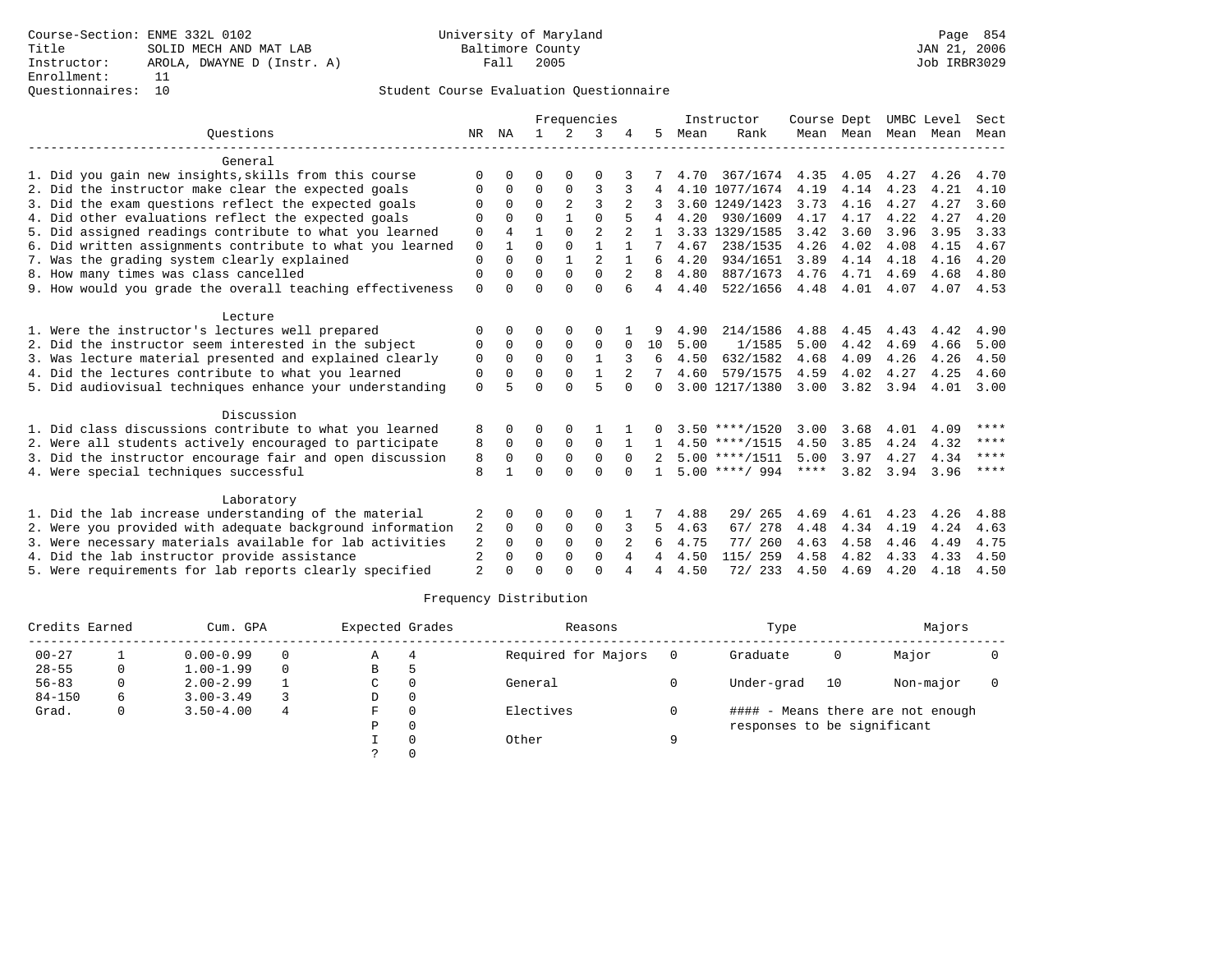### Questionnaires: 10 Student Course Evaluation Questionnaire

|                                                                                                                    |                |          |                  |                         | Frequencies    |                |                |      | Instructor                           | Course Dept  |                     | UMBC Level   |              | Sect        |
|--------------------------------------------------------------------------------------------------------------------|----------------|----------|------------------|-------------------------|----------------|----------------|----------------|------|--------------------------------------|--------------|---------------------|--------------|--------------|-------------|
| Ouestions                                                                                                          | NR             | ΝA       | $\mathbf{1}$     | $2^{1}$                 | 3              |                | 5.             | Mean | Rank                                 |              | Mean Mean Mean Mean |              |              | Mean        |
| General                                                                                                            |                |          |                  |                         |                |                |                |      |                                      |              |                     |              |              |             |
| 1. Did you gain new insights, skills from this course                                                              |                |          | U                |                         | $\Omega$       |                |                | 4.70 | 367/1674                             | 4.35         | 4.05                | 4.27         | 4.26         | 4.70        |
| 2. Did the instructor make clear the expected goals                                                                | 0              | $\Omega$ | $\Omega$         | $\Omega$                | 3              |                |                |      | 4.10 1077/1674                       | 4.19         | 4.14                | 4.23         | 4.21         | 4.10        |
| 3. Did the exam questions reflect the expected goals                                                               | O              | 0        | $\Omega$         | $\overline{2}$          | 3              |                |                |      | 3.60 1249/1423                       | 3.73         | 4.16                | 4.27         | 4.27         | 3.60        |
| 4. Did other evaluations reflect the expected goals                                                                | $\Omega$       |          | $\Omega$         |                         | $\Omega$       |                |                | 4.20 | 930/1609                             | 4.17         | 4.17                | 4.22         | 4.27         | 4.20        |
| 5. Did assigned readings contribute to what you learned                                                            | $\mathbf 0$    | 4        | 1                | $\Omega$                | $\overline{2}$ |                |                |      | 3.33 1329/1585                       | 3.42         | 3.60                | 3.96         | 3.95         | 3.33        |
| 6. Did written assignments contribute to what you learned                                                          | $\Omega$       |          | $\Omega$         | $\Omega$                |                |                |                | 4.67 | 238/1535                             | 4.26         | 4.02                | 4.08         | 4.15         | 4.67        |
| 7. Was the grading system clearly explained                                                                        | $\Omega$       |          | $\Omega$         |                         |                |                | 6              | 4.20 | 934/1651                             | 3.89         | 4.14                | 4.18         | 4.16         | 4.20        |
| 8. How many times was class cancelled                                                                              | $\Omega$       | 0        | $\Omega$         | $\Omega$                | $\Omega$       | $\overline{2}$ | 8              | 4.80 | 887/1673                             | 4.76         | 4.71                | 4.69         | 4.68         | 4.80        |
| 9. How would you grade the overall teaching effectiveness                                                          | 7              | 0        | $\Omega$         | $\cap$                  | $\cap$         |                | $\overline{a}$ | 4.67 | 257/1656                             | 4.48         | 4.01                | 4.07         |              | 4.07 4.53   |
| Lecture                                                                                                            |                |          |                  |                         |                |                |                |      |                                      |              |                     |              |              |             |
| 1. Were the instructor's lectures well prepared                                                                    | 9              | 0        | 0                | 0                       | $\Omega$       |                |                |      | $5.00$ ****/1586                     | 4.88         | 4.45                | 4.43         | 4.42         | 4.90        |
| 2. Did the instructor seem interested in the subject                                                               | 9              | $\Omega$ | $\Omega$         | $\Omega$                | $\Omega$       | $\Omega$       |                |      | $5.00$ ****/1585                     | 5.00         | 4.42                | 4.69         | 4.66         | 5.00        |
| 3. Was lecture material presented and explained clearly                                                            | 9              | $\Omega$ | $\Omega$         | $\Omega$                | $\Omega$       | $\Omega$       | $\mathbf{1}$   |      | $5.00$ ****/1582                     | 4.68         | 4.09                | 4.26         | 4.26         | 4.50        |
| 4. Did the lectures contribute to what you learned                                                                 | 9              | 0        | $\cap$           | $\cap$                  | $\cap$         |                | 0              |      | $4.00$ ****/1575                     | 4.59         | 4.02                | 4.27         | 4.25         | 4.60        |
|                                                                                                                    |                |          |                  |                         |                |                |                |      |                                      |              |                     |              |              |             |
| Discussion                                                                                                         |                |          |                  |                         |                |                |                |      |                                      |              |                     |              |              | $***$ * * * |
| 1. Did class discussions contribute to what you learned<br>2. Were all students actively encouraged to participate | 8              | 0<br>0   | 0<br>$\mathbf 0$ | $\Omega$<br>$\mathbf 0$ | $\Omega$       |                | $\Omega$       |      | $3.50$ ****/1520<br>$4.50$ ****/1515 | 3.00<br>4.50 | 3.68<br>3.85        | 4.01<br>4.24 | 4.09<br>4.32 | ****        |
| 3. Did the instructor encourage fair and open discussion                                                           | 8<br>8         | $\Omega$ | $\Omega$         | $\Omega$                | $\Omega$       | $\Omega$       | $2^{\circ}$    |      | $5.00$ ****/1511                     | 5.00         | 3.97                | 4.27         | 4.34         | ****        |
| 4. Were special techniques successful                                                                              | 8              |          | $\cap$           | $\cap$                  | $\cap$         | $\cap$         |                |      | $5.00$ ****/ 994                     | $***$ * * *  | 3.82                | 3.94         | 3.96         | ****        |
|                                                                                                                    |                |          |                  |                         |                |                |                |      |                                      |              |                     |              |              |             |
| Laboratory                                                                                                         |                |          |                  |                         |                |                |                |      |                                      |              |                     |              |              |             |
| 1. Did the lab increase understanding of the material                                                              | 2              | 0        | 0                | 0                       | $\Omega$       |                | 7              | 4.88 | 29/265                               | 4.69         | 4.61                | 4.23         | 4.26         | 4.88        |
| 2. Were you provided with adequate background information                                                          | 2              | 0        | 0                | 0                       | $\mathbf 0$    |                | 5.             | 4.63 | 67/ 278                              | 4.48         | 4.34                | 4.19         | 4.24         | 4.63        |
| 3. Were necessary materials available for lab activities                                                           | 2              | $\Omega$ | $\Omega$         | $\Omega$                | $\Omega$       | 2              | 6              | 4.75 | 77/ 260                              | 4.63         | 4.58                | 4.46         | 4.49         | 4.75        |
| 4. Did the lab instructor provide assistance                                                                       | $\overline{2}$ | 0        | $\Omega$         | $\Omega$                | $\Omega$       | 4              | 4              | 4.50 | 115/ 259                             | 4.58         | 4.82                | 4.33         | 4.33         | 4.50        |
| 5. Were requirements for lab reports clearly specified                                                             | $\overline{2}$ |          |                  |                         | $\cap$         |                |                | 4.50 | 72/ 233                              | 4.50         | 4.69                | 4.20         | 4.18         | 4.50        |

| Credits Earned |   | Cum. GPA      |   | Expected Grades |          | Reasons             |     | Type                        |    | Majors                            |  |
|----------------|---|---------------|---|-----------------|----------|---------------------|-----|-----------------------------|----|-----------------------------------|--|
| $00 - 27$      |   | $0.00 - 0.99$ | 0 | Α               | 4        | Required for Majors | - 0 | Graduate                    | 0  | Major                             |  |
| $28 - 55$      | 0 | $1.00 - 1.99$ | 0 | В               |          |                     |     |                             |    |                                   |  |
| $56 - 83$      | 0 | $2.00 - 2.99$ |   | C               | $\Omega$ | General             |     | Under-grad                  | 10 | Non-major                         |  |
| $84 - 150$     | 6 | $3.00 - 3.49$ |   | D               | 0        |                     |     |                             |    |                                   |  |
| Grad.          | 0 | $3.50 - 4.00$ | 4 | F.              | $\Omega$ | Electives           |     |                             |    | #### - Means there are not enough |  |
|                |   |               |   | Ρ               | 0        |                     |     | responses to be significant |    |                                   |  |
|                |   |               |   |                 |          | Other               | a   |                             |    |                                   |  |
|                |   |               |   |                 |          |                     |     |                             |    |                                   |  |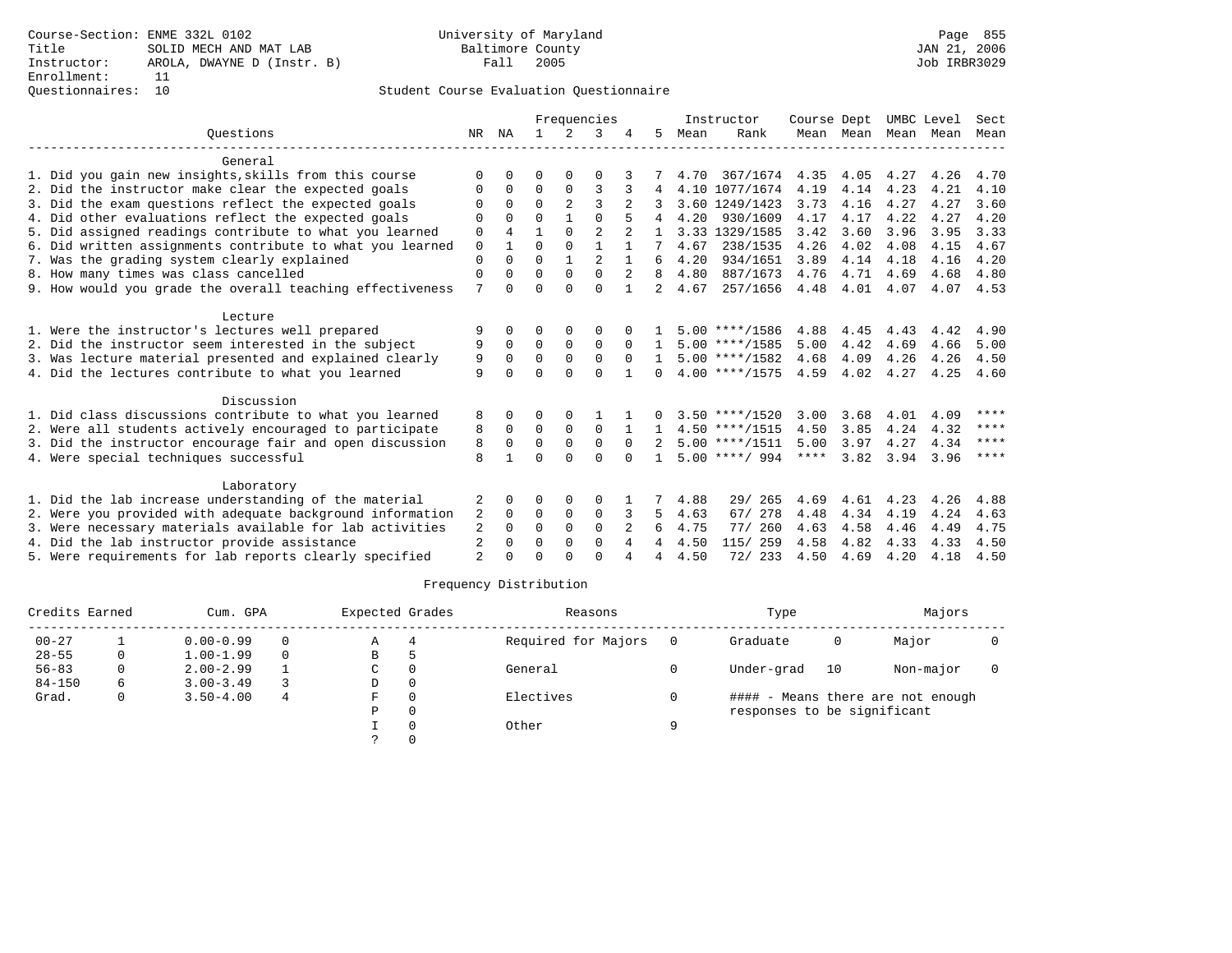|                                                           |                |          |                | Frequencies |          |          |                   |      | Instructor       | Course Dept |      | UMBC Level |      | Sect        |
|-----------------------------------------------------------|----------------|----------|----------------|-------------|----------|----------|-------------------|------|------------------|-------------|------|------------|------|-------------|
| Ouestions                                                 | NR.            | ΝA       |                |             | 3        | 4        | 5.                | Mean | Rank             | Mean        | Mean | Mean       | Mean | Mean        |
| General                                                   |                |          |                |             |          |          |                   |      |                  |             |      |            |      |             |
| 1. Did you gain new insights, skills from this course     |                | $\Omega$ | O              | $\Omega$    | $\Omega$ |          | 28                | 4.88 | 176/1674         | 4.88        | 4.05 | 4.27       | 4.42 | 4.88        |
| 2. Did the instructor make clear the expected goals       | 0              | $\Omega$ | $\Omega$       | $\Omega$    | $\Omega$ |          | 26                | 4.81 | 207/1674         | 4.81        | 4.14 | 4.23       | 4.31 | 4.81        |
| 3. Did the exam questions reflect the expected goals      |                | $\Omega$ | $\Omega$       | $\Omega$    | $\Omega$ | 9        | 23                | 4.72 | 310/1423         | 4.72        | 4.16 | 4.27       | 4.34 | 4.72        |
| 4. Did other evaluations reflect the expected goals       |                | 14       | $\Omega$       |             |          |          | 12                | 4.50 | 490/1609         | 4.50        | 4.17 | 4.22       | 4.30 | 4.50        |
| 5. Did assigned readings contribute to what you learned   |                | 10       | $\mathfrak{D}$ |             | 4        |          |                   | 3.48 | 1245/1585        | 3.48        | 3.60 | 3.96       | 4.01 | 3.48        |
| 6. Did written assignments contribute to what you learned | $\Omega$       | 16       | 0              |             |          |          | 11                | 4.69 | 223/1535         | 4.69        | 4.02 | 4.08       | 4.18 | 4.69        |
| 7. Was the grading system clearly explained               | $\Omega$       | $\Omega$ | O              | $\Omega$    |          | 4        | 25                | 4.69 | 309/1651         | 4.69        | 4.14 | 4.18       | 4.23 | 4.69        |
| 8. How many times was class cancelled                     | 0              | $\Omega$ | $\Omega$       | $\Omega$    |          | 19       | 12                |      | 4.34 1354/1673   | 4.34        | 4.71 | 4.69       | 4.67 | 4.34        |
|                                                           | 5              |          | U              | $\cap$      | ∩        |          | $20 \overline{0}$ | 4.77 | 178/1656         | 4.77        | 4.01 | 4.07       | 4.19 | 4.77        |
| 9. How would you grade the overall teaching effectiveness |                |          |                |             |          |          |                   |      |                  |             |      |            |      |             |
| Lecture                                                   |                |          |                |             |          |          |                   |      |                  |             |      |            |      |             |
| 1. Were the instructor's lectures well prepared           |                |          |                |             |          |          | 23                | 4.77 | 474/1586         | 4.77        | 4.45 | 4.43       | 4.46 | 4.77        |
| 2. Did the instructor seem interested in the subject      | $\overline{2}$ | $\Omega$ | $\Omega$       | $\Omega$    | $\Omega$ |          | 28                | 4.93 | 397/1585         | 4.93        | 4.42 | 4.69       | 4.76 | 4.93        |
| 3. Was lecture material presented and explained clearly   | 2              | $\Omega$ | $\Omega$       |             |          | q        | 20                | 4.63 | 481/1582         | 4.63        | 4.09 | 4.26       | 4.31 | 4.63        |
| 4. Did the lectures contribute to what you learned        |                | $\Omega$ | $\Omega$       | $\Omega$    | $\Omega$ | $\Omega$ | 30                | 5.00 | 1/1575           | 5.00        | 4.02 | 4.27       | 4.35 | 5.00        |
| 5. Did audiovisual techniques enhance your understanding  | $\overline{a}$ |          |                | ∩           |          |          | 17                | 4.64 | 213/1380         | 4.64        | 3.82 | 3.94       | 4.04 | 4.64        |
|                                                           |                |          |                |             |          |          |                   |      |                  |             |      |            |      |             |
| Discussion                                                |                |          |                |             |          |          |                   |      |                  |             |      |            |      |             |
| 1. Did class discussions contribute to what you learned   | 23             | $\Omega$ | 0              |             |          |          |                   | 3.89 | 936/1520         | 3.89        | 3.68 | 4.01       | 4.18 | 3.89        |
| 2. Were all students actively encouraged to participate   | 23             | $\Omega$ | $\Omega$       |             |          |          |                   | 4.11 | 987/1515         | 4.11        | 3.85 | 4.24       | 4.40 | 4.11        |
| 3. Did the instructor encourage fair and open discussion  | 23             | $\Omega$ | 0              | $\Omega$    |          |          |                   |      | 3.78 1210/1511   | 3.78        | 3.97 | 4.27       | 4.45 | 3.78        |
| 4. Were special techniques successful                     | 23             |          |                |             |          |          |                   |      | $4.00$ ****/ 994 | ****        | 3.82 | 3.94       | 4.19 | $***$ * * * |

| Credits Earned |          | Cum. GPA      |          |   | Expected Grades | Reasons             |    | Type                        |    | Majors                            |  |
|----------------|----------|---------------|----------|---|-----------------|---------------------|----|-----------------------------|----|-----------------------------------|--|
| $00 - 27$      |          | $0.00 - 0.99$ |          | Α | 19              | Required for Majors |    | Graduate                    | 0  | Major                             |  |
| $28 - 55$      | 0        | $1.00 - 1.99$ | $\Omega$ | В | 8               |                     |    |                             |    |                                   |  |
| $56 - 83$      | $\Omega$ | $2.00 - 2.99$ |          | C |                 | General             |    | Under-grad                  | 32 | Non-major                         |  |
| $84 - 150$     | 18       | $3.00 - 3.49$ | 14       | D | 0               |                     |    |                             |    |                                   |  |
| Grad.          | 0        | $3.50 - 4.00$ | 6        | F | $\Omega$        | Electives           |    |                             |    | #### - Means there are not enough |  |
|                |          |               |          | Ρ | 0               |                     |    | responses to be significant |    |                                   |  |
|                |          |               |          |   | $\Omega$        | Other               | 28 |                             |    |                                   |  |
|                |          |               |          |   |                 |                     |    |                             |    |                                   |  |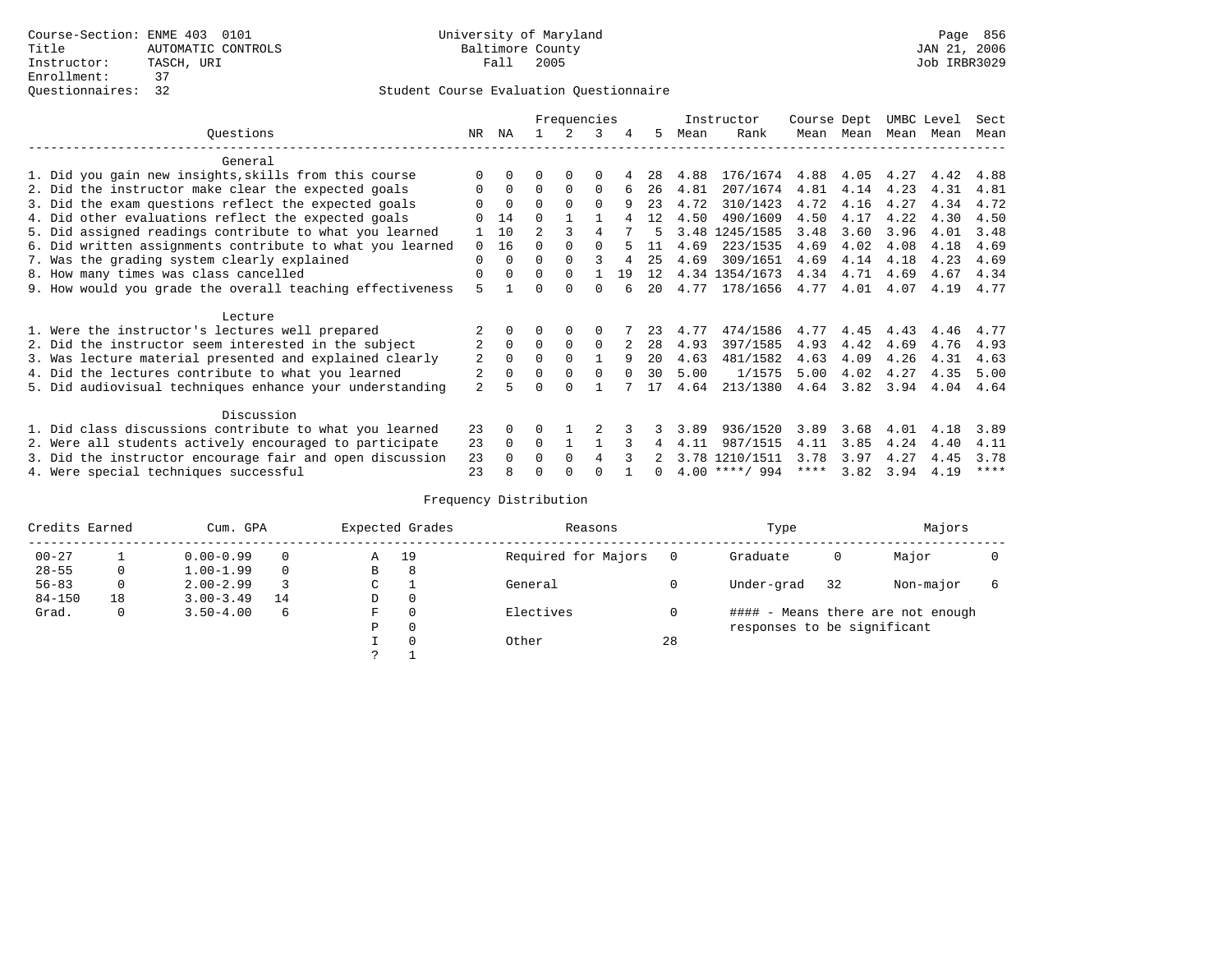### Questionnaires: 17 Student Course Evaluation Questionnaire

|                                                           |                |              |              |              | Frequencies  |              |                |      | Instructor         | Course Dept   |           | UMBC Level          |      | Sect        |
|-----------------------------------------------------------|----------------|--------------|--------------|--------------|--------------|--------------|----------------|------|--------------------|---------------|-----------|---------------------|------|-------------|
| Ouestions                                                 |                | NR NA        | $\mathbf{1}$ | 2            | 3            |              | 5              | Mean | Rank               |               |           | Mean Mean Mean Mean |      | Mean        |
| General                                                   |                |              |              |              |              |              |                |      |                    |               |           |                     |      |             |
| 1. Did you gain new insights, skills from this course     | $\Omega$       | $\Omega$     | $\Omega$     | $\Omega$     | 5            |              | 5.             |      | 4.00 1196/1674     |               | 4.00 4.05 | 4.27                | 4.42 | 4.00        |
| 2. Did the instructor make clear the expected goals       | $\Omega$       | 0            | 0            | $\mathbf{1}$ | 2            |              | 6              |      | 4.12 1068/1674     | 4.12          | 4.14      | 4.23                | 4.31 | 4.12        |
| 3. Did the exam questions reflect the expected goals      | <sup>0</sup>   | $\Omega$     | $\Omega$     | $\Omega$     | $\mathbf{1}$ | 6            | 10             |      | 4.53 551/1423      | 4.53          | 4.16      | 4.27                | 4.34 | 4.53        |
| 4. Did other evaluations reflect the expected goals       | 0              | 5            | $\Omega$     | $\mathbf{1}$ | 4            |              | 4              |      | 3.83 1266/1609     | 3.83          | 4.17      | 4.22                | 4.30 | 3.83        |
| 5. Did assigned readings contribute to what you learned   | 0              | 3            | $\mathbf{1}$ | $\mathbf{1}$ | 5            | 4            | 3              |      | 3.50 1223/1585     | 3.50          | 3.60      | 3.96                | 4.01 | 3.50        |
| 6. Did written assignments contribute to what you learned | 0              | 4            | $\Omega$     | $\Omega$     | 5            |              |                |      | 3.77 1140/1535     | 3.77          | 4.02      | 4.08                | 4.18 | 3.77        |
| 7. Was the grading system clearly explained               | 0              | $\Omega$     | $\mathbf{1}$ | $\Omega$     | 5            | 6            | 5              |      | 3.82 1276/1651     | 3.82          | 4.14      | 4.18                | 4.23 | 3.82        |
| 8. How many times was class cancelled                     | 0              | $\Omega$     | $\Omega$     | $\Omega$     | $\Omega$     | $\Omega$     | 17             | 5.00 | 1/1673             | 5.00          | 4.71      | 4.69                | 4.67 | 5.00        |
| 9. How would you grade the overall teaching effectiveness | 5              | $\cap$       | U            |              |              | 4            | $\Omega$       |      | 3.25 1474/1656     | 3.25          | 4.01      | 4.07                |      | 4.19 3.25   |
| Lecture                                                   |                |              |              |              |              |              |                |      |                    |               |           |                     |      |             |
| 1. Were the instructor's lectures well prepared           | $\Omega$       | $\Omega$     | $\Omega$     | $\Omega$     | 3            |              | 10             |      | 4.41 989/1586      | 4.41          | 4.45      | 4.43                | 4.46 | 4.41        |
| 2. Did the instructor seem interested in the subject      | $\Omega$       | $\Omega$     | $\Omega$     | $\Omega$     | 4            |              | 10             |      | 4.35 1341/1585     | 4.35          | 4.42      | 4.69                | 4.76 | 4.35        |
| 3. Was lecture material presented and explained clearly   | 0              | $\Omega$     | $\Omega$     | $\mathbf{1}$ | 6            |              |                |      | 3.94 1181/1582     | 3.94          | 4.09      | 4.26                | 4.31 | 3.94        |
| 4. Did the lectures contribute to what you learned        | 0              | $\mathbf 0$  | $\Omega$     |              | 4            |              | $\overline{4}$ |      | 3.76 1284/1575     | 3.76          | 4.02      | 4.27                | 4.35 | 3.76        |
| 5. Did audiovisual techniques enhance your understanding  | $\overline{a}$ | $\mathbf{1}$ | O            |              | 4            |              |                |      | 3.93 770/1380      | $3.93$ $3.82$ |           | 3.94                |      | 4.04 3.93   |
| Discussion                                                |                |              |              |              |              |              |                |      |                    |               |           |                     |      |             |
| 1. Did class discussions contribute to what you learned   | 13             | $\Omega$     |              |              | 2            | $\Omega$     |                |      | $3.00$ ****/1520   | ****          | 3.68      | 4.01                | 4.18 | ****        |
| 2. Were all students actively encouraged to participate   | 13             | $\Omega$     | $\mathbf{1}$ | 1            | $\mathbf{1}$ | $\Omega$     | 1              |      | $2.75$ ****/1515   | ****          | 3.85      | 4.24                | 4.40 | $* * * * *$ |
| 3. Did the instructor encourage fair and open discussion  | 13             | $\Omega$     | 1            | $\Omega$     | $\mathbf{1}$ | $\mathbf{1}$ | $\mathbf{1}$   |      | $3.25$ ****/1511   | ****          | 3.97      | 4.27                | 4.45 | ****        |
| 4. Were special techniques successful                     | 13             | 3            | $\Omega$     | $\Omega$     | $\Omega$     |              | $\mathbf{1}$   |      | $5.00$ ****/ 994   |               | **** 3.82 | 3.94                | 4.19 | $***$ *     |
| Field Work                                                |                |              |              |              |              |              |                |      |                    |               |           |                     |      |             |
| 1. Did field experience contribute to what you learned    | 16             | $\Omega$     | $\Omega$     | 1            | $\Omega$     | $\Omega$     | $\Omega$       |      | $2.00$ ****/<br>76 | ****          | 4.00      | 3.98                | 4.86 | ****        |
| Self Paced                                                |                |              |              |              |              |              |                |      |                    |               |           |                     |      |             |
| 1. Did self-paced system contribute to what you learned   | 16             | $\Omega$     | 0            | $\Omega$     |              | 0            |                |      | 61<br>3.00 $***/$  | ****          | 4.17      | 4.09                | 5.00 | $***$ * * * |
| 2. Did study questions make clear the expected goal       | 16             | $\Omega$     | U            | $\mathbf{1}$ | $\Omega$     | $\Omega$     | $\Omega$       |      | $2.00$ ****/<br>52 | ****          | 4.67      | 4.26                | 5.00 | $***$ * *   |

| Credits Earned |   | Cum. GPA      |          | Expected Grades |          | Reasons             |   | Type                        |    | Majors                            |  |
|----------------|---|---------------|----------|-----------------|----------|---------------------|---|-----------------------------|----|-----------------------------------|--|
| $00 - 27$      |   | $0.00 - 0.99$ |          | Α               | -5       | Required for Majors |   | Graduate                    | 0  | Major                             |  |
| $28 - 55$      |   | $1.00 - 1.99$ | $\Omega$ | В               | 8        |                     |   |                             |    |                                   |  |
| $56 - 83$      |   | $2.00 - 2.99$ |          | C               | 2        | General             |   | Under-grad                  | 17 | Non-major                         |  |
| $84 - 150$     | Q | $3.00 - 3.49$ | 6        | D               | 0        |                     |   |                             |    |                                   |  |
| Grad.          |   | $3.50 - 4.00$ | 2        | F               | $\Omega$ | Electives           |   |                             |    | #### - Means there are not enough |  |
|                |   |               |          | Ρ               | 0        |                     |   | responses to be significant |    |                                   |  |
|                |   |               |          |                 | 0        | Other               | a |                             |    |                                   |  |
|                |   |               |          |                 |          |                     |   |                             |    |                                   |  |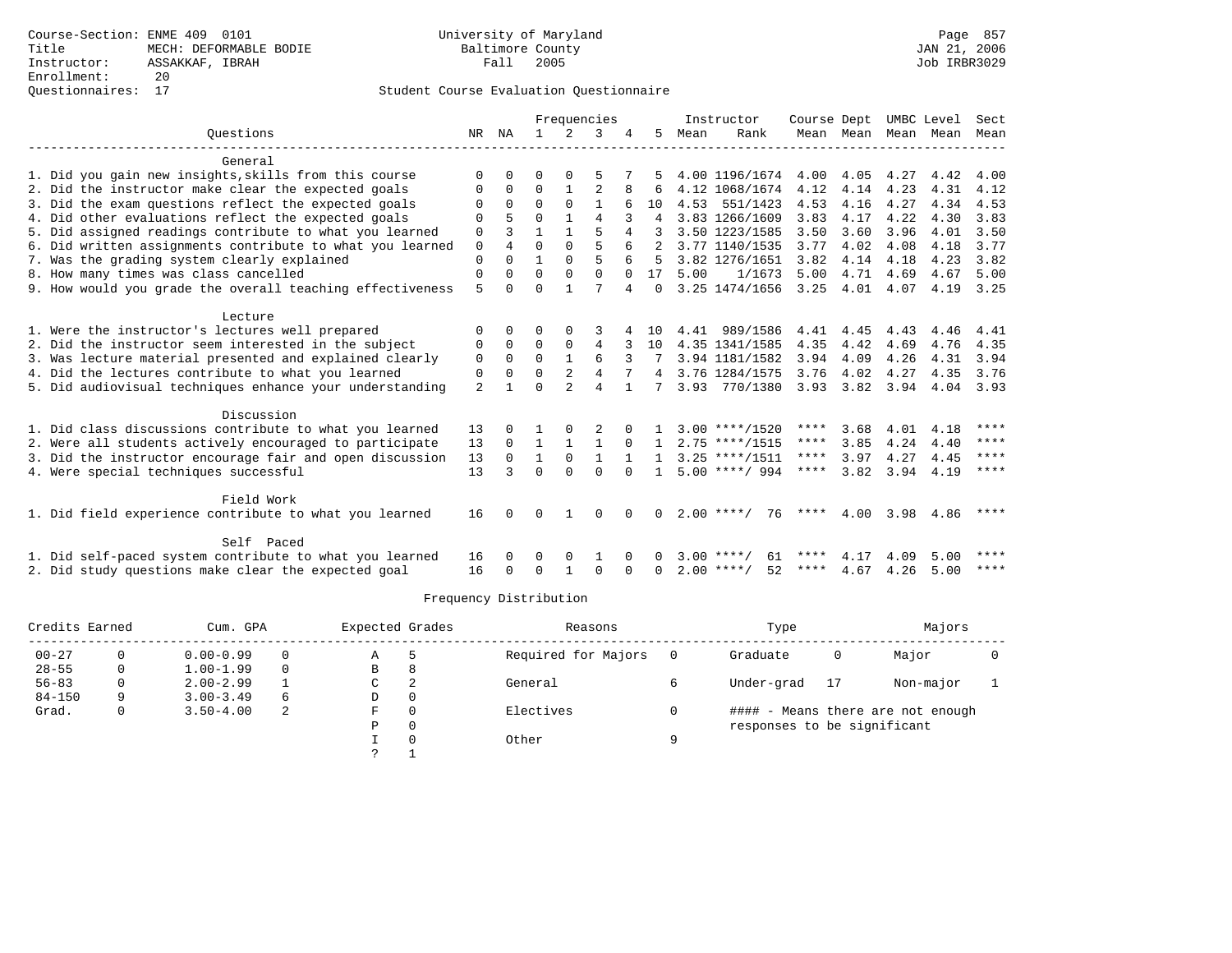|                                                           |                |                |              |               | Frequencies  |              |    |      | Instructor       | Course Dept |           | UMBC Level |      | Sect        |
|-----------------------------------------------------------|----------------|----------------|--------------|---------------|--------------|--------------|----|------|------------------|-------------|-----------|------------|------|-------------|
| Ouestions                                                 | NR             | ΝA             | $\mathbf{1}$ | $\mathcal{L}$ | 3            |              | 5. | Mean | Rank             |             | Mean Mean | Mean       | Mean | Mean        |
| General                                                   |                |                |              |               |              |              |    |      |                  |             |           |            |      |             |
| 1. Did you gain new insights, skills from this course     | $\Omega$       | O              | O            | 0             |              |              |    | 4.33 | 854/1674         | 4.42        | 4.05      | 4.27       | 4.42 | 4.33        |
| 2. Did the instructor make clear the expected goals       | O              | 0              | $\Omega$     | $\Omega$      | $\Omega$     | $\mathbf{1}$ | 5. | 4.83 | 191/1674         | 4.63        | 4.14      | 4.23       | 4.31 | 4.83        |
| 3. Did the exam questions reflect the expected goals      | $\Omega$       |                | $\Omega$     | $\Omega$      | 1            | $\Omega$     |    | 4.50 | 575/1423         | 4.68        | 4.16      | 4.27       | 4.34 | 4.50        |
| 4. Did other evaluations reflect the expected goals       | $\Omega$       | 0              | $\Omega$     | $\Omega$      | $\Omega$     |              | 4  | 4.67 | 312/1609         | 4.57        | 4.17      | 4.22       | 4.30 | 4.67        |
| 5. Did assigned readings contribute to what you learned   | 0              | $\overline{2}$ | $\Omega$     | $\Omega$      | $\mathbf{1}$ |              | 2  | 4.25 | 557/1585         | 4.25        | 3.60      | 3.96       | 4.01 | 4.25        |
| 6. Did written assignments contribute to what you learned | $\mathbf 0$    | $\Omega$       | $\Omega$     | $\Omega$      | $\mathbf{1}$ | $\mathbf{1}$ | 4  | 4.50 | 373/1535         | 4.01        | 4.02      | 4.08       | 4.18 | 4.50        |
| 7. Was the grading system clearly explained               | $\mathbf{1}$   |                | $\Omega$     | $\Omega$      | $\mathbf{1}$ | $\Omega$     | 4  | 4.60 | 393/1651         | 4.58        | 4.14      | 4.18       | 4.23 | 4.60        |
| 8. How many times was class cancelled                     | $\Omega$       |                | $\Omega$     | $\Omega$      | $\Omega$     | $\Omega$     | 5. | 5.00 | 1/1673           | 5.00        | 4.71      | 4.69       | 4.67 | 5.00        |
| 9. How would you grade the overall teaching effectiveness | $\mathbf{1}$   |                | $\Omega$     | $\Omega$      | $\Omega$     |              | 3  | 4.75 | 185/1656         | 4.46        | 4.01      | 4.07       | 4.19 | 4.75        |
| Lecture                                                   |                |                |              |               |              |              |    |      |                  |             |           |            |      |             |
| 1. Were the instructor's lectures well prepared           | $\Omega$       |                | O            | $\Omega$      |              |              |    | 4.67 | 663/1586         | 4.68        | 4.45      | 4.43       | 4.46 | 4.67        |
| 2. Did the instructor seem interested in the subject      | 0              | $\Omega$       | $\Omega$     | 0             | 1            | O            |    |      | 4.67 1071/1585   | 4.67        | 4.42      | 4.69       | 4.76 | 4.67        |
| 3. Was lecture material presented and explained clearly   | 0              | $\Omega$       | $\Omega$     | $\Omega$      | $\mathbf{1}$ | $\Omega$     |    | 4.67 | 438/1582         | 4.57        | 4.09      | 4.26       | 4.31 | 4.67        |
| 4. Did the lectures contribute to what you learned        | $\Omega$       |                | $\Omega$     | $\Omega$      | $\Omega$     |              |    | 4.83 | 246/1575         | 4.43        | 4.02      | 4.27       | 4.35 | 4.83        |
| 5. Did audiovisual techniques enhance your understanding  | $\Omega$       |                | $\Omega$     | $\cap$        | $\Omega$     |              | 4  | 4.80 | 114/1380         | 4.33        | 3.82      | 3.94       | 4.04 | 4.80        |
| Discussion                                                |                |                |              |               |              |              |    |      |                  |             |           |            |      |             |
| 1. Did class discussions contribute to what you learned   | 4              | 0              |              |               | O            |              | 0  |      | 2.50 1470/1520   | 3.75        | 3.68      | 4.01       | 4.18 | 2.50        |
| 2. Were all students actively encouraged to participate   | 4              | $\Omega$       | 0            | $\Omega$      | $\Omega$     |              | 1. | 4.50 | 629/1515         | 4.25        | 3.85      | 4.24       | 4.40 | 4.50        |
| 3. Did the instructor encourage fair and open discussion  | 4              | $\Omega$       | 0            | $\mathbf 0$   | $\mathbf 0$  |              |    | 4.50 | 642/1511         | 4.25        | 3.97      | 4.27       | 4.45 | 4.50        |
| 4. Were special techniques successful                     | $\overline{4}$ |                | $\Omega$     | $\cap$        | $\cap$       | $\mathbf{1}$ | 0  |      | $4.00$ ****/ 994 | 4.00        | 3.82      | 3.94       | 4.19 | $***$ * * * |
| Laboratory                                                |                |                |              |               |              |              |    |      |                  |             |           |            |      |             |
| 1. Did the lab increase understanding of the material     |                | 0              | O            | 0             | $\Omega$     |              | 4  | 4.80 | 265<br>35/       | 4.78        | 4.61      | 4.23       | 4.53 | 4.80        |
| 2. Were you provided with adequate background information | 1              | $\Omega$       | 0            | $\mathbf 0$   | $\mathbf 0$  | $\Omega$     | 5  | 5.00 | 1/278            | 5.00        | 4.34      | 4.19       | 4.21 | 5.00        |
| 3. Were necessary materials available for lab activities  | 1              | <sup>0</sup>   | $\Omega$     | $\Omega$      | $\Omega$     | 2            |    | 4.60 | 119/ 260         | 4.68        | 4.58      | 4.46       | 4.24 | 4.60        |
| 4. Did the lab instructor provide assistance              | 1              | 0              | $\Omega$     | 0             | $\mathbf 0$  | $\Omega$     | 5  | 5.00 | 259<br>1/        | 4.88        | 4.82      | 4.33       | 4.31 | 5.00        |
| 5. Were requirements for lab reports clearly specified    |                |                | $\cap$       |               | $\cap$       |              | 4  | 4.80 | 33/ 233          | 4.65        | 4.69      | 4.20       | 4.10 | 4.80        |

| Credits Earned |   | Cum. GPA      |          | Expected Grades |          | Reasons             |   | Type                        |   | Majors                            |  |
|----------------|---|---------------|----------|-----------------|----------|---------------------|---|-----------------------------|---|-----------------------------------|--|
| $00 - 27$      |   | $0.00 - 0.99$ | $\Omega$ | A               |          | Required for Majors |   | Graduate                    | 0 | Major                             |  |
| $28 - 55$      | 0 | $1.00 - 1.99$ | $\Omega$ | B               |          |                     |   |                             |   |                                   |  |
| $56 - 83$      |   | $2.00 - 2.99$ | $\Omega$ | C               |          | General             |   | Under-grad                  | 6 | Non-major                         |  |
| $84 - 150$     |   | $3.00 - 3.49$ |          | D               | $\Omega$ |                     |   |                             |   |                                   |  |
| Grad.          |   | $3.50 - 4.00$ |          | F               |          | Electives           |   |                             |   | #### - Means there are not enough |  |
|                |   |               |          | Ρ               |          |                     |   | responses to be significant |   |                                   |  |
|                |   |               |          |                 |          | Other               | ᄃ |                             |   |                                   |  |
|                |   |               |          |                 |          |                     |   |                             |   |                                   |  |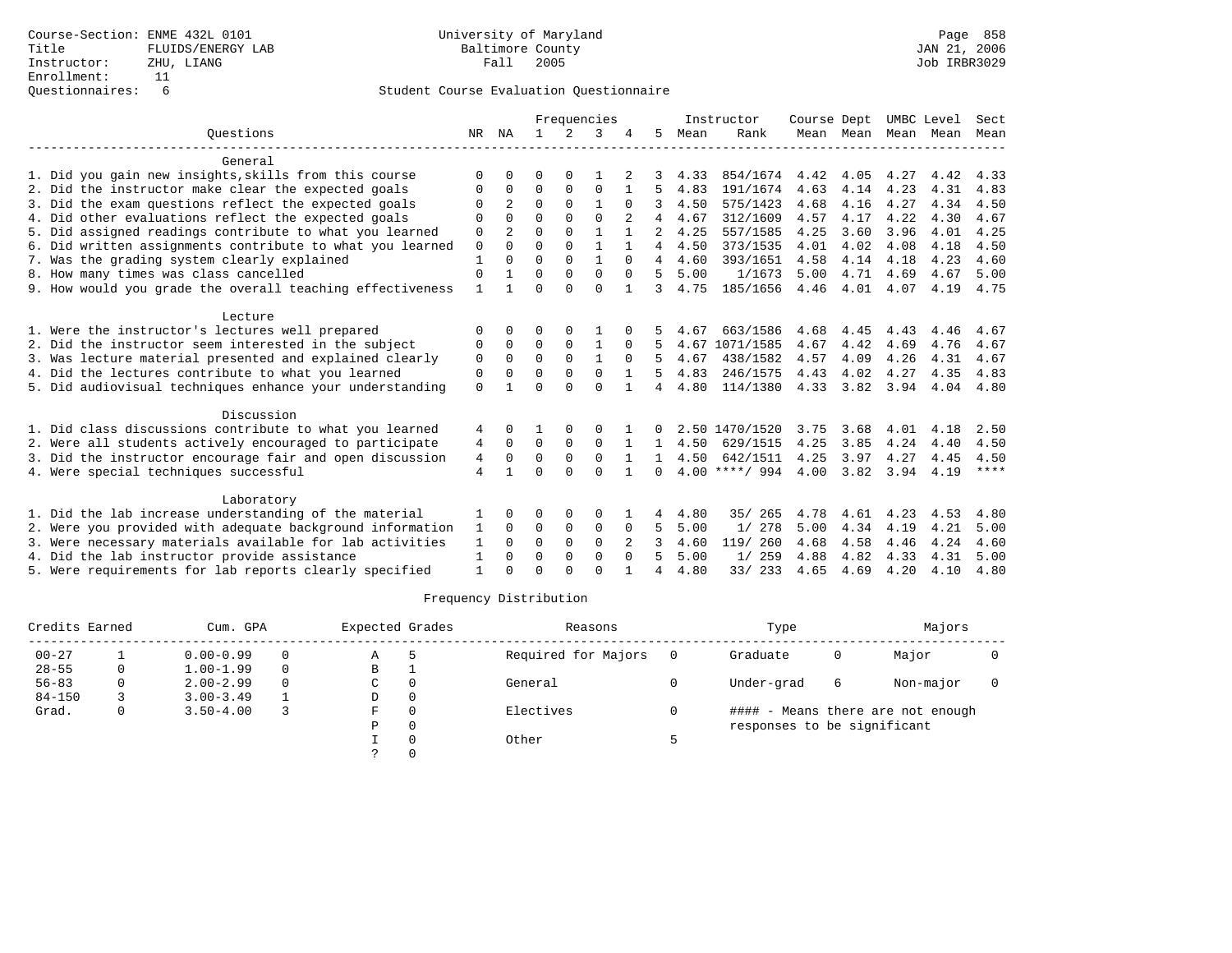|                                                           |                |          |          |             | Frequencies |               |               |      | Instructor | Course Dept |      | UMBC Level |      | Sect |
|-----------------------------------------------------------|----------------|----------|----------|-------------|-------------|---------------|---------------|------|------------|-------------|------|------------|------|------|
| Ouestions                                                 | NR.            | ΝA       |          |             | 3           |               | 5.            | Mean | Rank       | Mean        | Mean | Mean       | Mean | Mean |
| General                                                   |                |          |          |             |             |               |               |      |            |             |      |            |      |      |
| 1. Did you gain new insights, skills from this course     | $\Omega$       |          |          |             |             |               |               | 4.75 | 298/1674   | 4.42        | 4.05 | 4.27       | 4.42 | 4.75 |
| 2. Did the instructor make clear the expected goals       | $\Omega$       | $\Omega$ | $\Omega$ | $\Omega$    | $\Omega$    |               |               | 4.88 | 161/1674   | 4.63        | 4.14 | 4.23       | 4.31 | 4.88 |
| 3. Did the exam questions reflect the expected goals      | U              | ζ        | $\Omega$ | $\Omega$    | $\Omega$    |               | 4             | 4.80 | 203/1423   | 4.68        | 4.16 | 4.27       | 4.34 | 4.80 |
| 4. Did other evaluations reflect the expected goals       |                | $\Omega$ | $\Omega$ | $\Omega$    | $\Omega$    |               |               | 4.88 | 136/1609   | 4.57        | 4.17 | 4.22       | 4.30 | 4.88 |
| 5. Did assigned readings contribute to what you learned   | $\mathbf 0$    | 6        | $\Omega$ | $\Omega$    | $\Omega$    |               |               | 4.50 | 326/1585   | 4.25        | 3.60 | 3.96       | 4.01 | 4.50 |
| 6. Did written assignments contribute to what you learned | 0              |          |          |             |             |               |               | 3.38 | 1342/1535  | 4.01        | 4.02 | 4.08       | 4.18 | 3.38 |
| 7. Was the grading system clearly explained               | $\mathbf 0$    | $\Omega$ | 0        | $\Omega$    |             |               | б.            | 4.63 | 372/1651   | 4.58        | 4.14 | 4.18       | 4.23 | 4.63 |
| 8. How many times was class cancelled                     | $\Omega$       | $\Omega$ | 0        | $\Omega$    | $\Omega$    | $\Omega$      |               | 5.00 | 1/1673     | 5.00        | 4.71 | 4.69       | 4.67 | 5.00 |
| 9. How would you grade the overall teaching effectiveness | $\Omega$       | U        | O        | $\cap$      | $\Omega$    |               |               | 4.63 | 292/1656   | 4.46        | 4.01 | 4.07       | 4.19 | 4.63 |
| Lecture                                                   |                |          |          |             |             |               |               |      |            |             |      |            |      |      |
| 1. Were the instructor's lectures well prepared           |                | $\Omega$ | 0        | $\Omega$    | O           |               |               | 4.71 | 581/1586   | 4.68        | 4.45 | 4.43       | 4.46 | 4.71 |
| 2. Did the instructor seem interested in the subject      |                | $\Omega$ | $\Omega$ | $\mathbf 0$ | $\Omega$    |               | 6             | 4.86 | 689/1585   | 4.67        | 4.42 | 4.69       | 4.76 | 4.86 |
| 3. Was lecture material presented and explained clearly   | 1              | $\Omega$ | $\Omega$ | $\Omega$    | $\Omega$    | $\mathcal{L}$ | 5.            | 4.71 | 366/1582   | 4.57        | 4.09 | 4.26       | 4.31 | 4.71 |
| 4. Did the lectures contribute to what you learned        |                | $\Omega$ |          | $\Omega$    | $\Omega$    |               | 5.            | 4.29 | 932/1575   | 4.43        | 4.02 | 4.27       | 4.35 | 4.29 |
| 5. Did audiovisual techniques enhance your understanding  | $\mathfrak{D}$ |          | ∩        |             | U           |               | 3             | 4.20 | 540/1380   | 4.33        | 3.82 | 3.94       | 4.04 | 4.20 |
| Laboratory                                                |                |          |          |             |             |               |               |      |            |             |      |            |      |      |
| 1. Did the lab increase understanding of the material     | 4              | $\Omega$ |          | $\Omega$    | $\Omega$    |               | 3             | 4.75 | 42/265     | 4.78        | 4.61 | 4.23       | 4.53 | 4.75 |
| 2. Were you provided with adequate background information | 4              | $\Omega$ | $\Omega$ | $\Omega$    | $\Omega$    | $\Omega$      | 4             | 5.00 | 1/278      | 5.00        | 4.34 | 4.19       | 4.21 | 5.00 |
| 3. Were necessary materials available for lab activities  | 4              | $\Omega$ | 0        | $\Omega$    | $\Omega$    |               | 3             | 4.75 | 260<br>77/ | 4.68        | 4.58 | 4.46       | 4.24 | 4.75 |
| 4. Did the lab instructor provide assistance              | 4              | U        | 0        | $\Omega$    | $\Omega$    |               |               | 4.75 | 259<br>62/ | 4.88        | 4.82 | 4.33       | 4.31 | 4.75 |
| 5. Were requirements for lab reports clearly specified    | 4              |          |          |             | U           |               | $\mathcal{L}$ | 4.50 | 72/<br>233 | 4.65        | 4.69 | 4.20       | 4.10 | 4.50 |

| Credits Earned |          | Cum. GPA      |          | Expected Grades |          | Reasons             | Type                        |   | Majors                            |  |
|----------------|----------|---------------|----------|-----------------|----------|---------------------|-----------------------------|---|-----------------------------------|--|
| $00 - 27$      |          | $0.00 - 0.99$ | $\Omega$ | Α               |          | Required for Majors | Graduate                    | 0 | Major                             |  |
| $28 - 55$      | 0        | $1.00 - 1.99$ | $\Omega$ | В               | л.       |                     |                             |   |                                   |  |
| $56 - 83$      | $\Omega$ | $2.00 - 2.99$ | $\Omega$ | C               | 0        | General             | Under-grad                  | 8 | Non-major                         |  |
| $84 - 150$     | 4        | $3.00 - 3.49$ |          | D               | $\circ$  |                     |                             |   |                                   |  |
| Grad.          | 0        | $3.50 - 4.00$ |          | F               | $\Omega$ | Electives           |                             |   | #### - Means there are not enough |  |
|                |          |               |          | D               | 0        |                     | responses to be significant |   |                                   |  |
|                |          |               |          |                 | $\Omega$ | Other               |                             |   |                                   |  |
|                |          |               |          |                 | $\Omega$ |                     |                             |   |                                   |  |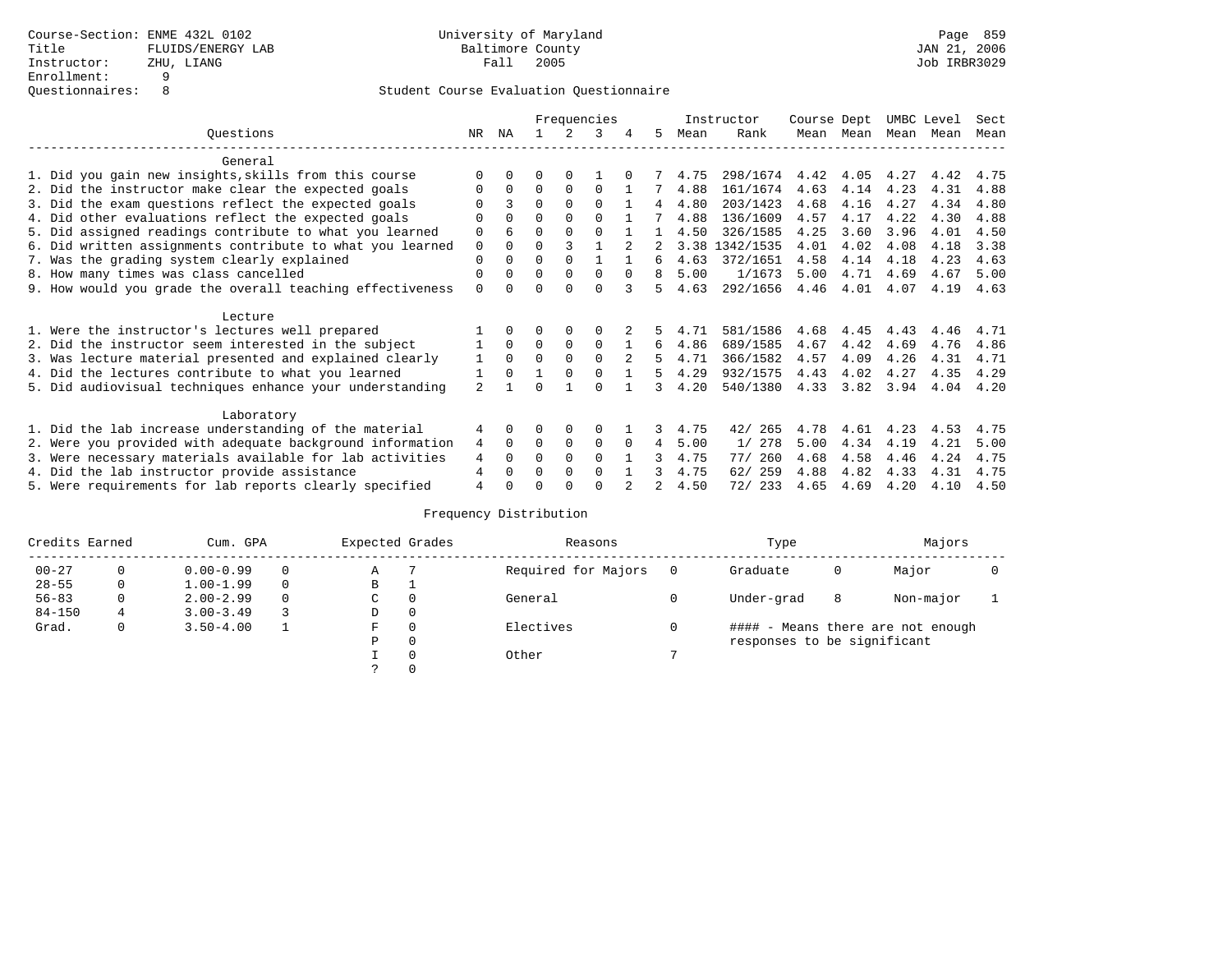|                                                           |                |              |              |               | Frequencies    |               |                |      | Instructor          | Course Dept |           | UMBC Level |      | Sect        |
|-----------------------------------------------------------|----------------|--------------|--------------|---------------|----------------|---------------|----------------|------|---------------------|-------------|-----------|------------|------|-------------|
| Ouestions                                                 | NR             | ΝA           | $\mathbf{1}$ | $\mathcal{L}$ | 3              |               | 5.             | Mean | Rank                |             | Mean Mean | Mean       | Mean | Mean        |
| General                                                   |                |              |              |               |                |               |                |      |                     |             |           |            |      |             |
| 1. Did you gain new insights, skills from this course     | $\Omega$       | 0            | 0            | O             |                |               |                |      | 4.17 1056/1674      | 4.42        | 4.05      | 4.27       | 4.42 | 4.17        |
| 2. Did the instructor make clear the expected goals       | O              | $\Omega$     | 0            | 1             | $\Omega$       | 2             |                |      | 4.17 1026/1674      | 4.63        | 4.14      | 4.23       | 4.31 | 4.17        |
| 3. Did the exam questions reflect the expected goals      |                | 2            | $\Omega$     | $\Omega$      | $\Omega$       |               |                | 4.75 | 262/1423            | 4.68        | 4.16      | 4.27       | 4.34 | 4.75        |
| 4. Did other evaluations reflect the expected goals       | $\Omega$       | <sup>0</sup> | $\Omega$     | $\Omega$      |                |               |                | 4.17 | 963/1609            | 4.57        | 4.17      | 4.22       | 4.30 | 4.17        |
| 5. Did assigned readings contribute to what you learned   | 0              | $\Omega$     | $\Omega$     | $\Omega$      | $\overline{a}$ |               |                | 4.00 | 769/1585            | 4.25        | 3.60      | 3.96       | 4.01 | 4.00        |
| 6. Did written assignments contribute to what you learned | $\mathbf 0$    | $\Omega$     | $\Omega$     | $\Omega$      | $\mathbf{1}$   | $\mathcal{L}$ | $\mathfrak{D}$ | 4.17 | 767/1535            | 4.01        | 4.02      | 4.08       | 4.18 | 4.17        |
| 7. Was the grading system clearly explained               | $\Omega$       |              | $\Omega$     | $\Omega$      | $\Omega$       |               | 3              | 4.50 | 524/1651            | 4.58        | 4.14      | 4.18       | 4.23 | 4.50        |
| 8. How many times was class cancelled                     | $\Omega$       | 0            | $\Omega$     | $\Omega$      | $\Omega$       | $\Omega$      | 6              | 5.00 | 1/1673              | 5.00        | 4.71      | 4.69       | 4.67 | 5.00        |
| 9. How would you grade the overall teaching effectiveness | 1              |              | $\Omega$     | $\cap$        | $\overline{2}$ |               | 2              | 4.00 | 955/1656            | 4.46        | 4.01      | 4.07       | 4.19 | 4.00        |
| Lecture                                                   |                |              |              |               |                |               |                |      |                     |             |           |            |      |             |
| 1. Were the instructor's lectures well prepared           | $\Omega$       |              | O            | $\Omega$      | $\Omega$       |               |                | 4.67 | 663/1586            | 4.68        | 4.45      | 4.43       | 4.46 | 4.67        |
| 2. Did the instructor seem interested in the subject      | 0              | 0            | $\Omega$     | $\Omega$      | 1              |               | 4              |      | 4.50 1225/1585      | 4.67        | 4.42      | 4.69       | 4.76 | 4.50        |
| 3. Was lecture material presented and explained clearly   | 0              | $\Omega$     | $\Omega$     | $\Omega$      | $\mathbf{1}$   |               |                | 4.33 | 850/1582            | 4.57        | 4.09      | 4.26       | 4.31 | 4.33        |
| 4. Did the lectures contribute to what you learned        | 0              | $\Omega$     |              | $\Omega$      | $\mathbf 0$    |               | 4              |      | 4.17 1040/1575      | 4.43        | 4.02      | 4.27       | 4.35 | 4.17        |
| 5. Did audiovisual techniques enhance your understanding  | $\mathbf{1}$   |              | $\Omega$     |               | $\Omega$       |               |                | 4.00 | 666/1380            | 4.33        | 3.82      | 3.94       | 4.04 | 4.00        |
| Discussion                                                |                |              |              |               |                |               |                |      |                     |             |           |            |      |             |
| 1. Did class discussions contribute to what you learned   | 4              | 0            | 0            | O             | $\Omega$       |               |                | 5.00 | 1/1520              | 3.75        | 3.68      | 4.01       | 4.18 | 5.00        |
| 2. Were all students actively encouraged to participate   | 4              | 0            | 0            | 0             | 1              | $\Omega$      |                |      | 4.00 1024/1515      | 4.25        | 3.85      | 4.24       | 4.40 | 4.00        |
| 3. Did the instructor encourage fair and open discussion  | 4              | $\Omega$     | $\Omega$     | $\mathbf 0$   | $\mathbf{1}$   | $\Omega$      | 1.             |      | 4.00 1050/1511      | 4.25        | 3.97      | 4.27       | 4.45 | 4.00        |
| 4. Were special techniques successful                     | $\overline{4}$ | $\Omega$     | $\Omega$     | $\Omega$      | 1              | $\Omega$      | $\mathbf{1}$   | 4.00 | 474/994             | 4.00        | 3.82      | 3.94       | 4.19 | 4.00        |
| Laboratory                                                |                |              |              |               |                |               |                |      |                     |             |           |            |      |             |
| 1. Did the lab increase understanding of the material     | 5              | 0            | 0            | O             | $\Omega$       |               |                |      | $5.00$ ****/<br>265 | 4.78        | 4.61      | 4.23       | 4.53 | ****        |
| 2. Were you provided with adequate background information | 5              | $\Omega$     | 0            | 0             | $\mathbf 0$    |               | 0              |      | $4.00$ ****/ 278    | 5.00        | 4.34      | 4.19       | 4.21 | $***$ * * * |
| 3. Were necessary materials available for lab activities  | 5              | $\Omega$     | $\Omega$     | $\Omega$      | $\Omega$       | $\mathbf{1}$  | 0              |      | $4.00$ ****/ 260    | 4.68        | 4.58      | 4.46       | 4.24 | ****        |
| 4. Did the lab instructor provide assistance              | 5              | <sup>0</sup> | $\Omega$     | $\Omega$      | $\Omega$       |               | 0              |      | $4.00$ ****/ 259    | 4.88        | 4.82      | 4.33       | 4.31 | ****        |
| 5. Were requirements for lab reports clearly specified    | 5              | <sup>n</sup> | $\cap$       | $\cap$        | $\cap$         |               |                |      | $4.00$ ****/ 233    | 4.65        | 4.69      | 4.20       | 4.10 | ****        |

| Credits Earned |   | Cum. GPA      |          | Expected Grades |          | Reasons             | Type                        |   | Majors                            |  |
|----------------|---|---------------|----------|-----------------|----------|---------------------|-----------------------------|---|-----------------------------------|--|
| $00 - 27$      |   | $0.00 - 0.99$ | 0        | Α               | 4        | Required for Majors | Graduate                    | 0 | Major                             |  |
| $28 - 55$      | 0 | $1.00 - 1.99$ | $\Omega$ | B               |          |                     |                             |   |                                   |  |
| $56 - 83$      |   | $2.00 - 2.99$ |          | C               |          | General             | Under-grad                  | 6 | Non-major                         |  |
| $84 - 150$     |   | $3.00 - 3.49$ | 2        | D               | $\Omega$ |                     |                             |   |                                   |  |
| Grad.          | 0 | $3.50 - 4.00$ |          | F.              |          | Electives           |                             |   | #### - Means there are not enough |  |
|                |   |               |          | P               | $\Omega$ |                     | responses to be significant |   |                                   |  |
|                |   |               |          |                 |          | Other               |                             |   |                                   |  |
|                |   |               |          |                 |          |                     |                             |   |                                   |  |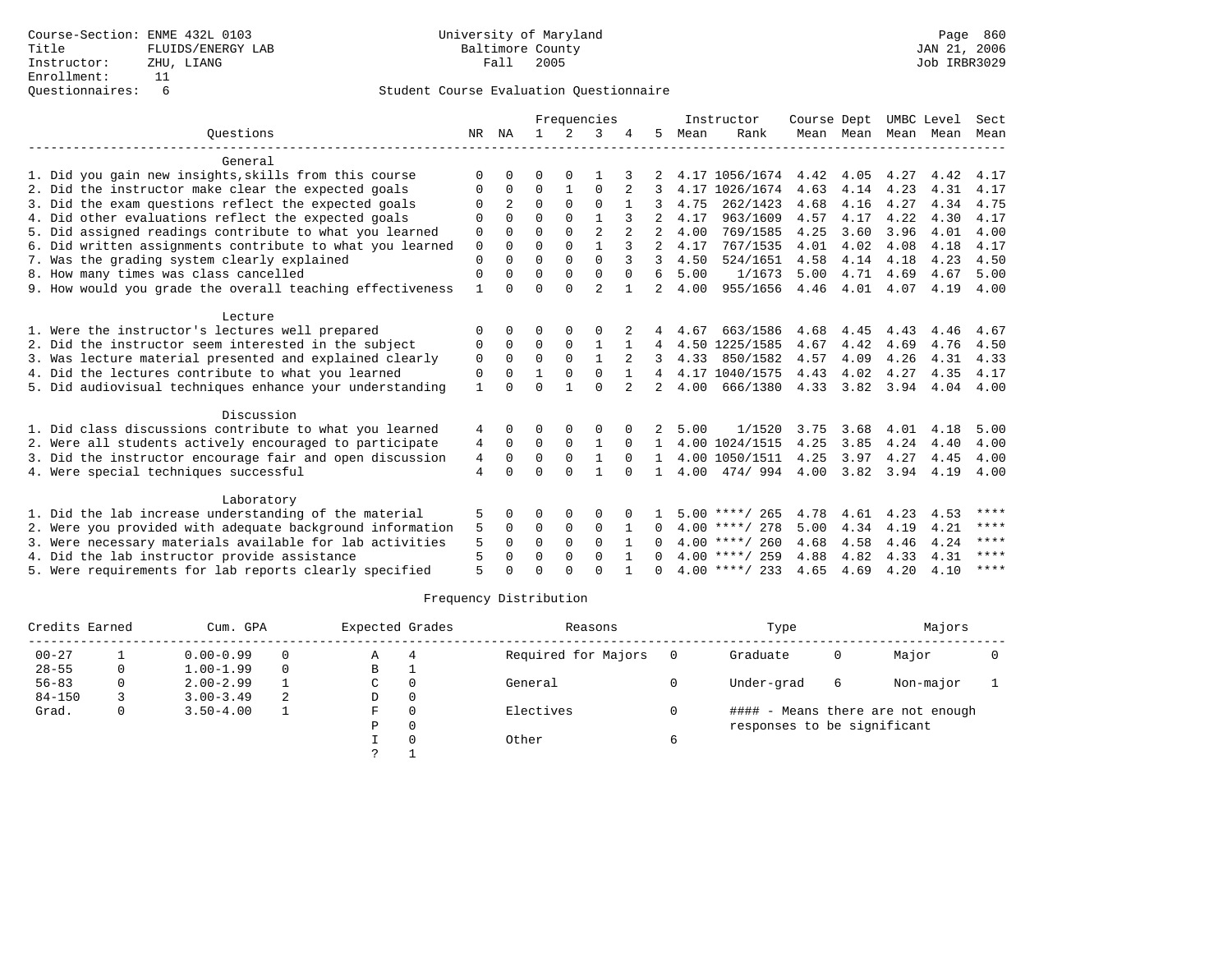|                                                           |              |                |              |              | Frequencies    |                |                |      | Instructor       | Course Dept |             | UMBC Level |      | Sect        |
|-----------------------------------------------------------|--------------|----------------|--------------|--------------|----------------|----------------|----------------|------|------------------|-------------|-------------|------------|------|-------------|
| Ouestions                                                 | NR           | ΝA             |              |              | 3              |                | 5.             | Mean | Rank             |             | Mean Mean   | Mean       | Mean | Mean        |
| General                                                   |              |                |              |              |                |                |                |      |                  |             |             |            |      |             |
| 1. Did you gain new insights, skills from this course     | $\Omega$     | $\cap$         |              |              |                |                |                |      | 3.60 1480/1674   |             | $3.60$ 4.05 | 4.27       | 4.42 | 3.60        |
| 2. Did the instructor make clear the expected goals       | 0            | $\Omega$       | $\mathbf{1}$ | $\Omega$     | $\mathbf{1}$   | $\Omega$       |                |      | 3.80 1340/1674   | 3.80        | 4.14        | 4.23       | 4.31 | 3.80        |
| 4. Did other evaluations reflect the expected goals       | $\Omega$     |                | $\Omega$     | $\Omega$     | $\mathfrak{D}$ | $\Omega$       |                |      | 4.00 1094/1609   | 4.00        | 4.17        | 4.22       | 4.30 | 4.00        |
| 5. Did assigned readings contribute to what you learned   | 0            | $\mathfrak{D}$ |              | $\Omega$     |                | $\Omega$       |                |      | 3.00 1440/1585   | 3.00        | 3.60        | 3.96       | 4.01 | 3.00        |
| 6. Did written assignments contribute to what you learned | $\mathbf 0$  | $\Omega$       | $\Omega$     | $\Omega$     | 2              | $\mathbf{1}$   |                | 4.00 | 870/1535         | 4.00        | 4.02        | 4.08       | 4.18 | 4.00        |
| 7. Was the grading system clearly explained               | $\Omega$     | $\Omega$       | $\Omega$     | $\Omega$     | $\Omega$       |                | 3              | 4.60 | 393/1651         | 4.60        | 4.14        | 4.18       | 4.23 | 4.60        |
| 8. How many times was class cancelled                     | $\Omega$     | 0              | $\Omega$     | $\Omega$     | $\Omega$       | 4              |                |      | 4.20 1463/1673   | 4.20        | 4.71        | 4.69       | 4.67 | 4.20        |
| 9. How would you grade the overall teaching effectiveness | $\mathbf{1}$ | $\cap$         | $\Omega$     | $\cap$       | $\mathfrak{D}$ | $\cap$         |                |      | 4.00 955/1656    | 4.00        | 4.01        | 4.07       |      | 4.19 4.00   |
| Lecture                                                   |              |                |              |              |                |                |                |      |                  |             |             |            |      |             |
| 1. Were the instructor's lectures well prepared           | $\Omega$     | $\Omega$       | $\Omega$     | $\Omega$     |                |                |                |      | 4.40 1004/1586   | 4.40        | 4.45        | 4.43       | 4.46 | 4.40        |
| 2. Did the instructor seem interested in the subject      | $\Omega$     | $\Omega$       | $\Omega$     | $\mathbf 0$  | $\Omega$       | 3              | 2              |      | 4.40 1309/1585   | 4.40        | 4.42        | 4.69       | 4.76 | 4.40        |
| 3. Was lecture material presented and explained clearly   | 0            | $\Omega$       | $\Omega$     | $\mathbf{1}$ |                |                |                |      | 3.80 1272/1582   | 3.80        | 4.09        | 4.26       | 4.31 | 3.80        |
| 4. Did the lectures contribute to what you learned        | 0            | $\Omega$       | $\Omega$     | $\Omega$     | 2              | $\mathbf{1}$   |                |      | 4.00 1138/1575   | 4.00        | 4.02        | 4.27       | 4.35 | 4.00        |
| 5. Did audiovisual techniques enhance your understanding  | $\Omega$     |                | $\cap$       | $\cap$       | $\cap$         | $\overline{a}$ | $\overline{2}$ |      | 4.50 303/1380    | 4.50        | 3.82 3.94   |            | 4.04 | 4.50        |
| Discussion                                                |              |                |              |              |                |                |                |      |                  |             |             |            |      |             |
| 1. Did class discussions contribute to what you learned   | 3            | $\Omega$       | 0            | $\Omega$     | 0              |                |                |      | 4.50 397/1520    | 4.50        | 3.68        | 4.01       | 4.18 | 4.50        |
| 2. Were all students actively encouraged to participate   | 3            | $\Omega$       | $\Omega$     | $\Omega$     | $\mathbf{1}$   | $\Omega$       | 1.             |      | 4.00 1024/1515   | 4.00        | 3.85        | 4.24       | 4.40 | 4.00        |
| 3. Did the instructor encourage fair and open discussion  | 3            | $\mathbf 0$    | $\mathbf 0$  | $\mathbf{0}$ | $\mathbf{1}$   | $\Omega$       |                |      | 4.00 1050/1511   | 4.00        | 3.97        | 4.27       | 4.45 | 4.00        |
| 4. Were special techniques successful                     | 3            |                | <sup>n</sup> | $\cap$       | $\cap$         | $\cap$         | $\mathbf{1}$   |      | $5.00$ ****/ 994 | $***$ * *   | 3.82        | 3.94       | 4.19 | ****        |
| Laboratory                                                |              |                |              |              |                |                |                |      |                  |             |             |            |      |             |
| 2. Were you provided with adequate background information | 4            | $\Omega$       | 1            | $\Omega$     | $\Omega$       | $\cap$         | 0              |      | $1.00$ ****/ 278 | ****        | 4.34        | 4.19       | 4.21 | ****        |
| Seminar                                                   |              |                |              |              |                |                |                |      |                  |             |             |            |      |             |
| 2. Was the instructor available for individual attention  | 4            | $\Omega$       | $\Omega$     | $\Omega$     | $\Omega$       |                |                |      | $5.00$ ****/ 101 | ****        | 4.93        | 4.48       | 4.65 | ****        |
| 3. Did research projects contribute to what you learned   | 4            | $\cap$         | ∩            | $\cap$       | $\Omega$       |                | <sup>n</sup>   |      | $4.00$ ****/ 95  | **** $4.33$ |             | 4.31       | 4.60 | $***$ * * * |

| Credits Earned |              | Cum. GPA      |   | Expected Grades |          | Reasons             |     | Type                        |   | Majors                            |  |
|----------------|--------------|---------------|---|-----------------|----------|---------------------|-----|-----------------------------|---|-----------------------------------|--|
| $00 - 27$      | 0            | $0.00 - 0.99$ | 0 | Α               |          | Required for Majors | - 0 | Graduate                    | 0 | Major                             |  |
| $28 - 55$      | 0            | $1.00 - 1.99$ | 0 | В               |          |                     |     |                             |   |                                   |  |
| $56 - 83$      | 0            | $2.00 - 2.99$ |   | C               |          | General             |     | Under-grad                  | 5 | Non-major                         |  |
| $84 - 150$     |              | $3.00 - 3.49$ | 2 | D               | 0        |                     |     |                             |   |                                   |  |
| Grad.          | $\mathbf{0}$ | $3.50 - 4.00$ |   | F.              | 0        | Electives           |     |                             |   | #### - Means there are not enough |  |
|                |              |               |   | Ρ               | 0        |                     |     | responses to be significant |   |                                   |  |
|                |              |               |   |                 | $\Omega$ | Other               |     |                             |   |                                   |  |
|                |              |               |   |                 |          |                     |     |                             |   |                                   |  |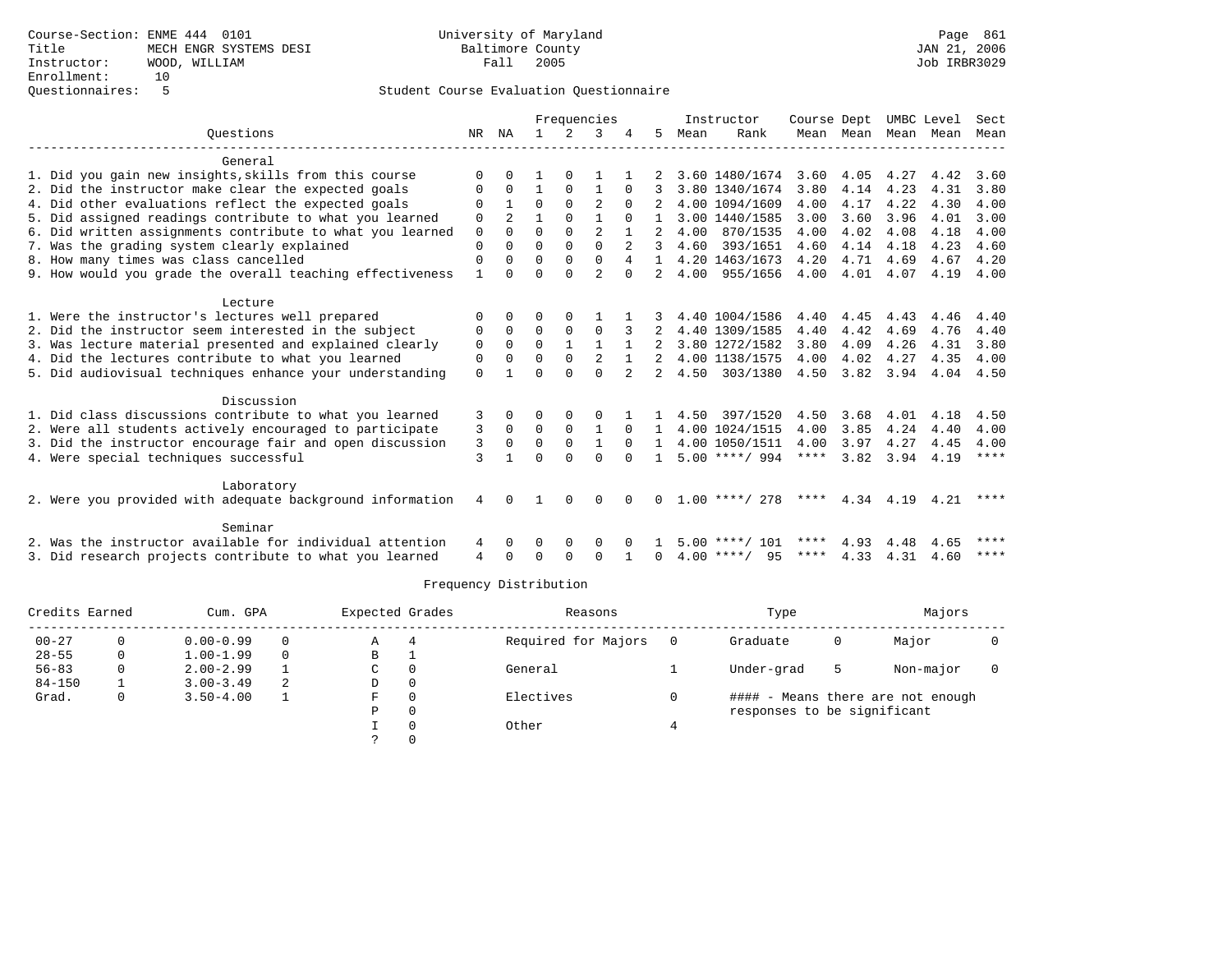|                                                           |                |              |          |                | Frequencies  |              |              |      | Instructor       | Course Dept |                | UMBC Level |      | Sect |
|-----------------------------------------------------------|----------------|--------------|----------|----------------|--------------|--------------|--------------|------|------------------|-------------|----------------|------------|------|------|
| Ouestions                                                 | NR             | ΝA           |          | $\overline{2}$ | 3            |              | 5.           | Mean | Rank             |             | Mean Mean      | Mean       | Mean | Mean |
| General                                                   |                |              |          |                |              |              |              |      |                  |             |                |            |      |      |
| 1. Did you gain new insights, skills from this course     | ∩              | <sup>n</sup> | O        | $\Omega$       | $\Omega$     |              |              | 4.50 | 607/1674         | 3.75        | 4.05           | 4.27       | 4.42 | 4.50 |
| 2. Did the instructor make clear the expected goals       | $\Omega$       | $\Omega$     | $\Omega$ | $\Omega$       | $\Omega$     |              |              | 4.50 | 578/1674         | 4.25        | 4.14           | 4.23       | 4.31 | 4.50 |
| 3. Did the exam questions reflect the expected goals      | O              | 0            | $\Omega$ | 2              | $\mathbf{1}$ |              |              |      | 3.90 1107/1423   | 2.95        | 4.16           | 4.27       | 4.34 | 3.90 |
| 4. Did other evaluations reflect the expected goals       | $\Omega$       | $\Omega$     | $\Omega$ | $\Omega$       | $\Omega$     |              |              | 4.50 | 490/1609         | 4.75        | 4.17           | 4.22       | 4.30 | 4.50 |
| 5. Did assigned readings contribute to what you learned   | 1              |              | $\Omega$ |                | 1            |              |              |      | 3.50 1223/1585   | 2.75        | 3.60           | 3.96       | 4.01 | 3.50 |
| 6. Did written assignments contribute to what you learned | $\mathbf 0$    | $\Omega$     | $\Omega$ | $\Omega$       | $\Omega$     |              |              | 4.80 | 131/1535         | 4.40        | 4.02           | 4.08       | 4.18 | 4.80 |
| 7. Was the grading system clearly explained               | $\Omega$       | $\cap$       | $\Omega$ | $\Omega$       | $\Omega$     |              |              | 4.40 | 673/1651         | 4.20        | 4.14           | 4.18       | 4.23 | 4.40 |
| 8. How many times was class cancelled                     |                | 0            | $\Omega$ | $\cap$         | $\cap$       | $\Omega$     | 9            | 5.00 | 1/1673           | 4.50        | 4.71           | 4.69       | 4.67 | 5.00 |
| 9. How would you grade the overall teaching effectiveness | $\Omega$       | 0            | $\Omega$ | $\cap$         | 1            | 3            | 6            | 4.50 | 381/1656         | 3.75        | 4.01           | 4.07       | 4.19 | 4.50 |
| Lecture                                                   |                |              |          |                |              |              |              |      |                  |             |                |            |      |      |
| 1. Were the instructor's lectures well prepared           | $\Omega$       | 0            | 0        | 0              | $\Omega$     |              | 8            | 4.80 | 389/1586         | 3.90        | 4.45           | 4.43       | 4.46 | 4.80 |
| 2. Did the instructor seem interested in the subject      |                | $\Omega$     | $\Omega$ | $\Omega$       | $\Omega$     |              | 8            | 4.89 | 615/1585         | 4.44        | 4.42           | 4.69       | 4.76 | 4.89 |
| 3. Was lecture material presented and explained clearly   | 0              | $\Omega$     | $\Omega$ | $\Omega$       | $\Omega$     |              | 5            | 4.50 | 632/1582         | 4.25        | 4.09           | 4.26       | 4.31 | 4.50 |
| 4. Did the lectures contribute to what you learned        | 0              | $\Omega$     | 0        | $\Omega$       | $\Omega$     |              | 4            | 4.40 | 819/1575         | 3.70        | 4.02           | 4.27       | 4.35 | 4.40 |
| 5. Did audiovisual techniques enhance your understanding  | $\overline{a}$ | $\cap$       | $\Omega$ | $\cap$         | 1            | $\mathbf{1}$ | 6            | 4.63 | 227/1380         |             | 3.81 3.82 3.94 |            | 4.04 | 4.63 |
| Discussion                                                |                |              |          |                |              |              |              |      |                  |             |                |            |      |      |
| 1. Did class discussions contribute to what you learned   | 8              | 0            | $\Omega$ | 0              |              |              | 0            |      | $3.50$ ****/1520 | ****        | 3.68           | 4.01       | 4.18 | **** |
| 2. Were all students actively encouraged to participate   | 8              | $\Omega$     | 0        | 0              |              | $\Omega$     | $\Omega$     |      | $3.00$ ****/1515 | $***$ * * * | 3.85           | 4.24       | 4.40 | **** |
| 3. Did the instructor encourage fair and open discussion  | 8              | <sup>n</sup> | $\Omega$ | $\cap$         | 1            | $\mathbf{1}$ | <sup>n</sup> |      | $3.50$ ****/1511 | ****        | 3.97           | 4.27       | 4.45 | **** |
| Laboratory                                                |                |              |          |                |              |              |              |      |                  |             |                |            |      |      |
| 1. Did the lab increase understanding of the material     | 6              | 0            | 0        | $\Omega$       | $\Omega$     |              | 4            | 5.00 | 1/265            | 5.00        | 4.61           | 4.23       | 4.53 | 5.00 |
| 2. Were you provided with adequate background information | 6              | $\Omega$     | $\Omega$ | $\mathbf 0$    | $\Omega$     | 3            | $\mathbf{1}$ | 4.25 | 150/ 278         | 4.25        | 4.34           | 4.19       | 4.21 | 4.25 |
| 3. Were necessary materials available for lab activities  | 6              | 0            | $\Omega$ | $\Omega$       | $\Omega$     |              |              | 4.75 | 77/ 260          | 4.75        | 4.58           | 4.46       | 4.24 | 4.75 |
| 4. Did the lab instructor provide assistance              | 6              | $\Omega$     | $\Omega$ | $\Omega$       | $\Omega$     | $\Omega$     | 4            | 5.00 | 1/259            | 5.00        | 4.82           | 4.33       | 4.31 | 5.00 |
| 5. Were requirements for lab reports clearly specified    | 6              |              |          |                | $\cap$       |              |              | 4.50 | 72/ 233          | 4.50        | 4.69           | 4.20       | 4.10 | 4.50 |
|                                                           |                |              |          |                |              |              |              |      |                  |             |                |            |      |      |

| Credits Earned |   | Cum. GPA      |   | Expected Grades |          | Reasons             |    | Type                        |    | Majors                            |  |
|----------------|---|---------------|---|-----------------|----------|---------------------|----|-----------------------------|----|-----------------------------------|--|
| $00 - 27$      |   | $0.00 - 0.99$ | 0 | Α               |          | Required for Majors |    | Graduate                    | 0  | Major                             |  |
| $28 - 55$      | 0 | $1.00 - 1.99$ | 0 | B               |          |                     |    |                             |    |                                   |  |
| $56 - 83$      | 0 | $2.00 - 2.99$ |   | C               | $\Omega$ | General             |    | Under-grad                  | 10 | Non-major                         |  |
| $84 - 150$     | 2 | $3.00 - 3.49$ | 4 | D               | 0        |                     |    |                             |    |                                   |  |
| Grad.          | 0 | $3.50 - 4.00$ |   | F               | $\Omega$ | Electives           |    |                             |    | #### - Means there are not enough |  |
|                |   |               |   | Ρ               | 0        |                     |    | responses to be significant |    |                                   |  |
|                |   |               |   |                 |          | Other               | 10 |                             |    |                                   |  |
|                |   |               |   |                 |          |                     |    |                             |    |                                   |  |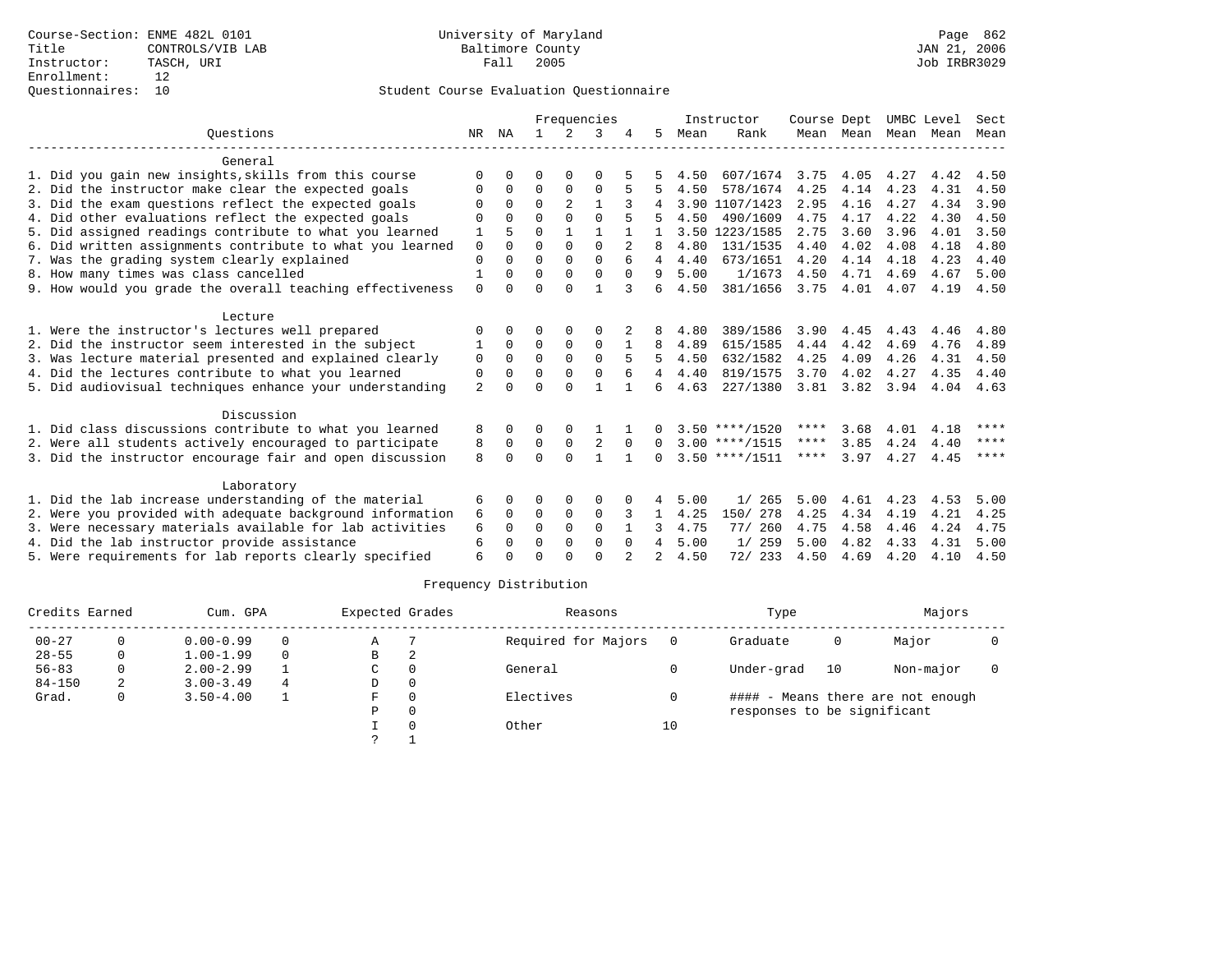|                                                           |              |          |              |              | Frequencies |          |              |      | Instructor     | Course Dept |      |      | UMBC Level | Sect |
|-----------------------------------------------------------|--------------|----------|--------------|--------------|-------------|----------|--------------|------|----------------|-------------|------|------|------------|------|
| Ouestions                                                 | NR.          | ΝA       |              |              |             | 4        | 5.           | Mean | Rank           | Mean        | Mean | Mean | Mean       | Mean |
| General                                                   |              |          |              |              |             |          |              |      |                |             |      |      |            |      |
| 1. Did you gain new insights, skills from this course     |              |          |              |              |             |          |              |      | 3.00 1628/1674 | 3.75 4.05   |      | 4.27 | 4.42       | 3.00 |
| 2. Did the instructor make clear the expected goals       |              | $\Omega$ | $\Omega$     |              |             |          |              |      | 4.00 1146/1674 | 4.25        | 4.14 | 4.23 | 4.31       | 4.00 |
| 3. Did the exam questions reflect the expected goals      |              | $\Omega$ |              |              |             |          |              |      | 2.00 1420/1423 | 2.95        | 4.16 | 4.27 | 4.34       | 2.00 |
| 4. Did other evaluations reflect the expected goals       |              | $\Omega$ | <sup>n</sup> | $\Omega$     | $\Omega$    |          |              | 5.00 | 1/1609         | 4.75        | 4.17 | 4.22 | 4.30       | 5.00 |
| 5. Did assigned readings contribute to what you learned   | <sup>0</sup> | $\Omega$ | 0            |              |             | $\Omega$ | <sup>n</sup> |      | 2.00 1572/1585 | 2.75        | 3.60 | 3.96 | 4.01       | 2.00 |
| 6. Did written assignments contribute to what you learned | $\Omega$     | $\Omega$ |              |              |             |          |              | 4.00 | 870/1535       | 4.40        | 4.02 | 4.08 | 4.18       | 4.00 |
| 7. Was the grading system clearly explained               | $\Omega$     | $\Omega$ | $\Omega$     |              |             |          | $\Omega$     |      | 4.00 1097/1651 | 4.20        | 4.14 | 4.18 | 4.23       | 4.00 |
| 8. How many times was class cancelled                     |              | $\Omega$ | $\Omega$     | $\Omega$     |             |          | <sup>n</sup> |      | 4.00 1566/1673 | 4.50        | 4.71 | 4.69 | 4.67       | 4.00 |
| 9. How would you grade the overall teaching effectiveness | $\Omega$     | $\cap$   |              |              |             |          | 0            |      | 3.00 1540/1656 | 3.75 4.01   |      | 4.07 | 4.19       | 3.00 |
| Lecture                                                   |              |          |              |              |             |          |              |      |                |             |      |      |            |      |
| 1. Were the instructor's lectures well prepared           |              |          |              | <sup>0</sup> |             |          |              |      | 3.00 1539/1586 | 3.90        | 4.45 | 4.43 | 4.46       | 3.00 |
| 2. Did the instructor seem interested in the subject      | O            | $\Omega$ | $\Omega$     | $\Omega$     |             |          |              |      | 4.00 1472/1585 | 4.44        | 4.42 | 4.69 | 4.76       | 4.00 |
| 3. Was lecture material presented and explained clearly   | 0            | $\Omega$ |              |              |             |          |              |      | 4.00 1129/1582 | 4.25        | 4.09 | 4.26 | 4.31       | 4.00 |
| 4. Did the lectures contribute to what you learned        | $\Omega$     | $\Omega$ |              |              |             |          |              |      | 3.00 1487/1575 | 3.70        | 4.02 | 4.27 | 4.35       | 3.00 |
| 5. Did audiovisual techniques enhance your understanding  |              |          |              |              |             |          |              |      | 3.00 1217/1380 | 3.81        | 3.82 | 3.94 | 4.04       | 3.00 |

| Credits Earned |   | Cum. GPA      |          | Expected Grades | Reasons             | Type                        |   | Majors                            |  |
|----------------|---|---------------|----------|-----------------|---------------------|-----------------------------|---|-----------------------------------|--|
| $00 - 27$      |   | $0.00 - 0.99$ | 0        | Α               | Required for Majors | Graduate                    | O | Major                             |  |
| $28 - 55$      | 0 | $1.00 - 1.99$ | $\Omega$ | В               |                     |                             |   |                                   |  |
| $56 - 83$      |   | $2.00 - 2.99$ |          | C               | General             | Under-grad                  |   | Non-major                         |  |
| $84 - 150$     |   | $3.00 - 3.49$ | $\Omega$ | D               |                     |                             |   |                                   |  |
| Grad.          |   | $3.50 - 4.00$ | $\Omega$ | F               | Electives           |                             |   | #### - Means there are not enough |  |
|                |   |               |          | P               |                     | responses to be significant |   |                                   |  |
|                |   |               |          |                 | Other               |                             |   |                                   |  |
|                |   |               |          |                 |                     |                             |   |                                   |  |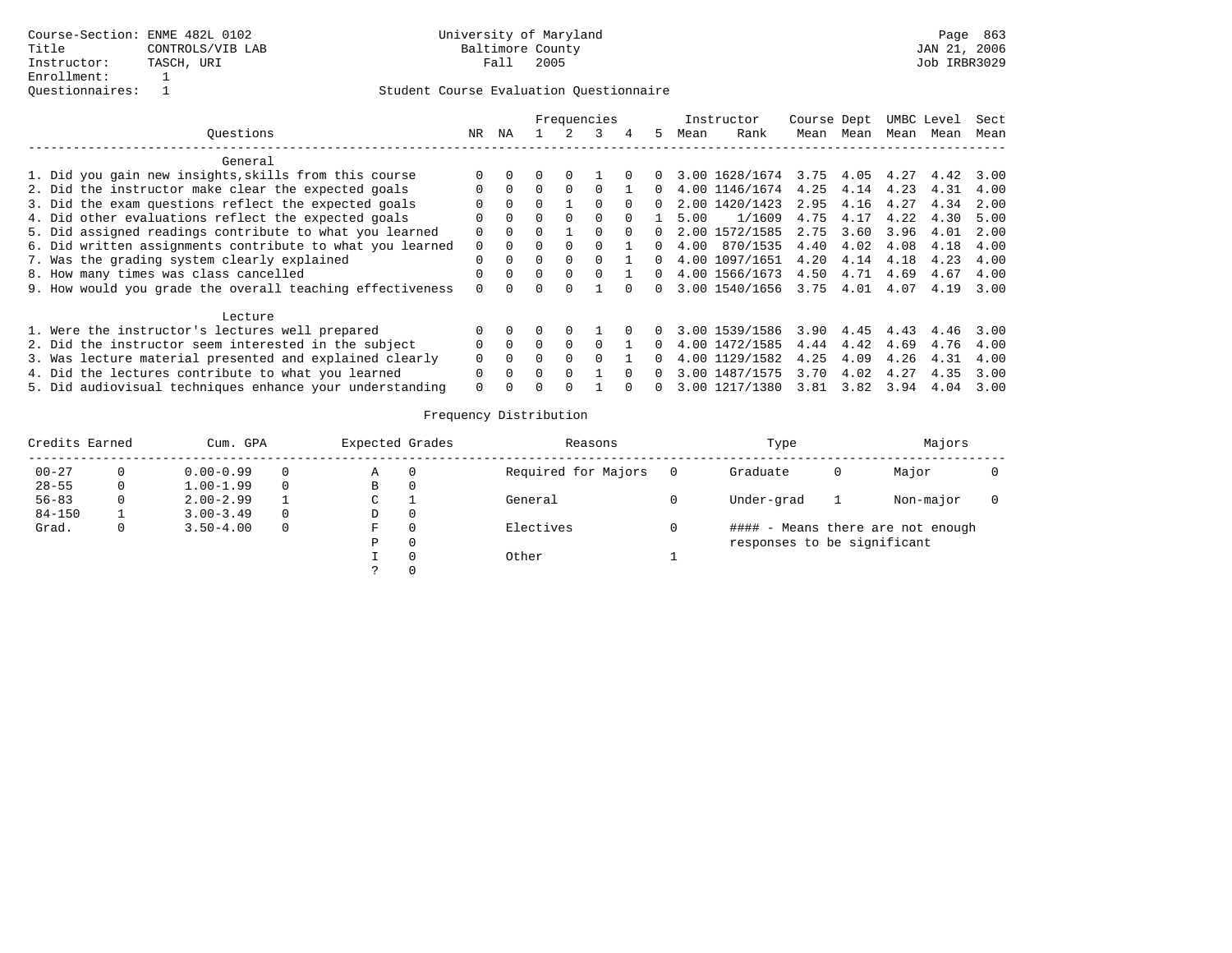|                                                           |                |             |                |                | Frequencies    |     |        |      | Instructor       | Course Dept |      | UMBC Level |      | Sect |
|-----------------------------------------------------------|----------------|-------------|----------------|----------------|----------------|-----|--------|------|------------------|-------------|------|------------|------|------|
| Questions                                                 | NR.            | ΝA          |                |                | 3              | 4   | 5      | Mean | Rank             | Mean        | Mean | Mean       | Mean | Mean |
| General                                                   |                |             |                |                |                |     |        |      |                  |             |      |            |      |      |
| 1. Did you gain new insights, skills from this course     |                | $\Omega$    | 0              |                | 12             | 1 N |        |      | 3.37 1555/1674   | 3.37        | 4.05 | 4.27       | 4.42 | 3.37 |
| 2. Did the instructor make clear the expected goals       | O              | $\Omega$    |                |                | 14             | 4   |        |      | 2.97 1618/1674   | 2.97        | 4.14 | 4.23       | 4.31 | 2.97 |
| 3. Did the exam questions reflect the expected goals      |                | $\Omega$    | $\Omega$       | 8              | 9              |     |        |      | 3.37 1309/1423   | 3.37        | 4.16 | 4.27       | 4.34 | 3.37 |
| 4. Did other evaluations reflect the expected goals       |                | 12          |                |                | 8              |     |        |      | 3.12 1548/1609   | 3.12        | 4.17 | 4.22       | 4.30 | 3.12 |
| 5. Did assigned readings contribute to what you learned   | $\Omega$       | 8           | $\mathfrak{D}$ | $\overline{2}$ | 11             |     |        |      | 3.14 1411/1585   | 3.14        | 3.60 | 3.96       | 4.01 | 3.14 |
| 6. Did written assignments contribute to what you learned | $\Omega$       | 18          | 0              | 6              |                |     |        |      | 2.92 1466/1535   | 2.92        | 4.02 | 4.08       | 4.18 | 2.92 |
| 7. Was the grading system clearly explained               |                | 5           | ς              | 5              | 8              |     |        |      | 3.00 1562/1651   | 3.00        | 4.14 | 4.18       | 4.23 | 3.00 |
| 8. How many times was class cancelled                     | 0              |             | $\Omega$       | $\Omega$       | $\Omega$       | 14  | 15     |      | 4.52 1196/1673   | 4.52        | 4.71 | 4.69       | 4.67 | 4.52 |
| 9. How would you grade the overall teaching effectiveness | 9              | $\cap$      |                |                | 10             |     | $\cap$ |      | 3.00 1540/1656   | 3.00        | 4.01 | 4.07       | 4.19 | 3.00 |
|                                                           |                |             |                |                |                |     |        |      |                  |             |      |            |      |      |
| Lecture                                                   |                |             |                |                |                |     |        |      |                  |             |      |            |      |      |
| 1. Were the instructor's lectures well prepared           |                |             |                |                | 9              |     |        |      | 3.54 1474/1586   | 3.54        | 4.45 | 4.43       | 4.46 | 3.54 |
| 2. Did the instructor seem interested in the subject      | $\overline{2}$ | $\Omega$    | $\Omega$       |                | 6              | 9   | 12.    |      | 4.14 1441/1585   | 4.14        | 4.42 | 4.69       | 4.76 | 4.14 |
| 3. Was lecture material presented and explained clearly   | 2              | $\Omega$    | 2              | 6              | 14             |     |        |      | 2.96 1514/1582   | 2.96        | 4.09 | 4.26       | 4.31 | 2.96 |
| 4. Did the lectures contribute to what you learned        | 2              | $\mathbf 0$ | $\overline{2}$ |                | 9              |     | 5      |      | 3.29 1437/1575   | 3.29        | 4.02 | 4.27       | 4.35 | 3.29 |
| 5. Did audiovisual techniques enhance your understanding  | $\overline{2}$ | 18          |                |                |                |     |        |      | 2.70 1300/1380   | 2.70        | 3.82 | 3.94       | 4.04 | 2.70 |
|                                                           |                |             |                |                |                |     |        |      |                  |             |      |            |      |      |
| Discussion                                                |                |             |                |                |                |     |        |      |                  |             |      |            |      |      |
| 1. Did class discussions contribute to what you learned   | 24             | $\Omega$    |                | $\Omega$       |                |     |        |      | $3.00$ ****/1520 | ****        | 3.68 | 4.01       | 4.18 | **** |
| 2. Were all students actively encouraged to participate   | 24             | $\Omega$    | 0              | $\mathbf 0$    |                |     |        |      | $4.33$ ****/1515 | $***$ * *   | 3.85 | 4.24       | 4.40 | **** |
| 3. Did the instructor encourage fair and open discussion  | 25             |             | 0              | $\Omega$       | $\mathfrak{D}$ |     |        |      | $4.20$ ****/1511 | ****        | 3.97 | 4.27       | 4.45 | **** |
| 4. Were special techniques successful                     | 25             |             |                |                |                |     |        |      | $3.00$ ****/ 994 | ****        | 3.82 | 3.94       | 4.19 | **** |

| Credits Earned |    | Cum. GPA      |   |               | Expected Grades | Reasons             |    | Type                        |    | Majors                            |  |
|----------------|----|---------------|---|---------------|-----------------|---------------------|----|-----------------------------|----|-----------------------------------|--|
| $00 - 27$      |    | $0.00 - 0.99$ |   | A             | - 11            | Required for Majors |    | Graduate                    | 2  | Major                             |  |
| $28 - 55$      | 0  | $1.00 - 1.99$ |   | B             | 12              |                     |    |                             |    |                                   |  |
| $56 - 83$      | 0  | $2.00 - 2.99$ | 4 | $\sim$<br>◡   |                 | General             | 12 | Under-grad                  | 28 | Non-major                         |  |
| $84 - 150$     | 13 | $3.00 - 3.49$ | 9 | D             | 0               |                     |    |                             |    |                                   |  |
| Grad.          | 2  | $3.50 - 4.00$ | 6 | F             | 0               | Electives           |    |                             |    | #### - Means there are not enough |  |
|                |    |               |   | Ρ             | 0               |                     |    | responses to be significant |    |                                   |  |
|                |    |               |   |               | 0               | Other               | 15 |                             |    |                                   |  |
|                |    |               |   | $\mathcal{L}$ |                 |                     |    |                             |    |                                   |  |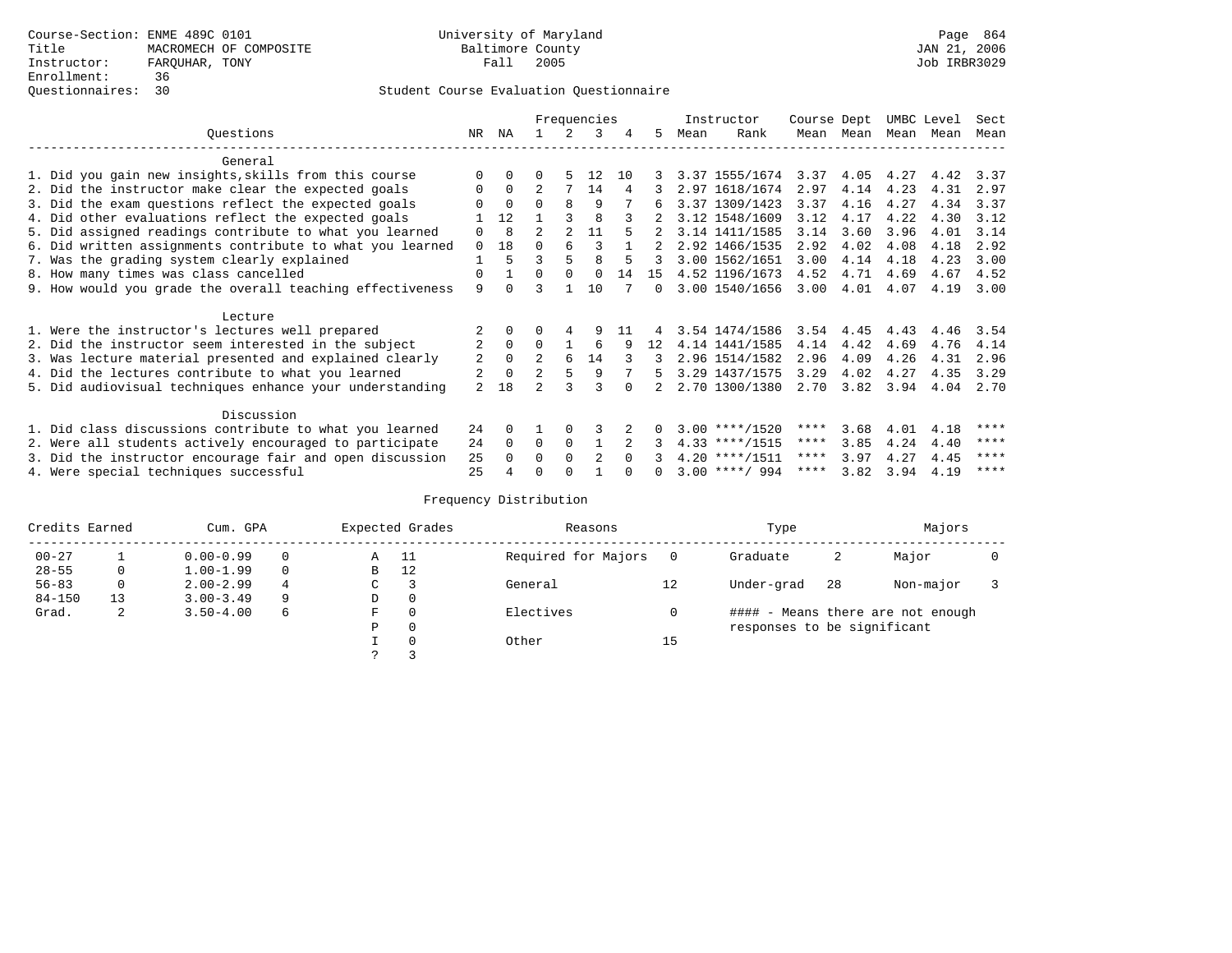|                                                           |                |          |                |          | Frequencies |          |    |      | Instructor       | Course Dept |      | UMBC Level |      | Sect |
|-----------------------------------------------------------|----------------|----------|----------------|----------|-------------|----------|----|------|------------------|-------------|------|------------|------|------|
| Ouestions                                                 | NR             | ΝA       |                |          | 3           | 4        | 5  | Mean | Rank             | Mean        | Mean | Mean       | Mean | Mean |
| General                                                   |                |          |                |          |             |          |    |      |                  |             |      |            |      |      |
| 1. Did you gain new insights, skills from this course     |                | 0        | U              |          |             |          |    |      | 4.17 1056/1674   | 4.17        | 4.05 | 4.27       | 4.42 | 4.17 |
| 2. Did the instructor make clear the expected goals       |                | $\Omega$ | $\Omega$       | $\Omega$ | $\Omega$    |          | 9  | 4.75 | 270/1674         | 4.75        | 4.14 | 4.23       | 4.31 | 4.75 |
|                                                           |                | $\Omega$ | $\Omega$       | $\Omega$ |             |          | 11 | 4.83 | 181/1423         | 4.83        |      | 4.27       | 4.34 |      |
| 3. Did the exam questions reflect the expected goals      |                |          |                |          |             |          |    |      |                  |             | 4.16 |            |      | 4.83 |
| 4. Did other evaluations reflect the expected goals       | O              | $\Omega$ | 0              | $\Omega$ | 2           |          | 6  | 4.33 | 743/1609         | 4.33        | 4.17 | 4.22       | 4.30 | 4.33 |
| 5. Did assigned readings contribute to what you learned   | 0              | $\Omega$ | $\overline{a}$ | $\Omega$ | 2           |          | 4  | 3.67 | 1121/1585        | 3.67        | 3.60 | 3.96       | 4.01 | 3.67 |
| 6. Did written assignments contribute to what you learned | 0              | 0        | U              |          |             | 5        |    |      | 3.50 1295/1535   | 3.50        | 4.02 | 4.08       | 4.18 | 3.50 |
| 7. Was the grading system clearly explained               | 0              | 0        | U              | $\Omega$ |             |          |    | 4.42 | 658/1651         | 4.42        | 4.14 | 4.18       | 4.23 | 4.42 |
| 8. How many times was class cancelled                     | 0              | $\Omega$ | 0              | $\Omega$ | $\Omega$    | $\Omega$ | 12 | 5.00 | 1/1673           | 5.00        | 4.71 | 4.69       | 4.67 | 5.00 |
| 9. How would you grade the overall teaching effectiveness | 4              |          |                |          | U           |          |    |      | 3.88 1146/1656   | 3.88        | 4.01 | 4.07       | 4.19 | 3.88 |
| Lecture                                                   |                |          |                |          |             |          |    |      |                  |             |      |            |      |      |
| 1. Were the instructor's lectures well prepared           |                |          |                |          |             |          |    | 4.25 | 1144/1586        | 4.25        | 4.45 | 4.43       | 4.46 | 4.25 |
| 2. Did the instructor seem interested in the subject      | 0              | $\Omega$ | $\Omega$       | $\Omega$ | $\Omega$    |          | 9  | 4.75 | 917/1585         | 4.75        | 4.42 | 4.69       | 4.76 | 4.75 |
| 3. Was lecture material presented and explained clearly   | 0              | $\Omega$ | $\Omega$       | $\Omega$ | $\Omega$    | 8        | 4  | 4.33 | 850/1582         | 4.33        | 4.09 | 4.26       | 4.31 | 4.33 |
| 4. Did the lectures contribute to what you learned        | 0              | 0        | $\Omega$       | $\Omega$ | 0           |          | 8  | 4.67 | 495/1575         | 4.67        | 4.02 | 4.27       | 4.35 | 4.67 |
|                                                           | $\overline{a}$ |          |                |          |             |          |    | 4.40 | 379/1380         | 4.40        | 3.82 | 3.94       | 4.04 | 4.40 |
| 5. Did audiovisual techniques enhance your understanding  |                |          |                |          |             |          |    |      |                  |             |      |            |      |      |
| Discussion                                                |                |          |                |          |             |          |    |      |                  |             |      |            |      |      |
| 1. Did class discussions contribute to what you learned   | 11             | 0        | U              | 0        |             |          |    |      | $4.00$ ****/1520 | ****        | 3.68 | 4.01       | 4.18 | **** |
| 2. Were all students actively encouraged to participate   | 11             | $\Omega$ | 0              | 0        | $\Omega$    |          |    |      | $4.00$ ****/1515 | $***$ * *   | 3.85 | 4.24       | 4.40 | **** |
| 3. Did the instructor encourage fair and open discussion  | 11             |          | U              | $\Omega$ | 0           |          |    |      | $4.00$ ****/1511 | ****        | 3.97 | 4.27       | 4.45 | **** |
| 4. Were special techniques successful                     | 11             |          |                |          |             |          |    |      | $4.00$ ****/ 994 | ****        | 3.82 | 3.94       | 4.19 | **** |

| Credits Earned |          | Cum. GPA      |         | Expected Grades | Reasons             |           | Type     |                             | Majors |                                   |  |
|----------------|----------|---------------|---------|-----------------|---------------------|-----------|----------|-----------------------------|--------|-----------------------------------|--|
| $00 - 27$      | $\Omega$ | $0.00 - 0.99$ | 10<br>Α |                 | Required for Majors | $\Omega$  | Graduate | 0                           | Major  |                                   |  |
| $28 - 55$      | 0        | $1.00 - 1.99$ |         | В               | 2                   |           |          |                             |        |                                   |  |
| $56 - 83$      | $\circ$  | $2.00 - 2.99$ |         | $\sim$<br>◡     | 0                   | General   |          | Under-grad                  | 12     | Non-major                         |  |
| $84 - 150$     | 10       | $3.00 - 3.49$ | .5      | D               | 0                   |           |          |                             |        |                                   |  |
| Grad.          | 0        | $3.50 - 4.00$ | 2       | F               | 0                   | Electives | 0        |                             |        | #### - Means there are not enough |  |
|                |          |               |         | Ρ               | 0                   |           |          | responses to be significant |        |                                   |  |
|                |          |               |         |                 | $\Omega$            | Other     | 6        |                             |        |                                   |  |
|                |          |               |         |                 |                     |           |          |                             |        |                                   |  |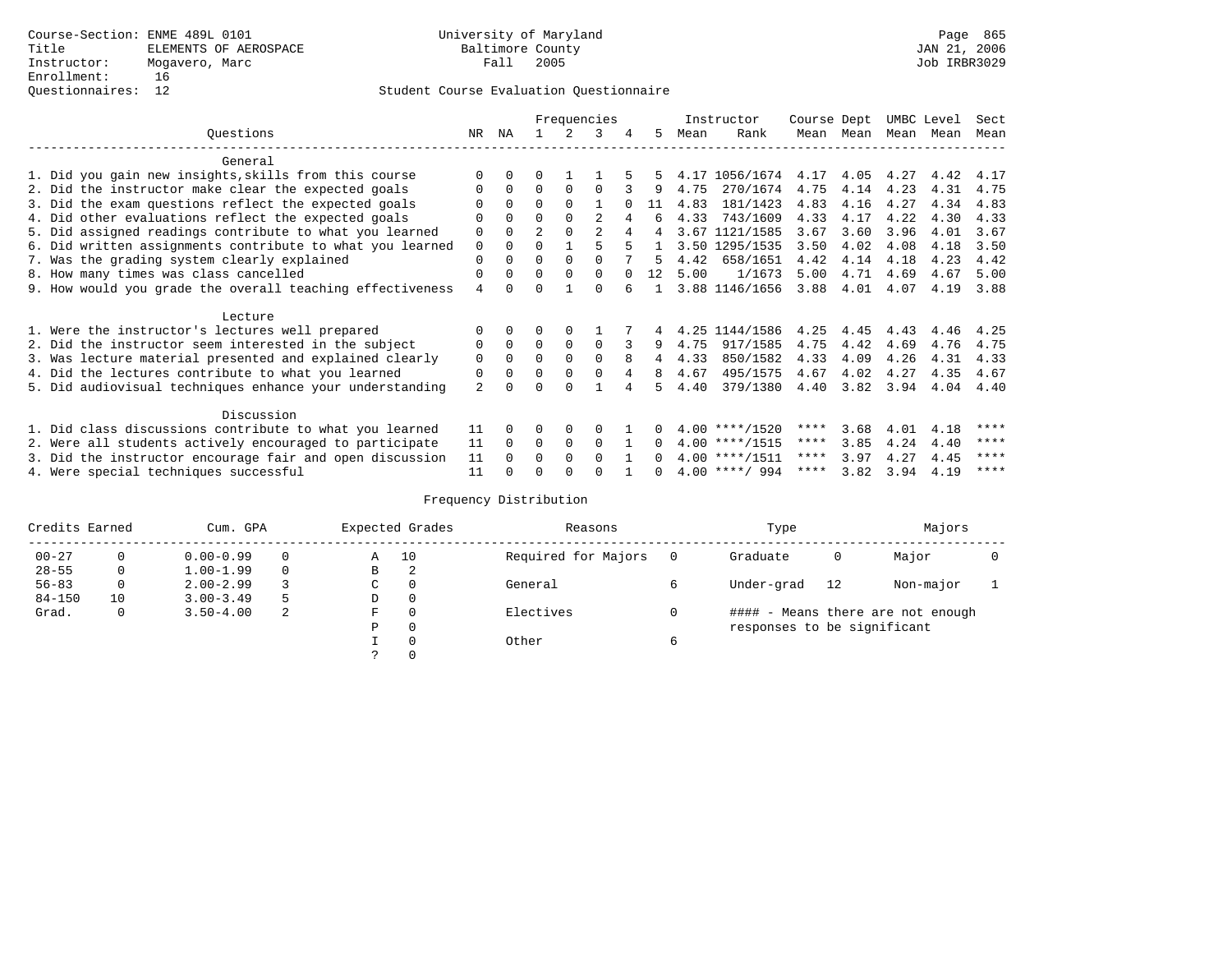|                                                           | Frequencies       |                            |                              |                             | Instructor                 | Course Dept UMBC Level |                 |      |                    | Sect        |           |                     |      |             |
|-----------------------------------------------------------|-------------------|----------------------------|------------------------------|-----------------------------|----------------------------|------------------------|-----------------|------|--------------------|-------------|-----------|---------------------|------|-------------|
| Questions                                                 |                   | NR NA                      | $\mathbf 1$                  | $\overline{a}$              | 3                          | 4                      | 5               | Mean | Rank               |             |           | Mean Mean Mean Mean |      | Mean        |
|                                                           |                   |                            |                              |                             |                            |                        |                 |      |                    |             |           |                     |      |             |
| General                                                   |                   |                            |                              |                             |                            |                        |                 |      |                    |             |           |                     |      |             |
| 1. Did you gain new insights, skills from this course     | $\mathbf 0$       | 0                          | $\Omega$                     | $\Omega$                    | 1                          | 3                      | 5               | 4.44 | 703/1674           | 4.44        | 4.05      | 4.27                | 4.44 | 4.44        |
| 2. Did the instructor make clear the expected goals       | $\mathbf 0$       | $\Omega$                   | $\Omega$                     | $\Omega$                    | $\Omega$                   | $\overline{a}$         | 7               | 4.78 | 248/1674           | 4.78        | 4.14      | 4.23                | 4.34 | 4.78        |
| 3. Did the exam questions reflect the expected goals      | 0                 | $\Omega$                   | $\Omega$                     | $\Omega$                    | $\Omega$                   | $\overline{c}$         | 7               | 4.78 | 238/1423           | 4.78        | 4.16      | 4.27                | 4.28 | 4.78        |
| 4. Did other evaluations reflect the expected goals       | 0                 | $\mathbf 0$                | $\mathbf{0}$                 | $\mathbf 0$                 | $\mathbf 0$                | $\overline{2}$         | $7\overline{ }$ | 4.78 | 202/1609           | 4.78        | 4.17      | 4.22                | 4.34 | 4.78        |
| 5. Did assigned readings contribute to what you learned   | 0                 | 0                          | $\mathbf{0}$                 | $\mathbf 0$                 | $\mathbf{1}$               | 2                      | 6               | 4.56 | 295/1585           | 4.56        | 3.60      | 3.96                | 4.23 | 4.56        |
| 6. Did written assignments contribute to what you learned | 0                 | $\mathbf 0$                | $\mathbf 0$                  | $\mathbf 0$                 | $\mathbf 0$                | 3                      | 6               | 4.67 | 238/1535           | 4.67        | 4.02      | 4.08                | 4.27 | 4.67        |
| 7. Was the grading system clearly explained               | $\mathbf 0$       | $\Omega$                   | $\Omega$                     | $\Omega$                    | $\mathbf{1}$               | $\mathbf{1}$           | $7^{\circ}$     | 4.67 | 330/1651           | 4.67        | 4.14 4.18 |                     | 4.32 | 4.67        |
| 8. How many times was class cancelled                     | $\mathbf 0$       | $\Omega$                   | $\Omega$                     | $\Omega$                    | $\Omega$                   | $\Omega$               | 9               | 5.00 | 1/1673             | 5.00        | 4.71      | 4.69                | 4.78 | 5.00        |
| 9. How would you grade the overall teaching effectiveness | $\overline{2}$    | $\Omega$                   | $\Omega$                     | $\Omega$                    | $\Omega$                   | 3                      | $\overline{4}$  | 4.57 | 331/1656           | 4.57 4.01   |           | 4.07                | 4.15 | 4.57        |
|                                                           |                   |                            |                              |                             |                            |                        |                 |      |                    |             |           |                     |      |             |
| Lecture                                                   |                   |                            |                              |                             |                            |                        |                 |      |                    |             |           |                     |      |             |
| 1. Were the instructor's lectures well prepared           | 1<br>$\mathbf{1}$ | $\mathbf 0$<br>$\mathbf 0$ | $\mathbf{0}$<br>$\mathbf{0}$ | $\mathbf 0$<br>$\mathbf 0$  | 0<br>$\Omega$              | $\mathbf{1}$           | 7<br>7          | 4.88 | 266/1586           | 4.88        | 4.45      | 4.43                | 4.50 | 4.88        |
| 2. Did the instructor seem interested in the subject      |                   |                            |                              |                             |                            | 1                      | $7\overline{ }$ | 4.88 | 640/1585           | 4.88        | 4.42      | 4.69                | 4.79 | 4.88        |
| 3. Was lecture material presented and explained clearly   | 1                 | $\mathbf 0$                | $\mathbf 0$<br>$\mathbf{0}$  | $\mathsf{O}$<br>$\mathbf 0$ | $\mathsf 0$<br>$\mathbf 0$ | $\mathbf{1}$           | 6               | 4.88 | 180/1582           | 4.88        | 4.09      | 4.26                | 4.33 | 4.88        |
| 4. Did the lectures contribute to what you learned        | $\mathbf{1}$      | $\mathbf 0$                |                              |                             |                            | 2                      |                 | 4.75 | 359/1575           | 4.75        | 4.02      | 4.27                | 4.30 | 4.75        |
| 5. Did audiovisual techniques enhance your understanding  | 1                 | $\mathbf{1}$               | $\Omega$                     | $\Omega$                    | $\mathbf{1}$               | $\overline{2}$         | $\overline{4}$  | 4.43 | 363/1380           | 4.43        | 3.82      | 3.94                | 3.85 | 4.43        |
| Discussion                                                |                   |                            |                              |                             |                            |                        |                 |      |                    |             |           |                     |      |             |
| 1. Did class discussions contribute to what you learned   | 6                 | $\Omega$                   | 1                            | $\Omega$                    | $\Omega$                   | $\Omega$               | 2               |      | 3.67 1092/1520     | 3.67        | 3.68      | 4.01                | 4.19 | 3.67        |
| 2. Were all students actively encouraged to participate   | 6                 | $\mathbf 0$                | $\mathbf 0$                  | $\mathbf 0$                 | $\mathbf{1}$               | $\mathbf{1}$           | $\mathbf{1}$    |      | 4.00 1024/1515     | 4.00        | 3.85      | 4.24                | 4.47 | 4.00        |
| 3. Did the instructor encourage fair and open discussion  | 6                 | $\mathbf 0$                | $\mathbf 0$                  | $\mathbf 0$                 | $\mathbf{1}$               | $\mathbf{1}$           | 1               |      | 4.00 1050/1511     | 4.00        | 3.97      | 4.27                | 4.49 | 4.00        |
| 4. Were special techniques successful                     | 6                 | $\mathbf{1}$               | $\Omega$                     | $\Omega$                    | $\Omega$                   | $\mathbf{1}$           | $\mathbf{1}$    |      | $4.50$ ****/ 994   | $***$ * * * | 3.82      | 3.94                | 4.07 | ****        |
|                                                           |                   |                            |                              |                             |                            |                        |                 |      |                    |             |           |                     |      |             |
| Laboratory                                                |                   |                            |                              |                             |                            |                        |                 |      |                    |             |           |                     |      |             |
| 1. Did the lab increase understanding of the material     | 7                 | 1                          | 1                            | $\Omega$                    | $\Omega$                   | $\Omega$               | $\cap$          |      | $1.00$ ****/ 265   | ****        | 4.61      | 4.23                | 4.51 |             |
| 2. Were you provided with adequate background information | 8                 | $\mathbf 0$                | $\mathbf{0}$                 | $\mathbf 0$                 | $\mathbf 0$                | $\Omega$               | 1               |      | $5.00$ ****/ 278   | ****        | 4.34      | 4.19                | 4.42 | $***$       |
| 3. Were necessary materials available for lab activities  | 8                 | 0                          | $\mathbf{0}$                 | $\mathbf 0$                 | 0                          | $\Omega$               | 1               |      | $5.00$ ****/ 260   | ****        | 4.58      | 4.46                | 4.67 | ****        |
| 4. Did the lab instructor provide assistance              | 8                 | $\mathbf 0$                | $\mathbf 0$                  | $\mathbf 0$                 | $\mathbf{0}$               | $\Omega$               | $\mathbf{1}$    |      | $5.00$ ****/ 259   | ****        | 4.82      | 4.33                | 4.66 | $***$       |
| 5. Were requirements for lab reports clearly specified    | 8                 | $\Omega$                   | $\Omega$                     | $\Omega$                    | $\Omega$                   | $\Omega$               | $\mathbf{1}$    |      | $5.00$ ****/ 233   | ****        | 4.69      | 4.20                | 4.53 | ****        |
|                                                           |                   |                            |                              |                             |                            |                        |                 |      |                    |             |           |                     |      |             |
| Seminar                                                   |                   |                            |                              |                             |                            |                        |                 |      |                    |             |           |                     |      |             |
| 1. Were assigned topics relevant to the announced theme   | 7                 | 1                          | $\mathbf 0$                  | $\mathsf 0$                 | $\mathbf{0}$               | 0                      |                 |      | $5.00$ ****/ 103   | ****        | 3.75      | 4.41                | 4.56 | $***$       |
| 2. Was the instructor available for individual attention  | 8                 | 0                          | $\mathbf 0$                  | $\mathbf 0$                 | $\mathbf{0}$               | $\Omega$               | 1               | 5.00 | ****/ 101          | ****        | 4.93      | 4.48                | 4.62 | ****        |
| 3. Did research projects contribute to what you learned   | 8                 | $\mathbf 0$                | $\mathbf 0$                  | $\mathbf 0$                 | $\mathbf{0}$               | $\Omega$               | $\mathbf{1}$    |      | $5.00$ ****/<br>95 | $***$ * *   | 4.33      | 4.31                | 4.43 | ****        |
| 4. Did presentations contribute to what you learned       | 8                 | $\Omega$                   | $\Omega$                     | $\Omega$                    | $\Omega$                   | $\Omega$               | 1               | 5.00 | $***$ /<br>99      | $***$ * *   | 5.00      | 4.39                | 4.54 | $***$ * * * |
| 5. Were criteria for grading made clear                   | 8                 | $\Omega$                   | $\Omega$                     | $\Omega$                    | $\Omega$                   | $\Omega$               | $\mathbf{1}$    |      | $5.00$ ****/<br>97 | ****        | 4.80      | 4.14                | 4.26 | ****        |
|                                                           |                   |                            |                              |                             |                            |                        |                 |      |                    |             |           |                     |      |             |
| Field Work                                                |                   |                            |                              |                             |                            |                        |                 |      |                    |             |           |                     |      |             |
| 1. Did field experience contribute to what you learned    | 8                 | 0                          | $\mathbf 0$                  | $\mathbf 0$                 | 0                          | $\Omega$               | -1              |      | $5.00$ ****/<br>76 |             | 4.00      | 3.98                | 4.20 | $***$       |
| 2. Did you clearly understand your evaluation criteria    | 8                 | $\mathbf 0$                | $\mathbf 0$                  | $\mathbf 0$                 | $\mathbf 0$                | $\Omega$               | $\mathbf{1}$    | 5.00 | 77<br>$***$ /      | ****        | 4.33      | 3.93                | 4.31 | ****        |
| 3. Was the instructor available for consultation          | 8                 | $\mathbf 0$                | $\mathbf 0$                  | $\mathbf 0$                 | $\mathbf{0}$               | $\Omega$               | $\mathbf{1}$    | 5.00 | $***/$<br>53       | ****        | 5.00      | 4.45                | 4.64 | ****        |
| 4. To what degree could you discuss your evaluations      | 8                 | $\mathbf 0$                | $\mathsf 0$                  | $\mathbf 0$                 | $\mathsf 0$                | $\mathbf 0$            | $\mathbf{1}$    |      | $5.00$ ****/<br>48 | $***$ * * * | 5.00      | 4.12                | 4.35 | $***$       |
| 5. Did conferences help you carry out field activities    | 8                 | $\Omega$                   | $\mathbf 0$                  | $\Omega$                    | $\Omega$                   | $\Omega$               | 1               | 5.00 | $***$ /<br>49      | $***$ * *   | 4.83      | 4.27                | 4.46 | $***$       |
|                                                           |                   |                            |                              |                             |                            |                        |                 |      |                    |             |           |                     |      |             |
| Self Paced                                                |                   |                            |                              |                             |                            |                        |                 |      |                    |             |           |                     |      |             |
| 1. Did self-paced system contribute to what you learned   | 8                 | 0                          | $\mathbf 0$                  | $\mathbf 0$                 | $\mathbf 0$                | $\Omega$               | -1.             | 5.00 | $***$ /<br>61      | ****        | 4.17      | 4.09                | 4.46 | ****        |
| 2. Did study questions make clear the expected goal       | 8                 | $\Omega$                   | $\mathbf 0$                  | $\mathbf 0$                 | $\mathsf 0$                | $\Omega$               | $\mathbf{1}$    | 5.00 | $***/$<br>52       | $***$ * * * | 4.67      | 4.26                | 4.59 | ****        |
| 3. Were your contacts with the instructor helpful         | 8                 | $\mathbf 0$                | $\mathsf 0$                  | $\mathbf 0$                 | $\mathbf 0$                | $\mathbf 0$            | 1               | 5.00 | 50<br>$***$ /      | $***$ * * * | 5.00      | 4.44                | 4.64 | ****        |
| 4. Was the feedback/tutoring by proctors helpful          | 8                 | 0                          | $\mathbf 0$                  | $\mathbf 0$                 | $\mathbf 0$                | $\Omega$               | $\mathbf{1}$    | 5.00 | $***/$<br>35       | ****        | 5.00      | 4.36                | 4.84 | ****        |
| 5. Were there enough proctors for all the students        | 8                 | $\Omega$                   | $\Omega$                     | $\Omega$                    | $\Omega$                   | $\Omega$               | $\mathbf{1}$    |      | $5.00$ ****/<br>31 | $***$ * * * | 5.00      | 4.34                | 4.64 | ****        |
|                                                           |                   |                            |                              |                             |                            |                        |                 |      |                    |             |           |                     |      |             |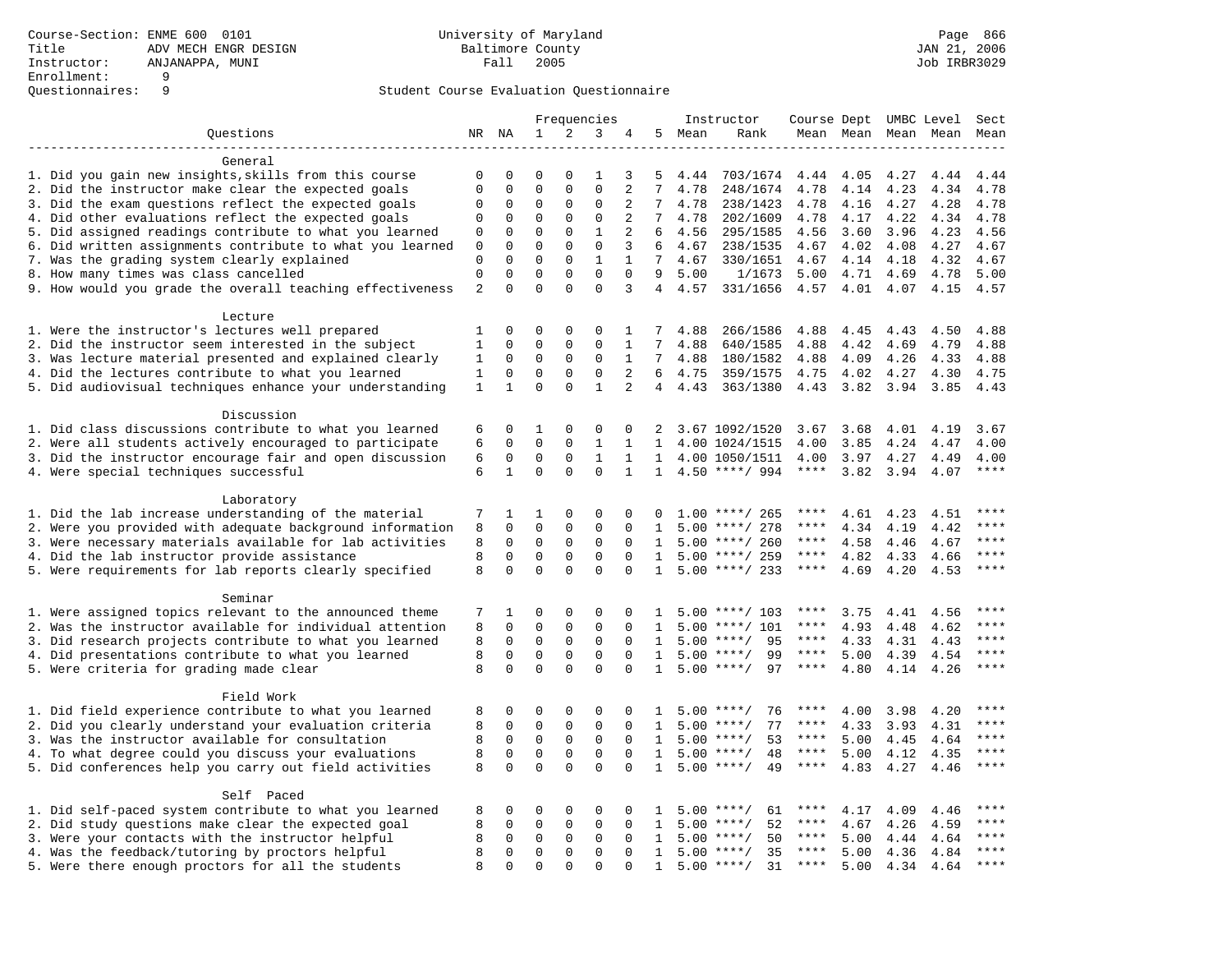| Course-Section: ENME 600 0101 |                      | University of Maryland                  | Page 866     |
|-------------------------------|----------------------|-----------------------------------------|--------------|
| Title                         | ADV MECH ENGR DESIGN | Baltimore County                        | JAN 21, 2006 |
| Instructor:                   | ANJANAPPA, MUNI      | 2005<br>Fall                            | Job IRBR3029 |
| Enrollment:                   |                      |                                         |              |
| Ouestionnaires:               |                      | Student Course Evaluation Questionnaire |              |

| Credits Earned |   | Cum. GPA      |   |             | Expected Grades | Reasons             |   | Type                        |   | Majors                            |                          |
|----------------|---|---------------|---|-------------|-----------------|---------------------|---|-----------------------------|---|-----------------------------------|--------------------------|
| $00 - 27$      |   | $0.00 - 0.99$ |   | Α           | 4               | Required for Majors |   | Graduate                    | כ | Major                             |                          |
| $28 - 55$      | 0 | $1.00 - 1.99$ |   | В           | 2               |                     |   |                             |   |                                   |                          |
| $56 - 83$      | 0 | $2.00 - 2.99$ | 0 | $\sim$<br>◡ | 0               | General             |   | Under-grad                  | 4 | Non-major                         | $\overline{\phantom{a}}$ |
| $84 - 150$     |   | $3.00 - 3.49$ | 2 | D           | 0               |                     |   |                             |   |                                   |                          |
| Grad.          |   | $3.50 - 4.00$ | 2 | F           | 0               | Electives           |   |                             |   | #### - Means there are not enough |                          |
|                |   |               |   | Ρ           | 0               |                     |   | responses to be significant |   |                                   |                          |
|                |   |               |   |             | $\Omega$        | Other               | 6 |                             |   |                                   |                          |
|                |   |               |   |             | 2               |                     |   |                             |   |                                   |                          |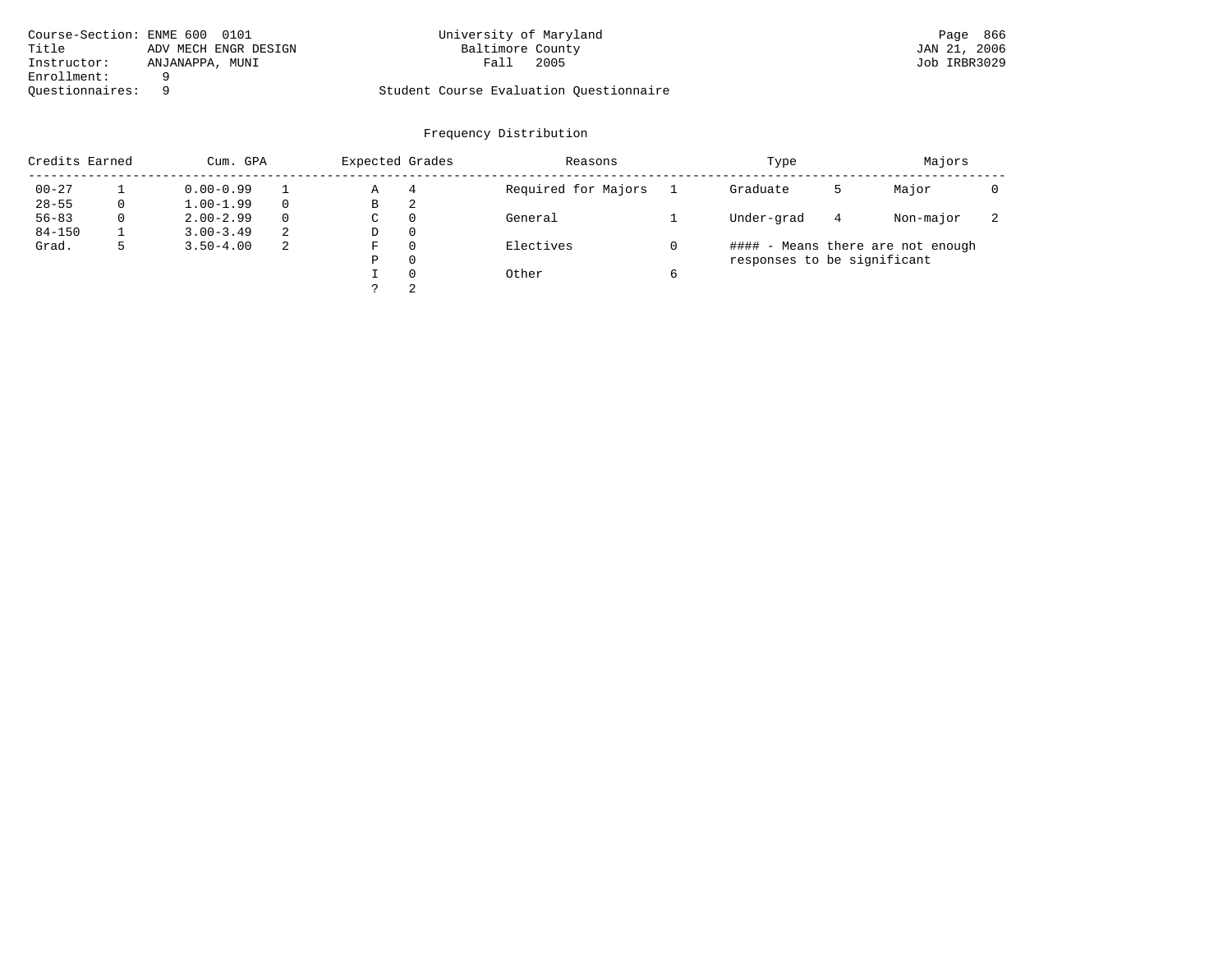|                                                            | Frequencies    |              |              |                     | Instructor     | Course Dept UMBC Level |                |      |                    | Sect        |                     |           |      |       |
|------------------------------------------------------------|----------------|--------------|--------------|---------------------|----------------|------------------------|----------------|------|--------------------|-------------|---------------------|-----------|------|-------|
| Questions                                                  |                | NR NA        | $\mathbf 1$  | $\overline{a}$      | 3              | 4                      | 5              | Mean | Rank               |             | Mean Mean Mean Mean |           |      | Mean  |
|                                                            |                |              |              |                     |                |                        |                |      |                    |             |                     |           |      |       |
| General                                                    |                |              |              |                     |                |                        |                |      |                    |             |                     |           |      |       |
| 1. Did you gain new insights, skills from this course      | $\mathbf 0$    | 0            | $\mathbf 0$  | $\Omega$            | $\mathbf 0$    | 2                      | 6              | 4.75 | 298/1674           | 4.75        | 4.05                | 4.27      | 4.44 | 4.75  |
| 2. Did the instructor make clear the expected goals        | $\mathbf 0$    | $\mathbf 0$  | $\mathbf{0}$ | $\mathbf 0$         | $\mathbf 0$    | 3                      | 5              | 4.63 | 433/1674           | 4.63        | 4.14                | 4.23      | 4.34 | 4.63  |
| 3. Did the exam questions reflect the expected goals       | 0              | 2            | $\mathbf 0$  | $\Omega$            | $\Omega$       | 2                      | $\overline{4}$ | 4.67 | 376/1423           | 4.67        | 4.16                | 4.27      | 4.28 | 4.67  |
| 4. Did other evaluations reflect the expected goals        | 0              | $\mathbf 0$  | $\mathbf{0}$ | $\mathbf 0$         | $\mathbf 0$    | $\mathbf 0$            | 8              | 5.00 | 1/1609             | 5.00        | 4.17                | 4.22      | 4.34 | 5.00  |
| 5. Did assigned readings contribute to what you learned    | 0              | 1            | $\mathbf{0}$ | $\mathbf{1}$        | $\mathsf 0$    | 1                      | 5              | 4.43 | 395/1585           | 4.43        | 3.60                | 3.96      | 4.23 | 4.43  |
| 6. Did written assignments contribute to what you learned  | $\mathbf 0$    | $\mathbf 0$  | $\mathbf 0$  | $\mathbf 0$         | $\mathbf{1}$   | $\mathbf{1}$           | 6              | 4.63 | 268/1535           | 4.63        | 4.02                | 4.08      | 4.27 | 4.63  |
| 7. Was the grading system clearly explained                | $\mathbf 0$    | $\Omega$     | $\Omega$     | $\Omega$            | $\Omega$       | 2                      | 6              | 4.75 | 231/1651           | 4.75        |                     | 4.14 4.18 | 4.32 | 4.75  |
| 8. How many times was class cancelled                      | $\mathbf 0$    | $\Omega$     | $\mathbf{0}$ | $\mathbf 0$         | $\Omega$       | $\Omega$               | 8              | 5.00 | 1/1673             | 5.00        | 4.71                | 4.69      | 4.78 | 5.00  |
| 9. How would you grade the overall teaching effectiveness  | $\overline{2}$ | $\Omega$     | $\Omega$     | $\Omega$            | $\Omega$       | 3                      | $\overline{3}$ | 4.50 | 381/1656           | 4.50        | 4.01                | 4.07      | 4.15 | 4.50  |
|                                                            |                |              |              |                     |                |                        |                |      |                    |             |                     |           |      |       |
| Lecture<br>1. Were the instructor's lectures well prepared | 2              | $\mathbf 0$  | $\mathbf{0}$ | $\mathbf 0$         | $\mathbf{0}$   | $\mathbf 0$            | 6              | 5.00 | 1/1586             | 5.00        | 4.45                | 4.43      | 4.50 | 5.00  |
| 2. Did the instructor seem interested in the subject       | $\mathbf{1}$   | 0            | $\mathbf{0}$ | $\mathbf 0$         | $\mathbf{0}$   | $\mathbf 0$            | 7              | 5.00 | 1/1585             | 5.00        | 4.42                | 4.69      | 4.79 | 5.00  |
| 3. Was lecture material presented and explained clearly    | $\overline{a}$ | $\mathbf 0$  | $\mathbf 0$  | $\mathbf 0$         | $\mathbf{1}$   | 1                      | 4              | 4.50 | 632/1582           | 4.50        | 4.09                | 4.26      | 4.33 | 4.50  |
| 4. Did the lectures contribute to what you learned         | $\overline{a}$ | $\mathbf 0$  | $\mathbf{0}$ | $\mathbf 0$         | $\mathbf{1}$   | $\mathbf{1}$           | $\overline{4}$ | 4.50 | 692/1575           | 4.50        | 4.02                | 4.27      | 4.30 | 4.50  |
|                                                            | $\overline{a}$ | $\mathbf 0$  | $\mathbf 0$  | $\mathbf 0$         | $\overline{2}$ | $\Omega$               | $\overline{4}$ |      | 426/1380           |             |                     |           |      |       |
| 5. Did audiovisual techniques enhance your understanding   |                |              |              |                     |                |                        |                | 4.33 |                    | 4.33        | 3.82                | 3.94      | 3.85 | 4.33  |
| Discussion                                                 |                |              |              |                     |                |                        |                |      |                    |             |                     |           |      |       |
| 1. Did class discussions contribute to what you learned    | 4              | $\Omega$     | 1            | $\mathbf 0$         | $\Omega$       | 1                      | 2              |      | 3.75 1027/1520     | 3.75        | 3.68                | 4.01      | 4.19 | 3.75  |
| 2. Were all students actively encouraged to participate    | 4              | $\mathbf 0$  | $\mathbf{1}$ | $\mathbf{1}$        | $\mathbf 0$    | $\mathbf 0$            | 2 <sup>0</sup> |      | 3.25 1381/1515     | 3.25        | 3.85                | 4.24      | 4.47 | 3.25  |
| 3. Did the instructor encourage fair and open discussion   | 4              | $\mathbf 0$  | $\mathbf 0$  | $\mathbf{1}$        | $\mathbf{0}$   | $\Omega$               | 3              | 4.25 | 896/1511           | 4.25        | 3.97                | 4.27      | 4.49 | 4.25  |
| 4. Were special techniques successful                      | $\overline{4}$ | 3            | $\Omega$     | $\Omega$            | $\mathbf 0$    | $\Omega$               | $\mathbf{1}$   |      | $5.00$ ****/ 994   | $***$ * * * | 3.82                | 3.94      | 4.07 | ****  |
|                                                            |                |              |              |                     |                |                        |                |      |                    |             |                     |           |      |       |
| Laboratory                                                 |                |              |              |                     |                |                        |                |      |                    |             |                     |           |      |       |
| 1. Did the lab increase understanding of the material      | 5              | 2            | $\mathbf 0$  | $\Omega$            | 0              | $\Omega$               | $\mathbf{1}$   |      | $5.00$ ****/ 265   | ****        | 4.61                | 4.23      | 4.51 | ****  |
| 2. Were you provided with adequate background information  | 6              | $\mathbf 0$  | $\mathbf{1}$ | $\mathbf 0$         | $\mathbf 0$    | $\mathbf 0$            | 1              | 3.00 | 259/ 278           | 3.00        | 4.34                | 4.19      | 4.42 | 3.00  |
| 3. Were necessary materials available for lab activities   | 5              | 2            | 1            | $\mathbf 0$         | 0              | $\Omega$               | $\Omega$       |      | $1.00$ ****/ 260   | ****        | 4.58                | 4.46      | 4.67 | $***$ |
| 4. Did the lab instructor provide assistance               | 6              | $\mathbf{1}$ | $\mathbf 0$  | $\mathbf 0$         | $\mathbf{0}$   | $\Omega$               | $\mathbf{1}$   |      | $5.00$ ****/ 259   | ****        | 4.82                | 4.33      | 4.66 | $***$ |
| 5. Were requirements for lab reports clearly specified     | 6              | $\mathbf{1}$ | $\Omega$     | $\Omega$            | $\Omega$       | $\Omega$               | $\mathbf{1}$   |      | $5.00$ ****/ 233   | $***$ * * * | 4.69                | 4.20      | 4.53 | $***$ |
|                                                            |                |              |              |                     |                |                        |                |      |                    |             |                     |           |      |       |
| Seminar                                                    |                |              |              |                     |                |                        |                |      |                    |             |                     |           |      |       |
| 1. Were assigned topics relevant to the announced theme    | 5              | 1            | 1            | $\mathsf 0$         | $\mathbf{0}$   | 1                      | 0              | 2.50 | 102/103            | 2.50        | 3.75                | 4.41      | 4.56 | 2.50  |
| 2. Was the instructor available for individual attention   | 5              | 0            | $\mathbf 0$  | $\mathbf 0$         | $\mathbf{0}$   | 0                      | 3              | 5.00 | 1/101              | 5.00        | 4.93                | 4.48      | 4.62 | 5.00  |
| 3. Did research projects contribute to what you learned    | 5              | 1            | $\mathbf{1}$ | $\mathbf 0$         | $\mathbf{0}$   | $\Omega$               | 1              | 3.00 | 89/<br>95          | 3.00        | 4.33                | 4.31      | 4.43 | 3.00  |
| 4. Did presentations contribute to what you learned        | 6              | $\mathbf{1}$ | $\mathbf{1}$ | $\Omega$            | $\Omega$       | $\Omega$               | $\Omega$       |      | $1.00$ ****/<br>99 | $***$ * *   | 5.00                | 4.39      | 4.54 | $***$ |
| 5. Were criteria for grading made clear                    | 6              | $\mathbf{1}$ | $\Omega$     | $\Omega$            | $\Omega$       | $\Omega$               | $\mathbf{1}$   |      | $5.00$ ****/<br>97 | ****        | 4.80                | 4.14      | 4.26 | ****  |
|                                                            |                |              |              |                     |                |                        |                |      |                    |             |                     |           |      |       |
| Field Work                                                 |                |              |              |                     |                |                        |                |      |                    |             |                     |           |      |       |
| 1. Did field experience contribute to what you learned     | 6              | 0            | 1            | $\mathbf 0$         | $\mathbf 0$    | 0                      | 1              | 3.00 | 60/<br>76          | 3.00        | 4.00                | 3.98      | 4.20 | 3.00  |
| 2. Did you clearly understand your evaluation criteria     | 5              | $\mathbf 0$  | $\mathbf{1}$ | $\mathbf 0$         | $\mathbf 0$    | $\Omega$               | $\overline{2}$ | 3.67 | 77<br>46/          | 3.67        | 4.33                | 3.93      | 4.31 | 3.67  |
| 3. Was the instructor available for consultation           | 5              | $\mathbf 0$  | $\mathbf 0$  | $\mathbf 0$         | $\mathbf 0$    | 0                      | 3              | 5.00 | 53<br>1/           | 5.00        | 5.00                | 4.45      | 4.64 | 5.00  |
| 4. To what degree could you discuss your evaluations       | 5              | $\mathbf 0$  | $\mathsf 0$  | $\mathsf{O}\xspace$ | $\mathsf 0$    | $\mathbf 0$            | 3 <sup>7</sup> | 5.00 | 1/<br>48           | 5.00        | 5.00                | 4.12      | 4.35 | 5.00  |
| 5. Did conferences help you carry out field activities     | 5              | $\mathbf 0$  | $\mathbf 0$  | $\mathbf 0$         | $\mathbf 0$    | $\mathbf{1}$           | 2              | 4.67 | 23/<br>49          | 4.67        | 4.83                | 4.27      | 4.46 | 4.67  |
|                                                            |                |              |              |                     |                |                        |                |      |                    |             |                     |           |      |       |
| Self Paced                                                 |                |              |              |                     |                |                        |                |      |                    |             |                     |           |      |       |
| 1. Did self-paced system contribute to what you learned    | 5              | 0            | $\mathbf 0$  | $\mathbf 0$         | $\mathbf 0$    | 1                      | 2              | 4.67 | 22/<br>61          | 4.67        | 4.17                | 4.09      | 4.46 | 4.67  |
| 2. Did study questions make clear the expected goal        | 5              | $\mathbf{1}$ | $\mathbf 0$  | $\Omega$            | $\mathsf 0$    | $\Omega$               | 2              | 5.00 | 1/<br>52           | 5.00        | 4.67                | 4.26      | 4.59 | 5.00  |
| 3. Were your contacts with the instructor helpful          | 5              | $\mathbf 0$  | $\mathsf 0$  | $\mathsf{O}$        | $\mathsf 0$    | 0                      | $\overline{3}$ | 5.00 | 50<br>1/           | 5.00        | 5.00                | 4.44      | 4.64 | 5.00  |
| 4. Was the feedback/tutoring by proctors helpful           | 6              | 0            | $\mathbf 0$  | $\mathbf 0$         | $\mathsf 0$    | $\mathbf 0$            | 2              | 5.00 | 1/<br>35           | 5.00        | 5.00                | 4.36      | 4.84 | 5.00  |
| 5. Were there enough proctors for all the students         | 6              | $\Omega$     | $\Omega$     | $\Omega$            | $\Omega$       | $\Omega$               | 2              | 5.00 | 31<br>1/           | 5.00        | 5.00                | 4.34      | 4.64 | 5.00  |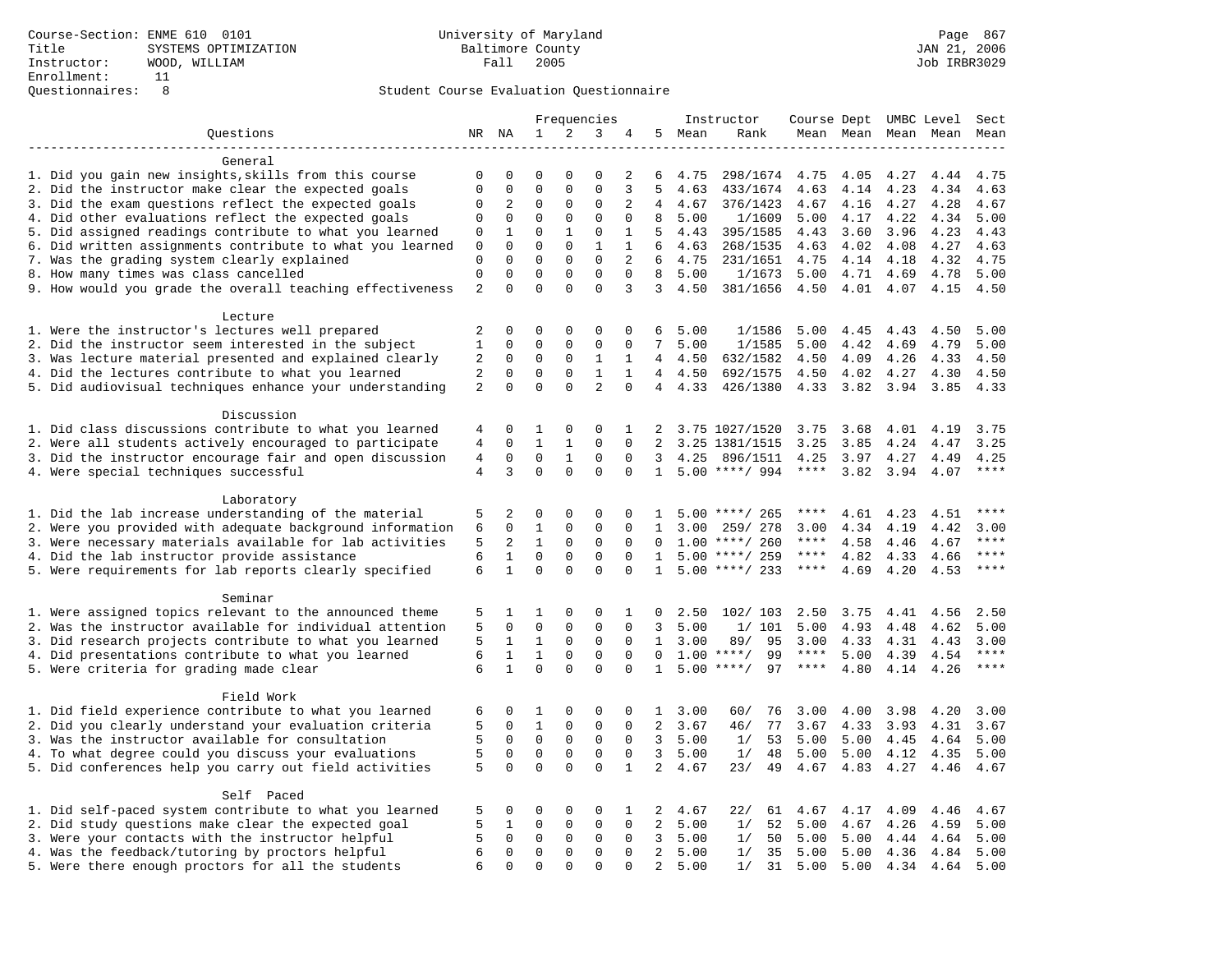| Course-Section: ENME 610 0101 |                      | University of Maryland                  | Page 867     |
|-------------------------------|----------------------|-----------------------------------------|--------------|
| Title                         | SYSTEMS OPTIMIZATION | Baltimore County                        | JAN 21, 2006 |
| Instructor:                   | WOOD, WILLIAM        | 2005<br>Fall                            | Job IRBR3029 |
| Enrollment:                   |                      |                                         |              |
| Ouestionnaires:               |                      | Student Course Evaluation Questionnaire |              |

| Credits Earned |          | Cum. GPA      |          |   | Expected Grades | Reasons             | Type                        |   | Majors                            |                          |
|----------------|----------|---------------|----------|---|-----------------|---------------------|-----------------------------|---|-----------------------------------|--------------------------|
| $00 - 27$      |          | $0.00 - 0.99$ |          | Α | 4               | Required for Majors | Graduate                    |   | Major                             |                          |
| $28 - 55$      | 0        | $1.00 - 1.99$ |          | В | З               |                     |                             |   |                                   |                          |
| $56 - 83$      | $\Omega$ | $2.00 - 2.99$ | $\Omega$ | C | $\Omega$        | General             | Under-grad                  | 5 | Non-major                         | $\overline{\phantom{a}}$ |
| $84 - 150$     | $\Omega$ | $3.00 - 3.49$ | $\Omega$ | D | $\Omega$        |                     |                             |   |                                   |                          |
| Grad.          |          | $3.50 - 4.00$ | $\Omega$ | F | $\Omega$        | Electives           |                             |   | #### - Means there are not enough |                          |
|                |          |               |          | Ρ | $\Omega$        |                     | responses to be significant |   |                                   |                          |
|                |          |               |          |   | $\Omega$        | Other               |                             |   |                                   |                          |
|                |          |               |          |   | $\Omega$        |                     |                             |   |                                   |                          |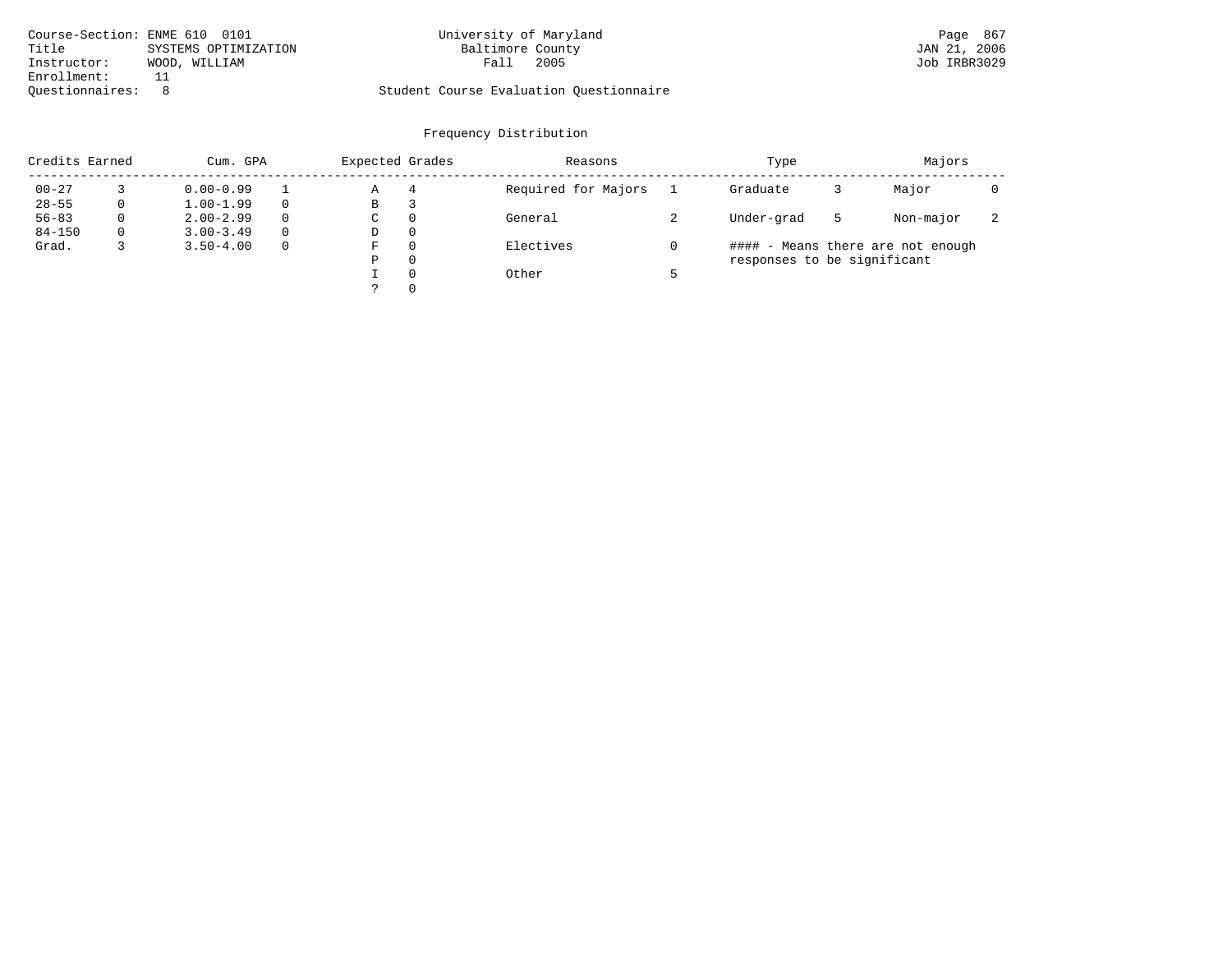### Questionnaires: 14 Student Course Evaluation Questionnaire

|                                                           |                                                           |             |             |          |          | Frequencies    |   |              |      | Instructor | Course Dept |      | UMBC Level |      | Sect |
|-----------------------------------------------------------|-----------------------------------------------------------|-------------|-------------|----------|----------|----------------|---|--------------|------|------------|-------------|------|------------|------|------|
|                                                           | Questions                                                 | NR.         | ΝA          |          |          | 3              | 4 | 5.           | Mean | Rank       | Mean        | Mean | Mean       | Mean | Mean |
|                                                           | General                                                   |             |             |          |          |                |   |              |      |            |             |      |            |      |      |
|                                                           | 1. Did you gain new insights, skills from this course     |             | $\Omega$    | 0        |          |                |   |              | 4.43 | 735/1674   | 4.43        | 4.05 | 4.27       | 4.44 | 4.43 |
|                                                           | 2. Did the instructor make clear the expected goals       |             | $\Omega$    | 0        | $\Omega$ | <sup>0</sup>   |   | 12           | 4.86 | 176/1674   | 4.86        | 4.14 | 4.23       | 4.34 | 4.86 |
|                                                           | 3. Did the exam questions reflect the expected goals      |             | $\Omega$    | $\Omega$ | $\Omega$ | <sup>0</sup>   |   | 9            | 4.64 | 404/1423   | 4.64        | 4.16 | 4.27       | 4.28 | 4.64 |
|                                                           | 4. Did other evaluations reflect the expected goals       | 0           |             | O        | $\Omega$ | $\Omega$       |   | 11           | 4.85 | 152/1609   | 4.85        | 4.17 | 4.22       | 4.34 | 4.85 |
|                                                           | 5. Did assigned readings contribute to what you learned   | 0           |             |          | $\Omega$ | $\mathfrak{D}$ |   |              | 4.45 | 369/1585   | 4.45        | 3.60 | 3.96       | 4.23 | 4.45 |
|                                                           | 6. Did written assignments contribute to what you learned | $\mathbf 0$ |             | U        | $\Omega$ | U              |   | 11           | 4.85 | 116/1535   | 4.85        | 4.02 | 4.08       | 4.27 | 4.85 |
| 7. Was the grading system clearly explained               |                                                           |             |             |          | $\Omega$ | <sup>0</sup>   |   | 6            | 4.46 | 583/1651   | 4.46        | 4.14 | 4.18       | 4.32 | 4.46 |
| 8. How many times was class cancelled                     |                                                           |             | $\Omega$    | 0        | $\Omega$ | 0              |   | 12           | 4.86 | 796/1673   | 4.86        | 4.71 | 4.69       | 4.78 | 4.86 |
| 9. How would you grade the overall teaching effectiveness |                                                           |             |             |          | U        |                |   |              | 4.46 | 437/1656   | 4.46        | 4.01 | 4.07       | 4.15 | 4.46 |
|                                                           | Lecture                                                   |             |             |          |          |                |   |              |      |            |             |      |            |      |      |
|                                                           | 1. Were the instructor's lectures well prepared           |             |             |          | $\Omega$ |                |   |              | 4.79 | 431/1586   | 4.79        | 4.45 | 4.43       | 4.50 | 4.79 |
|                                                           | 2. Did the instructor seem interested in the subject      | 0           | $\Omega$    | $\Omega$ | $\Omega$ | 0              |   | 14           | 5.00 | 1/1585     | 5.00        | 4.42 | 4.69       | 4.79 | 5.00 |
|                                                           | 3. Was lecture material presented and explained clearly   | 0           | $\Omega$    | 0        |          | <sup>0</sup>   |   | 10           | 4.57 | 557/1582   | 4.57        | 4.09 | 4.26       | 4.33 | 4.57 |
|                                                           | 4. Did the lectures contribute to what you learned        | 0           | $\mathbf 0$ | 0        |          |                |   |              | 4.21 | 992/1575   | 4.21        | 4.02 | 4.27       | 4.30 | 4.21 |
|                                                           | 5. Did audiovisual techniques enhance your understanding  |             |             |          |          |                |   | б.           | 4.08 | 635/1380   | 4.08        | 3.82 | 3.94       | 3.85 | 4.08 |
|                                                           |                                                           |             |             |          |          |                |   |              |      |            |             |      |            |      |      |
|                                                           | Discussion                                                |             |             |          |          |                |   |              |      |            |             |      |            |      |      |
|                                                           | 1. Did class discussions contribute to what you learned   | 6           | $\Omega$    | U        | $\Omega$ | 3              |   |              | 3.63 | 1116/1520  | 3.63        | 3.68 | 4.01       | 4.19 | 3.63 |
|                                                           | 2. Were all students actively encouraged to participate   | 6           | $\Omega$    | $\Omega$ | $\Omega$ |                |   | 4            | 4.38 | 788/1515   | 4.38        | 3.85 | 4.24       | 4.47 | 4.38 |
| 3. Did the instructor encourage fair and open discussion  |                                                           |             |             | U        | $\Omega$ |                |   |              | 4.25 | 896/1511   | 4.25        | 3.97 | 4.27       | 4.49 | 4.25 |
|                                                           | 4. Were special techniques successful                     | 6           |             |          |          |                |   | <sup>n</sup> | 3.50 | 732/994    | 3.50        | 3.82 | 3.94       | 4.07 | 3.50 |

| Credits Earned |          | Cum. GPA      |   |   | Expected Grades | Reasons             |   | Type                        |   | Majors                            |  |
|----------------|----------|---------------|---|---|-----------------|---------------------|---|-----------------------------|---|-----------------------------------|--|
| $00 - 27$      | 0        | $0.00 - 0.99$ |   | Α | 9               | Required for Majors |   | Graduate                    | 8 | Major                             |  |
| $28 - 55$      | 2        | $1.00 - 1.99$ |   | B | 4               |                     |   |                             |   |                                   |  |
| $56 - 83$      | $\Omega$ | $2.00 - 2.99$ |   | C | 0               | General             |   | Under-grad                  | 6 | Non-major                         |  |
| $84 - 150$     | 0        | $3.00 - 3.49$ | 2 | D | 0               |                     |   |                             |   |                                   |  |
| Grad.          | 8        | $3.50 - 4.00$ | 5 | F | 0               | Electives           |   |                             |   | #### - Means there are not enough |  |
|                |          |               |   | Ρ | 0               |                     |   | responses to be significant |   |                                   |  |
|                |          |               |   |   | $\Omega$        | Other               | ᅩ |                             |   |                                   |  |
|                |          |               |   |   |                 |                     |   |                             |   |                                   |  |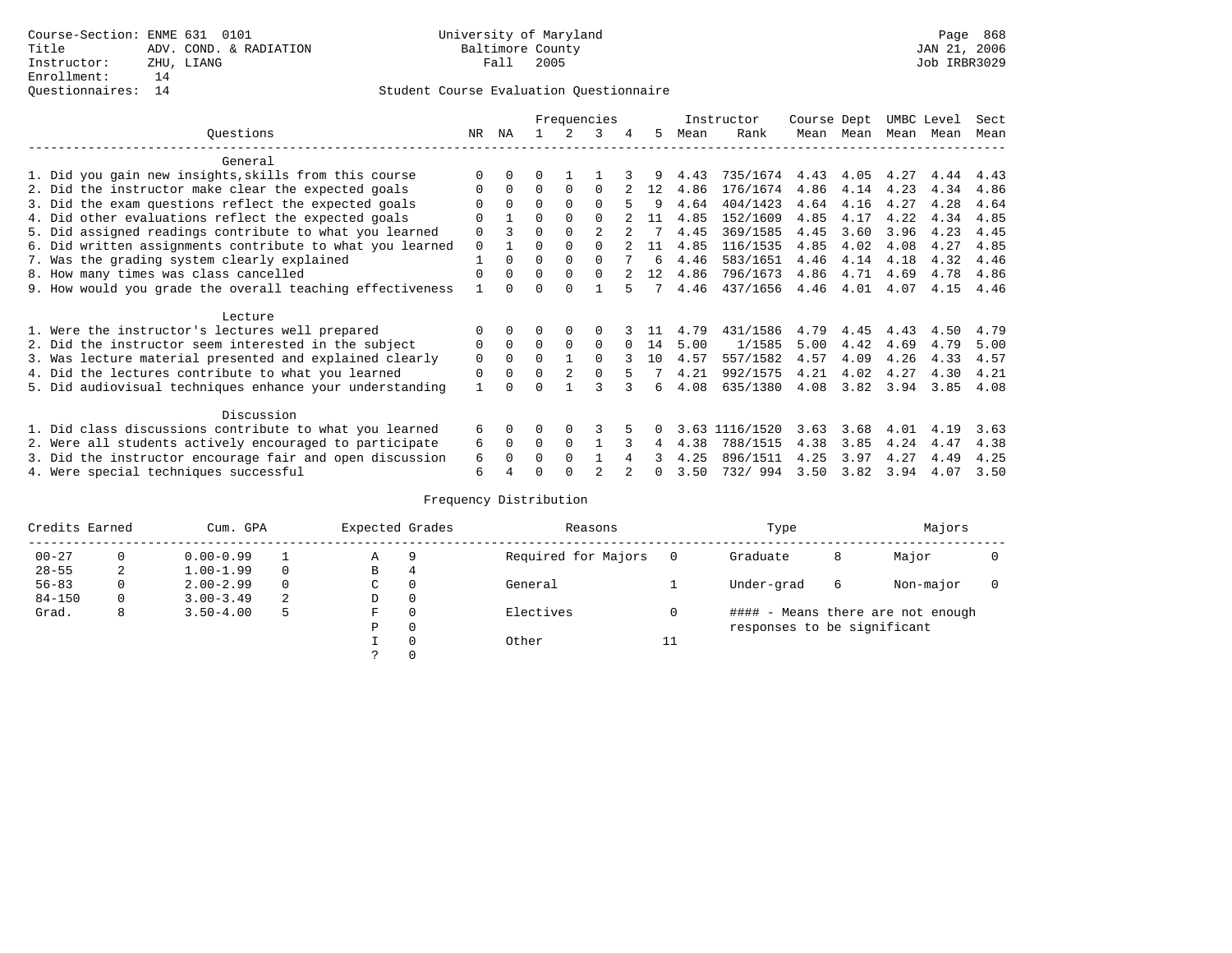|                                                           | Frequencies |          |                |                |          | Instructor |          | Course Dept |                  | UMBC Level |      | Sect |      |      |
|-----------------------------------------------------------|-------------|----------|----------------|----------------|----------|------------|----------|-------------|------------------|------------|------|------|------|------|
| Ouestions                                                 | NR.         | ΝA       |                |                | 3        | 4          | 5.       | Mean        | Rank             | Mean       | Mean | Mean | Mean | Mean |
| General                                                   |             |          |                |                |          |            |          |             |                  |            |      |      |      |      |
| 1. Did you gain new insights, skills from this course     |             |          |                |                |          |            |          |             | 3.92 1296/1674   | 3.92       | 4.05 | 4.27 | 4.44 | 3.92 |
| 2. Did the instructor make clear the expected goals       |             | $\Omega$ |                |                | $\Omega$ |            | 4        |             | 3.92 1246/1674   | 3.92       | 4.14 | 4.23 | 4.34 | 3.92 |
| 3. Did the exam questions reflect the expected goals      |             |          |                |                | $\Omega$ |            |          | 4.08        | 974/1423         | 4.08       | 4.16 | 4.27 | 4.28 | 4.08 |
| 4. Did other evaluations reflect the expected goals       |             | ζ        | $\mathfrak{D}$ |                |          |            |          |             | 3.40 1484/1609   | 3.40       | 4.17 | 4.22 | 4.34 | 3.40 |
| 5. Did assigned readings contribute to what you learned   | 3           |          | $\Omega$       |                |          |            |          | 3.91        | 907/1585         | 3.91       | 3.60 | 3.96 | 4.23 | 3.91 |
| 6. Did written assignments contribute to what you learned | 3           |          | $\Omega$       |                |          |            | б.       | 4.09        | 832/1535         | 4.09       | 4.02 | 4.08 | 4.27 | 4.09 |
| 7. Was the grading system clearly explained               | 3           | $\Omega$ | $\Omega$       | 1              |          |            | R        | 4.42        | 658/1651         | 4.42       | 4.14 | 4.18 | 4.32 | 4.42 |
| 8. How many times was class cancelled                     |             |          | $\Omega$       | $\mathbf{1}$   | $\cap$   | 3          | 8        |             | 4.50 1203/1673   | 4.50       | 4.71 | 4.69 | 4.78 | 4.50 |
| 9. How would you grade the overall teaching effectiveness | 4           | $\Omega$ |                | $\cap$         |          |            |          |             | 3.45 1399/1656   | 3.45       | 4.01 | 4.07 | 4.15 | 3.45 |
| Lecture                                                   |             |          |                |                |          |            |          |             |                  |            |      |      |      |      |
| 1. Were the instructor's lectures well prepared           |             |          |                | 0              |          |            | 9        | 4.69        | 618/1586         | 4.69       | 4.45 | 4.43 | 4.50 | 4.69 |
| 2. Did the instructor seem interested in the subject      |             | $\Omega$ | $\Omega$       | $\mathbf{1}$   | 2        |            | 9        |             | 4.38 1322/1585   | 4.38       | 4.42 | 4.69 | 4.79 | 4.38 |
| 3. Was lecture material presented and explained clearly   | 2           | $\Omega$ | $\Omega$       | $\mathfrak{D}$ | ζ        | 3          | 5        |             | 3.85 1250/1582   | 3.85       | 4.09 | 4.26 | 4.33 | 3.85 |
| 4. Did the lectures contribute to what you learned        | 2           | $\Omega$ |                | $\Omega$       |          | 4          |          | 4.23        | 975/1575         | 4.23       | 4.02 | 4.27 | 4.30 | 4.23 |
| 5. Did audiovisual techniques enhance your understanding  | 2           | 8        |                | $\Omega$       |          |            |          | 3.60        | 998/1380         | 3.60       | 3.82 | 3.94 | 3.85 | 3.60 |
| Discussion                                                |             |          |                |                |          |            |          |             |                  |            |      |      |      |      |
| 1. Did class discussions contribute to what you learned   |             | $\Omega$ |                | $\Omega$       |          |            | $\Omega$ |             | 3.38 1234/1520   | 3.38       | 3.68 | 4.01 | 4.19 | 3.38 |
| 2. Were all students actively encouraged to participate   | 7           | $\Omega$ | $\mathbf{1}$   | $\Omega$       |          |            | 4        |             | 4.00 1024/1515   | 4.00       | 3.85 | 4.24 | 4.47 | 4.00 |
| 3. Did the instructor encourage fair and open discussion  |             | $\cap$   |                |                | $\cap$   | २          | 3        |             | 3.75 1221/1511   | 3.75       | 3.97 | 4.27 | 4.49 | 3.75 |
| 4. Were special techniques successful                     | 6           |          | ∩              |                | U        |            |          |             | $3.67$ ****/ 994 | $***$ * *  | 3.82 | 3.94 | 4.07 | **** |

| Credits Earned |   | Cum. GPA      |   |    | Expected Grades | Reasons             |   | Type                              |   | Majors    |  |
|----------------|---|---------------|---|----|-----------------|---------------------|---|-----------------------------------|---|-----------|--|
| $00 - 27$      | 2 | $0.00 - 0.99$ |   | Α  | 6               | Required for Majors |   | Graduate                          |   | Major     |  |
| $28 - 55$      |   | $1.00 - 1.99$ | 0 | В  |                 |                     |   |                                   |   |           |  |
| $56 - 83$      | 0 | $2.00 - 2.99$ |   | C. | 0               | General             |   | Under-grad                        | 8 | Non-major |  |
| $84 - 150$     | 0 | $3.00 - 3.49$ | 2 | D  | 0               |                     |   |                                   |   |           |  |
| Grad.          |   | $3.50 - 4.00$ |   | F  | $\Omega$        | Electives           |   | #### - Means there are not enough |   |           |  |
|                |   |               |   | P  | 0               |                     |   | responses to be significant       |   |           |  |
|                |   |               |   |    | $\Omega$        | Other               | a |                                   |   |           |  |
|                |   |               |   |    |                 |                     |   |                                   |   |           |  |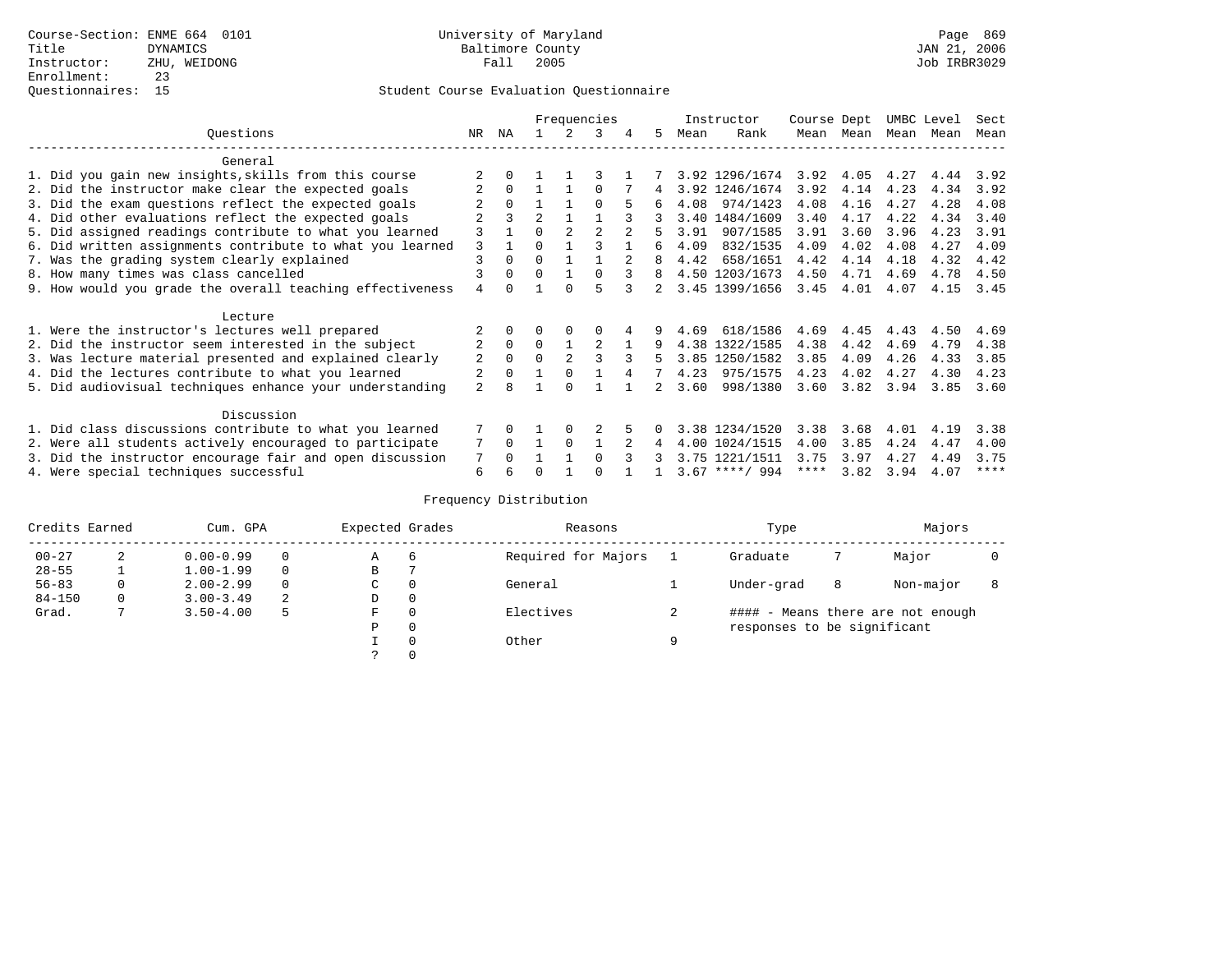|                                                                                                            | Frequencies      |                            |                            |                | Instructor       | Course Dept UMBC Level |                     |              |                | Sect         |                     |              |              |              |
|------------------------------------------------------------------------------------------------------------|------------------|----------------------------|----------------------------|----------------|------------------|------------------------|---------------------|--------------|----------------|--------------|---------------------|--------------|--------------|--------------|
| Questions                                                                                                  |                  | NR NA                      | 1                          | $\overline{a}$ | 3                | 4                      | 5                   | Mean         | Rank           |              | Mean Mean Mean Mean |              |              | Mean         |
|                                                                                                            |                  |                            |                            |                |                  |                        |                     |              |                |              |                     |              |              |              |
| General                                                                                                    |                  |                            |                            |                |                  |                        |                     |              |                |              |                     |              |              |              |
| 1. Did you gain new insights, skills from this course                                                      | $\mathbf 0$      | 0                          | 1                          | $\Omega$       | $\mathbf 0$      | $\Omega$               | 2                   |              | 3.67 1449/1674 | 3.67         | 4.05                | 4.27         | 4.44         | 3.67         |
| 2. Did the instructor make clear the expected goals                                                        | $\mathbf 0$      | $\Omega$                   | $1\,$                      | $\Omega$       | $\mathsf 0$      | $\Omega$               | $\overline{2}$      |              | 3.67 1421/1674 | 3.67         | 4.14                | 4.23         | 4.34         | 3.67         |
| 3. Did the exam questions reflect the expected goals                                                       | $\mathbf 0$      | $\mathbf 0$                | $\mathbf 0$                | $\mathbf 0$    | 1                | $\mathbf 0$            | 2                   | 4.33         | 771/1423       | 4.33         | 4.16                | 4.27         | 4.28         | 4.33         |
| 4. Did other evaluations reflect the expected goals                                                        | $\mathbf 0$      | 0                          | $\mathbf 0$                | 1              | $\mathbf{0}$     | $\mathbf 0$            | $\overline{2}$      |              | 4.00 1094/1609 | 4.00         | 4.17                | 4.22         | 4.34         | 4.00         |
| 5. Did assigned readings contribute to what you learned                                                    | 0                | 1                          | $\mathbf{0}$               | $\mathbf 0$    | $\mathsf 0$      | $\mathbf 0$            | 2                   | 5.00         | 1/1585         | 5.00         | 3.60                | 3.96         | 4.23         | 5.00         |
| 6. Did written assignments contribute to what you learned                                                  | $\mathbf 0$      | $\mathbf 0$                | $\mathbf 0$                | $\mathbf 0$    | $\mathbf{1}$     | $\mathbf 0$            | 2                   | 4.33         | 578/1535       | 4.33         | 4.02                | 4.08         | 4.27         | 4.33         |
| 7. Was the grading system clearly explained                                                                | $\Omega$         | $\Omega$                   | $\Omega$                   | $\Omega$       | $\mathbf{1}$     | $\Omega$               | $\overline{2}$      |              | 4.33 768/1651  | 4.33         | 4.14                | 4.18         | 4.32         | 4.33         |
| 8. How many times was class cancelled                                                                      | $\mathsf 0$      | $\mathbf 0$                | $\mathbf{0}$               | $\mathbf 0$    | $\mathbf{1}$     | $\mathbf 0$            | 2                   |              | 4.33 1361/1673 | 4.33         | 4.71                | 4.69         | 4.78         | 4.33         |
| 9. How would you grade the overall teaching effectiveness                                                  | $\overline{2}$   | $\Omega$                   | $\Omega$                   | $\Omega$       | $\Omega$         | $\Omega$               | $\mathbf{1}$        | 5.00         | 1/1656         | 5.00         | 4.01                | 4.07         | 4.15         | 5.00         |
| Lecture                                                                                                    |                  |                            |                            |                |                  |                        |                     |              |                |              |                     |              |              |              |
| 1. Were the instructor's lectures well prepared                                                            | 0                | $\mathbf 0$                | 1                          | $\mathsf 0$    | $\mathsf 0$      | 0                      | 2                   |              | 3.67 1442/1586 | 3.67         | 4.45                | 4.43         | 4.50         | 3.67         |
| 2. Did the instructor seem interested in the subject                                                       | $\mathbf 0$      | $\mathbf 0$                | $\mathbf{1}$               | $\mathbf 0$    | $\mathbf{0}$     | $\mathbf 0$            | 2                   |              | 3.67 1539/1585 | 3.67         | 4.42                | 4.69         | 4.79         | 3.67         |
| 3. Was lecture material presented and explained clearly                                                    | 0                | 0                          | $\mathbf{1}$               | 0              | 0                | 0                      | 2                   |              | 3.67 1348/1582 | 3.67         | 4.09                | 4.26         | 4.33         | 3.67         |
| 4. Did the lectures contribute to what you learned                                                         | $\mathbf 0$      | 0                          | $\mathbf{1}$               | $\mathbf 0$    | $\mathbf{0}$     | $\Omega$               | 2                   |              | 3.67 1329/1575 | 3.67         | 4.02                | 4.27         | 4.30         | 3.67         |
| 5. Did audiovisual techniques enhance your understanding                                                   | $\mathbf 0$      | $\Omega$                   | $\mathbf{1}$               | $\Omega$       | $\Omega$         | $\Omega$               | 2                   |              | 3.67 962/1380  | 3.67         | 3.82                | 3.94         | 3.85         | 3.67         |
|                                                                                                            |                  |                            |                            |                |                  |                        |                     |              |                |              |                     |              |              |              |
| Discussion                                                                                                 |                  |                            |                            |                |                  |                        |                     |              |                |              |                     |              |              |              |
| 1. Did class discussions contribute to what you learned                                                    | 0                | 0                          | $\mathbf 0$                | $\mathbf 0$    | 1                | 0                      | 2                   | 4.33         | 572/1520       | 4.33         | 3.68                | 4.01         | 4.19         | 4.33         |
| 2. Were all students actively encouraged to participate                                                    | $\mathbf 0$      | $\mathbf 0$                | $\mathbf{1}$               | $\mathbf 0$    | $\mathbf 0$      | 0                      | $\overline{2}$      |              | 3.67 1253/1515 | 3.67         | 3.85                | 4.24         | 4.47         | 3.67         |
| 3. Did the instructor encourage fair and open discussion                                                   | $\mathsf 0$      | 0                          | $\mathbf 0$                | $\mathbf 0$    | $\mathbf{1}$     | $\Omega$               | $\overline{2}$      | 4.33         | 816/1511       | 4.33         | 3.97                | 4.27         | 4.49         | 4.33         |
| 4. Were special techniques successful                                                                      | $\mathbf 0$      | $\Omega$                   | $\mathbf{1}$               | $\Omega$       | $\Omega$         | $\Omega$               | $\overline{2}$      | 3.67         | 676/994        | 3.67         | 3.82                | 3.94         | 4.07         | 3.67         |
|                                                                                                            |                  |                            |                            |                |                  |                        |                     |              |                |              |                     |              |              |              |
| Laboratory                                                                                                 |                  |                            |                            |                |                  |                        |                     |              |                |              |                     |              |              |              |
| 1. Did the lab increase understanding of the material                                                      | 1                | 0                          | $\mathbf 0$                | $\mathbf 0$    | $\mathbf 0$      | 0                      | 2                   | 5.00         | 1/265          | 5.00         | 4.61                | 4.23         | 4.51         | 5.00         |
| 2. Were you provided with adequate background information                                                  | 1                | 0                          | $\mathbf{0}$               | $\mathbf 0$    | $\mathbf 0$      | $\Omega$               | 2                   | 5.00         | 1/278          | 5.00         | 4.34                | 4.19         | 4.42         | 5.00         |
| 3. Were necessary materials available for lab activities                                                   | 1                | $\mathbf 0$                | $\mathbf 0$                | $\mathbf 0$    | $\mathbf 0$      | $\mathbf 0$            | 2                   | 5.00         | 1/260          | 5.00         | 4.58                | 4.46         | 4.67         | 5.00         |
| 4. Did the lab instructor provide assistance                                                               | $\mathbf{1}$     | $\mathbf 0$                | $\mathsf 0$                | $\mathsf 0$    | $\mathsf 0$      | $\mathbf 0$            | $\overline{a}$      | 5.00         | 1/259          | 5.00         | 4.82                | 4.33         | 4.66         | 5.00         |
| 5. Were requirements for lab reports clearly specified                                                     | $\mathbf{1}$     | $\mathbf 0$                | $\mathbf 0$                | $\Omega$       | $\mathbf 0$      | $\mathbf 0$            | $\overline{a}$      | 5.00         | 1/233          | 5.00         | 4.69                | 4.20         | 4.53         | 5.00         |
|                                                                                                            |                  |                            |                            |                |                  |                        |                     |              |                |              |                     |              |              |              |
| Seminar                                                                                                    |                  |                            |                            |                |                  |                        |                     |              |                |              |                     |              |              |              |
| 1. Were assigned topics relevant to the announced theme                                                    | 1                | 0                          | $\mathbf{0}$               | $\mathbf 0$    | $\mathbf 0$      | $\mathbf 0$            | 2                   | 5.00         | 1/103          | 5.00         | 3.75                | 4.41         | 4.56         | 5.00         |
| 2. Was the instructor available for individual attention                                                   | 1                | 0                          | $\mathbf 0$                | $\mathsf{O}$   | $\mathsf 0$      | 0                      | $\overline{a}$      | 5.00         | 1/101          | 5.00         | 4.93                | 4.48         | 4.62         | 5.00         |
| 3. Did research projects contribute to what you learned                                                    | 1                | $\mathbf 0$                | $\mathbf 0$                | $\mathbf 0$    | $\mathsf 0$      | $\mathbf 0$            | $\overline{2}$      | 5.00         | 1/<br>95       | 5.00         | 4.33                | 4.31         | 4.43         | 5.00         |
| 4. Did presentations contribute to what you learned                                                        | 1                | $\mathbf 0$                | $\mathbf 0$                | $\mathbf 0$    | $\mathbf 0$      | $\mathbf 0$            | 2                   | 5.00         | 99<br>1/       | 5.00         | 5.00                | 4.39         | 4.54         | 5.00         |
| 5. Were criteria for grading made clear                                                                    | $\mathbf{1}$     | $\Omega$                   | $\Omega$                   | $\Omega$       | $\Omega$         | $\mathbf 0$            | 2                   | 5.00         | 1/<br>97       | 5.00         | 4.80                | 4.14         | 4.26         | 5.00         |
| Field Work                                                                                                 |                  |                            |                            |                |                  |                        |                     |              |                |              |                     |              |              |              |
|                                                                                                            |                  |                            |                            | $\mathbf 0$    |                  |                        |                     |              |                |              | 4.00                |              | 4.20         |              |
| 1. Did field experience contribute to what you learned                                                     | 0<br>$\mathbf 0$ | 0                          | 0                          | $\mathbf 0$    | 0<br>$\mathbf 0$ | 0<br>$\mathbf 0$       | 3<br>$\overline{3}$ | 5.00         | 1/<br>76<br>77 | 5.00         |                     | 3.98         |              | 5.00         |
| 2. Did you clearly understand your evaluation criteria<br>3. Was the instructor available for consultation | $\mathbf 0$      | $\mathbf 0$<br>$\mathbf 0$ | $\mathbf 0$<br>$\mathbf 0$ | 0              | $\mathbf 0$      | 0                      | 3                   | 5.00         | 1/<br>53       | 5.00         | 4.33                | 3.93         | 4.31         | 5.00         |
| 4. To what degree could you discuss your evaluations                                                       | $\mathbf 0$      | $\mathbf 0$                | $\mathbf 0$                | $\mathbf 0$    | $\mathbf 0$      | $\Omega$               | $\mathbf{3}$        | 5.00<br>5.00 | 1/<br>48<br>1/ | 5.00<br>5.00 | 5.00<br>5.00        | 4.45         | 4.64<br>4.35 | 5.00<br>5.00 |
| 5. Did conferences help you carry out field activities                                                     | $\mathsf 0$      | $\mathbf 0$                | $\mathbf 0$                | $\mathbf 0$    | $\mathbf 0$      | $\mathbf 0$            | 3                   | 5.00         | 1/<br>49       | 5.00         | 4.83                | 4.12<br>4.27 | 4.46         | 5.00         |
|                                                                                                            |                  |                            |                            |                |                  |                        |                     |              |                |              |                     |              |              |              |
| Self Paced                                                                                                 |                  |                            |                            |                |                  |                        |                     |              |                |              |                     |              |              |              |
| 1. Did self-paced system contribute to what you learned                                                    | 0                | 0                          | 1                          | $\mathbf 0$    | 0                | 0                      | 2                   | 3.67         | 43/<br>61      | 3.67         | 4.17                | 4.09         | 4.46         | 3.67         |
| 2. Did study questions make clear the expected goal                                                        | $\Omega$         | $\mathbf 0$                | $\mathbf 0$                | $\mathbf 0$    | $\mathbf{1}$     | $\Omega$               | $\overline{2}$      | 4.33         | 27/<br>52      | 4.33         | 4.67                | 4.26         | 4.59         | 4.33         |
| 3. Were your contacts with the instructor helpful                                                          | $\mathsf 0$      | $\mathbf{1}$               | $\mathbf 0$                | $\mathsf{O}$   | $\mathsf 0$      | $\mathbf 0$            | 2                   | 5.00         | 1/<br>50       | 5.00         | 5.00                | 4.44         | 4.64         | 5.00         |
| 4. Was the feedback/tutoring by proctors helpful                                                           | $\mathbf 0$      | $\mathbf{1}$               | $\mathbf 0$                | $\mathbf 0$    | $\mathbf 0$      | $\mathbf 0$            | 2                   | 5.00         | 1/<br>35       | 5.00         | 5.00                | 4.36         | 4.84         | 5.00         |
| 5. Were there enough proctors for all the students                                                         | $\Omega$         | 2                          | $\Omega$                   | $\cap$         | $\Omega$         | $\Omega$               | 1                   | 5.00         | 1/<br>31       | 5.00         | 5.00                | 4.34         | 4.64         | 5.00         |
|                                                                                                            |                  |                            |                            |                |                  |                        |                     |              |                |              |                     |              |              |              |